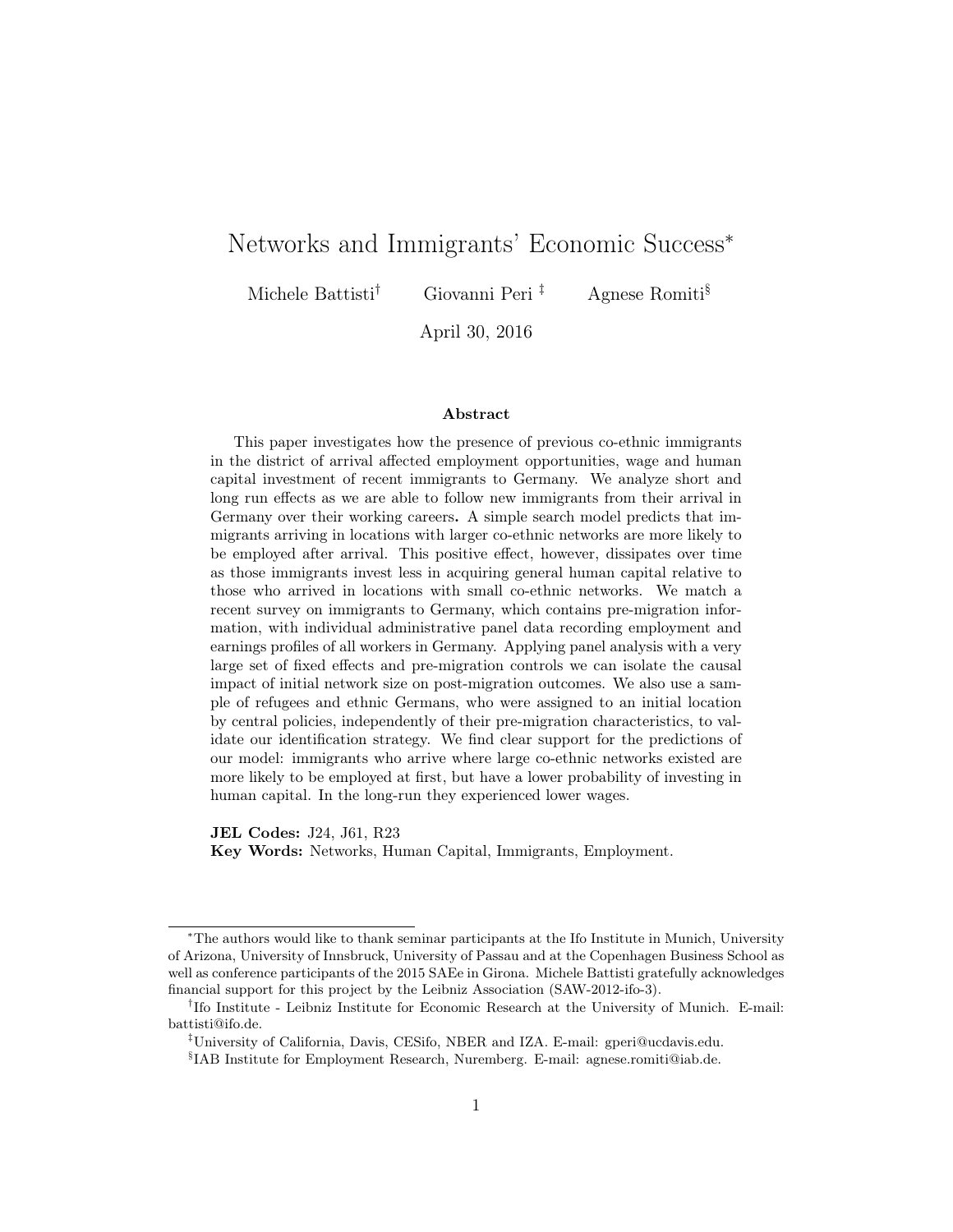## 1 Introduction

The labor market success and the economic integration of new immigrants are fundamental steps towards incorporating them as productive actors in the economy, contributing to their success and to that of the host country. What is the role of co-ethnic immigrants in determining such economic success?<sup>[1](#page-1-0)</sup> Do new immigrants benefit from their presence when they first arrive in the form of networks of contacts useful to find jobs and careers? Or are they hindered by it, as these networks limit new immigrants to informal channels missing the larger labor market and, possibly, discouraging the acquisition of general human capital and skills? How do the effects of migrating to a community with a large or a small number of co-ethnic immigrants differ between the short run and the long run? This paper answers these questions using survey data on recent immigrants to Germany from the IAB-SOEP Migration Sample matched with the universe of administrative records of the German social security archive *(Integrierte ErwerbsBiografie*, IEB in the following). The merged dataset includes pre-migration information on individual migrants, and allows us to follow them each year after arrival in Germany. It contains information on labor market, demographic and education variables. Our findings inform whether the policies promoting concentration or those encouraging dispersion of new immigrants are more conducive to their short and long-run success in the labor market, in the form of employment and wages.

The causal effect of the co-ethnic network size on immigrants' labor market success is not easy to assess. The main reason for that is that the size of the co-ethnic network itself affects the type of immigrants in the area and it is therefore correlated with observable and unobservable characteristics of new immigrants. Comparing post-migration outcomes of new immigrants in areas with large and areas with small co-ethnic networks would imply a comparison between different types of individuals and spurious correlations may arise. New immigrants tend to cluster where co-ethnic immigrants already are. This is a well established regularity both in the US [\(Cutler](#page-48-0) [and Glaeser, 1997,](#page-48-0) [Borjas, 1998\)](#page-48-1), and in Germany [\(Glitz, 2014\)](#page-49-0), the country of our study. Moreover, the tendency to cluster may vary across ethnicity and with immigrants characteristics. For instance, using social security data for Germany in 2008, [Glitz](#page-49-0) [\(2014\)](#page-49-0) computes measures of segregation and finds that Western Europeans,<sup>[2](#page-1-1)</sup>

<span id="page-1-0"></span><sup>&</sup>lt;sup>1</sup>We define "co-ethnic immigrants" as immigrants from the same country of origin.

<span id="page-1-1"></span><sup>2</sup>Excluding Italy, Greek, and Central Europe.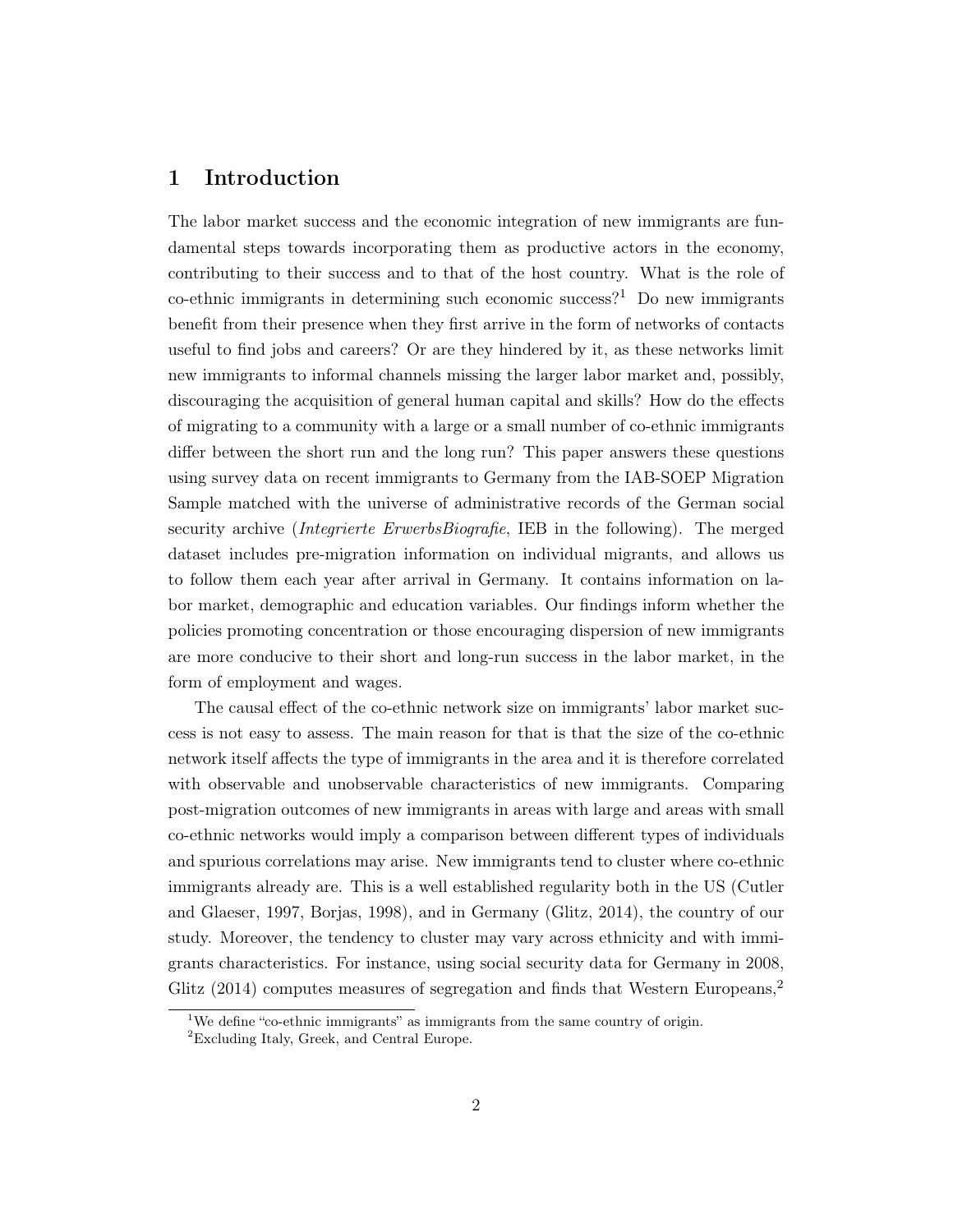and Turks<sup>[3](#page-2-0)</sup> were the groups with higher segregation indices. He also finds that less educated immigrants were more segregated than more educated ones. These facts are also confirmed by our data, as we will illustrate below.

In order to think more systematically about the role of co-ethnic networks in affecting the short and long-run employment and wage outcomes of new immigrants, we discuss a simple theoretical framework. Ours is a partial equilibrium search model, which illustrates the trade-off between employment and human capital investment after arrival in the destination country. Workers may receive employment offers through a formal search channel and an informal/network-based channel. How effective the latter is depends on the size of the local co-ethnic network. On the other hand, the effectiveness of the formal search method is affected by one's educational attainments. The key predictions of our model are that, while large co-ethnic networks have a positive effect on the chances of finding employment after arrival, over time immigrants who started in locations with small co-ethnic networks catch up and may have similar or higher employment probabilities and higher wages. The closing of the employment gap is due to the higher human capital investment of new immigrants in markets with small initial co-ethnic networks. For them, the incentive to increase their general human capital is higher and the cost is lower during the first period after immigration, because the opportunity cost of the foregone job search is lower. Therefore, our model suggests that it is important to distinguish the short run and the long run impact of co-ethnic networks on employment, wages and human capital. This distinction has not yet received much attention in the literature, partly for the lack of direct measures of human capital investment by immigrants, and partly because of a very limited availability of panel datasets following immigrants.

We investigate whether these simple predictions hold empirically. Our paper breaks new ground on three important empirical issues. First, we estimate the dynamic (short and long-run) effects of the size of the co-ethnic network at arrival on new immigrants' employment by taking advantage of the panel nature of our dataset.[4](#page-2-1) Second, we analyze the investment in human capital of new immigrants after arrival as an additional outcome. This is a crucial margin to understand the differences in outcomes in the short-run after arrival and in the long run (six or

<span id="page-2-1"></span><span id="page-2-0"></span><sup>3</sup>Turkey stands out as the most segregated country also according to the dissimilarity index.

<sup>4</sup>To our knowledge [Edin et al.](#page-48-2) [\(2003\)](#page-48-2) is the only study shortly mentioning the dynamics of the network effect, though the paper focuses entirely on the static mechanism.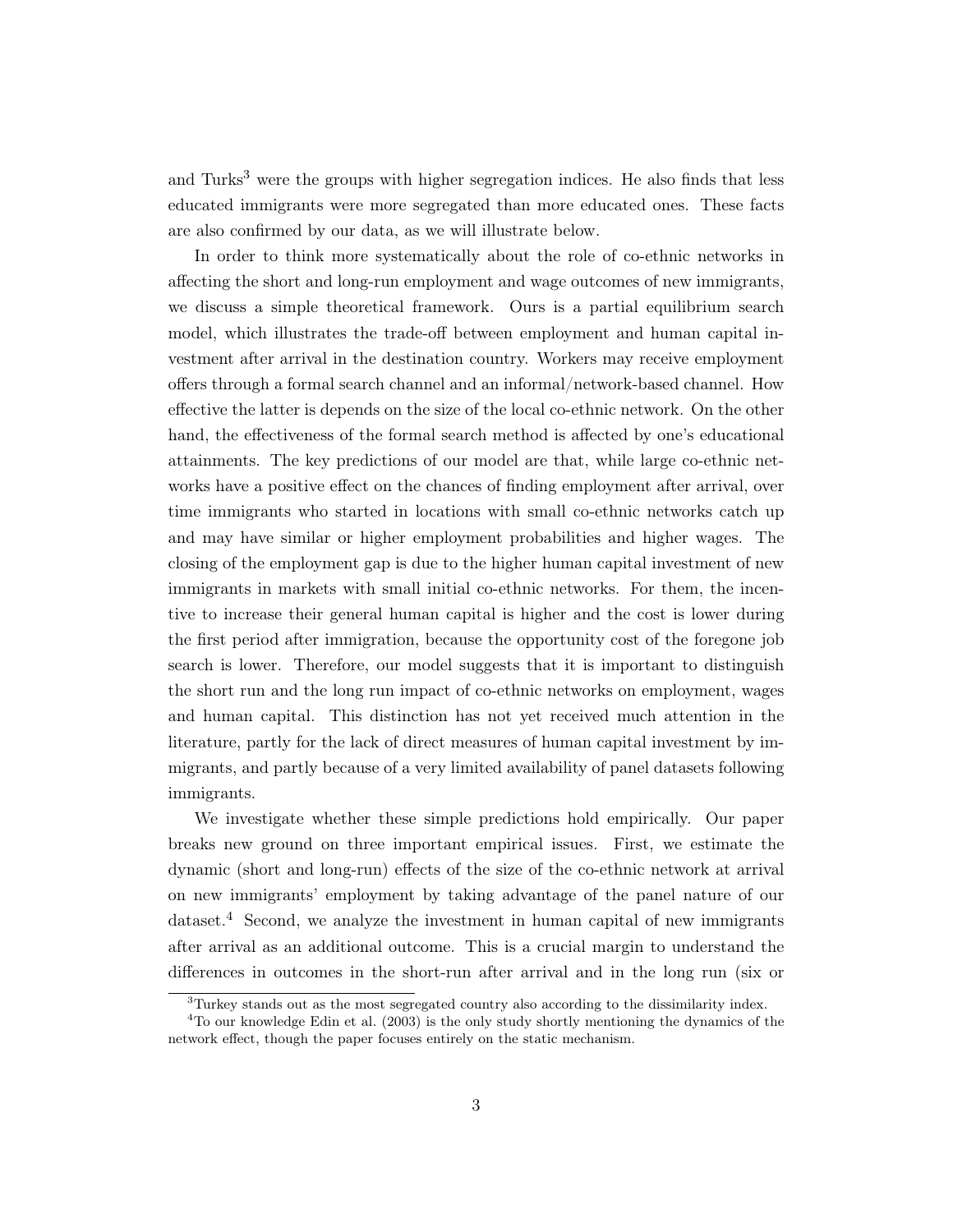more years after arrival). To the best of our knowledge, there is no other study that investigates the role of co-ethnic networks on human capital investment of first-generation immigrants in the destination country.<sup>[5](#page-3-0)</sup> Third, thanks to the novel survey data, we have direct information on job search methods and in particular on whether people have found jobs through personal contacts or through market/agency/internet search. Hence this study is one of the very rare cases in which we can check the "personal network" channel as way of finding a job and test if the predictions align with those of the model about the effect of co-ethnic networks.<sup>[6](#page-3-1)</sup>

One aspect in which our paper makes crucial progress, relative to the existing literature, is related to the identification of a causal effect of network size on new immigrants' outcomes. As mentioned above the endogenous sorting of new immigrants across locations along observable and unobservable characteristics poses a big challenge. Location decisions depend on individual characteristics that may affect post-migration labor market outcomes. A first approach used in the literature for reducing the selection bias is measuring co-ethnic networks at a relatively broad local level. As pointed out by [Bertrand et al.](#page-48-3) [\(2000\)](#page-48-3), [Cutler and Glaeser](#page-48-0) [\(1997\)](#page-48-0) and [Dustmann and Preston](#page-48-4) [\(2001\)](#page-48-4), immigrants' location decisions are affected by the presence of co-ethnics in the specific district of residence (typically a city), but much less so by their presence in the larger region. Still the regional presence of co-ethnic networks may help job connections and it is used as explanatory variable. This strategy is helpful, but does not fully eliminate the problems of endogenous sorting. Recent papers, including [Edin et al.](#page-48-2) [\(2003\)](#page-48-2) and [Damm](#page-48-5) [\(2009\)](#page-48-5), have exploited a different strategy. Researchers have noticed that in some contexts the initial location of refugees, as dictated by national and international dispersal policies, has been almost random. These policies, by distributing individuals independently of their skills, human capital and labor characteristics, have generated quasi-experimental variation in the initial co-ethnic networks of refugees, which could be used to identify a causal effect on later outcomes. While limiting the attention to refugees is interesting and identification can be more credible, this group is very different from the rest of the immigrant population, limiting the external validity of such an ex-

<span id="page-3-0"></span><sup>&</sup>lt;sup>5</sup>Investments in schooling and education are mentioned in other studies (for example in [Edin](#page-48-2) [et al.](#page-48-2) [\(2003\)](#page-48-2) and [Damm](#page-48-5) [\(2009\)](#page-48-5)) as possible channels through which networks have an effect. They have never been studied directly, however, because of data limitations.

<span id="page-3-1"></span> ${}^{6}$ A rare study analyzing the channels through which people find jobs and relating them to the size of one's network is [Dustmann et al.](#page-48-6) [\(2016\)](#page-48-6), where the network is defined at the firm level.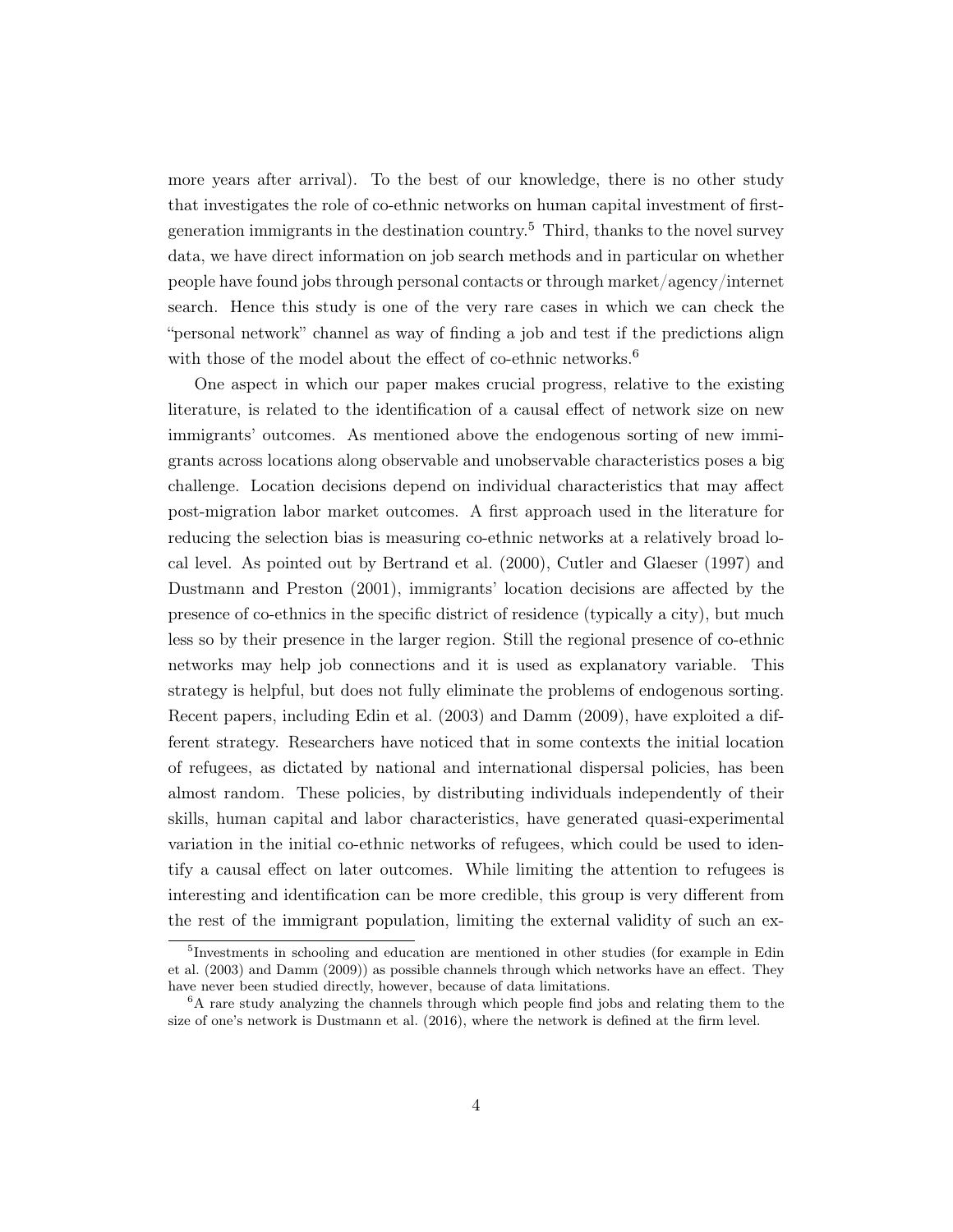ercise.[7](#page-4-0) Refugees come from traumatic situations, often experienced recent periods of non-employment and come from specific countries. This might not correspond to the experience of the majority of immigrants, usually attracted by family and employment opportunities. Our approach can improve on these methods for two reasons. First, the survey data provide us with pre-migration characteristics of immigrants such as pre-migration employment status, work experience, education level, language proficiency, and cognitive abilities. This allows us to control for several relevant characteristics (considered as unobservable in previous studies) and to test how pre-migration characteristics are correlated to their initial location and in particular to the size of the local co-ethnic network at arrival. Second, we can identify in our sample those individuals who were subject to central dispersal policies (refugees and ethnic Germans). By doing so we can evaluate how the estimated effect for the overall group, after controlling for several fixed effects and pre-migration characteristics, compares with the effects on such a randomly dispersed group, to see whether the two procedures give similar estimates and hence reinforce our claim to have effectively identified a causal effect.

Our three main empirical findings support the key predictions of our model. First, we find that immigrants in districts with larger initial co-ethnic networks are more likely to find employment within their first two years in Germany. Second, we find that this advantage fades away in the longer run and it is not present after around five years. Third, the likelihood that immigrants carry out human capital investments within two years since migration decreases with the size of co-ethnic network at arrival. As general human capital investment improves the opportunities on the labor market (in terms of wage and employment), the initial advantage in employment probability due to large-networks fades away over time. We also find some evidence that individuals in locations with small initial co-ethnic networks have higher wages in the long-run.

Even in our most conservative specification, controlling for district-year, countryyear, and country-district fixed effects in order to absorb common shocks or local business cycle effects, and controlling for individual pre-migration characteristics, we find significant negative short-run effects on employment and positive short-run effects on human capital investment from large co-ethnic networks. We also find that, in the long-run, the employment advantage disappears and immigrants with smaller initial co-ethnic network have slightly higher wages, possibly because of larger invest-

<span id="page-4-0"></span><sup>7</sup>Table [D.1](#page-56-0) in Appendix [D](#page-56-1) shows that in our dataset these differences are substantial.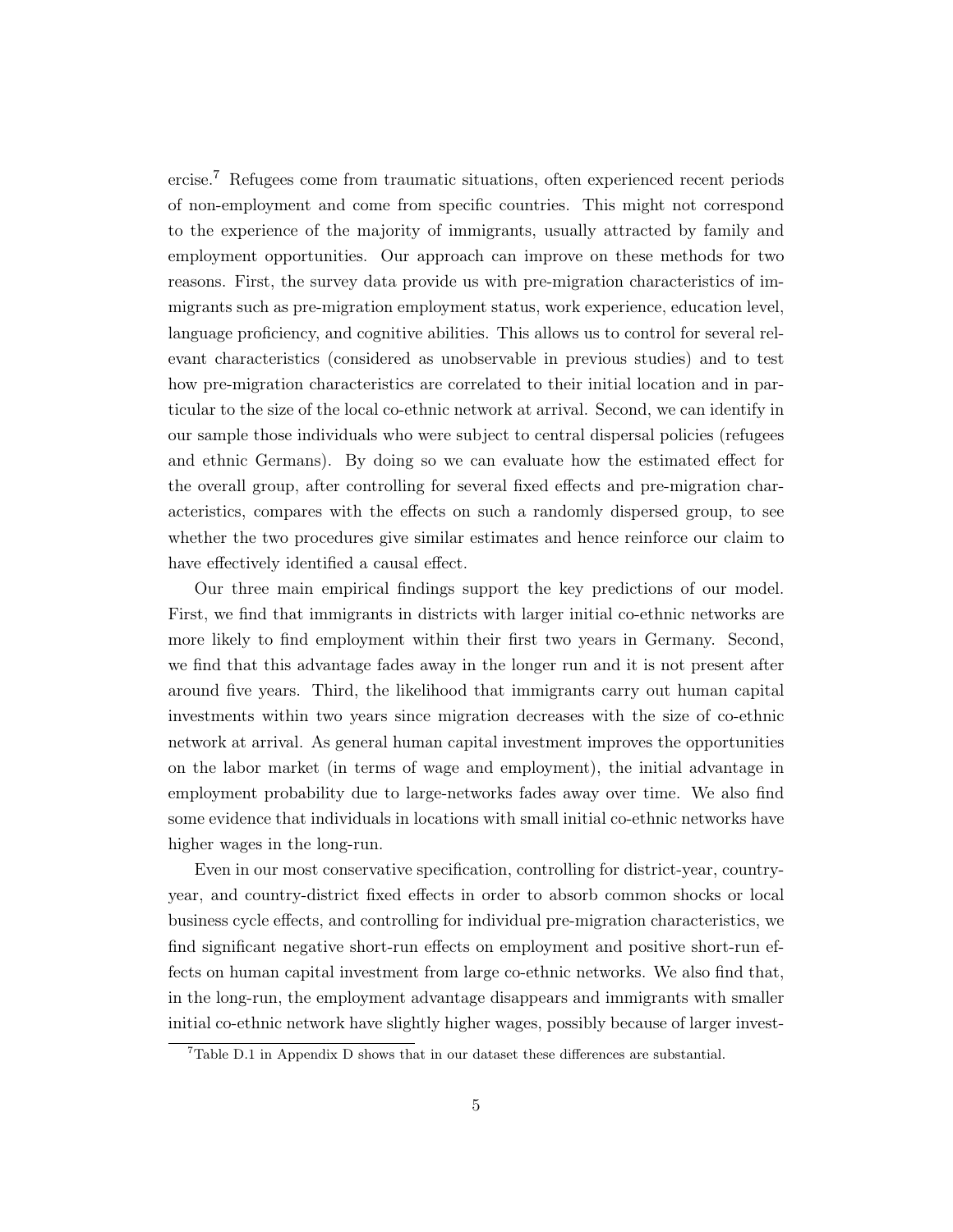ments in human capital. In addition, We find that immigrants with smaller initial ethnic networks are also less likely to find their job through referrals. These effects are largely driven by less educated immigrants, while for those with tertiary education the size of initial network does not seem to affect economic outcomes. Finally, when we restrict our analysis to the sample of refugees and *ethnic Germans* whose initial location was centrally determined by a dispersal policy, $\delta$  we confirm similar effects of initial network on initial employment probability and on human capital investments. We also perform a series of robustness checks and falsification exercises, including a different definition of the geographic level at which we measure networks, a placebo-type exercise where we address possible concerns of the networks being a proxy for local labor market demand fluctuations, and changing our assumptions on the distribution of the residuals. Results from these exercises confirm our main results and the validity of our identification strategy.

The rest of the paper is organized as follows. In Section [2](#page-5-1) we review the related literature and frame our contribution within it. In Section [3](#page-7-0) we present our theoretical setup. Section [4](#page-16-0) describes our data sources and presents some summary statistics; Section [6](#page-21-0) discusses our estimation specification and results, including robustness checks and test for the determinants of initial location. Section [7](#page-31-0) concludes.

## <span id="page-5-1"></span>2 Literature Review

Our paper is related to research on the effects of networks on job search and labor market outcomes. Much of this literature does not analyze immigrants per se, but focuses on the role of social networks on economic outcomes in general. Important theoretical contributions to the modeling of social networks and their effects on the labor market build on the seminal paper by [Calvó-Armengol and Jackson](#page-48-7) [\(2004\)](#page-48-7). [Beaman](#page-48-8) [\(2012\)](#page-48-8) develops a network model with multiple cohorts to investigate the relative importance of information transmission and competition in networks and their consequences on the labor market. [Bayer et al.](#page-48-9) [\(2008\)](#page-48-9) investigate the effect of living in the same city block on the likelihood of working together, finding an important role for referrals in the labor market. [Goel and Lang](#page-49-1) [\(2009\)](#page-49-1) show that networks may bring about additional job offers, thereby raising the observed wages of workers in jobs found through formal channels relative to those in jobs found through

<span id="page-5-0"></span> ${}^{8}$ See [Glitz](#page-49-2) [\(2012\)](#page-49-2) for more details on the institutional background (Residence Allocation Act, Wohnortzuweisungsgesetz) for the allocation of ethnic Germans ( $Aussliedler$ ) to local areas.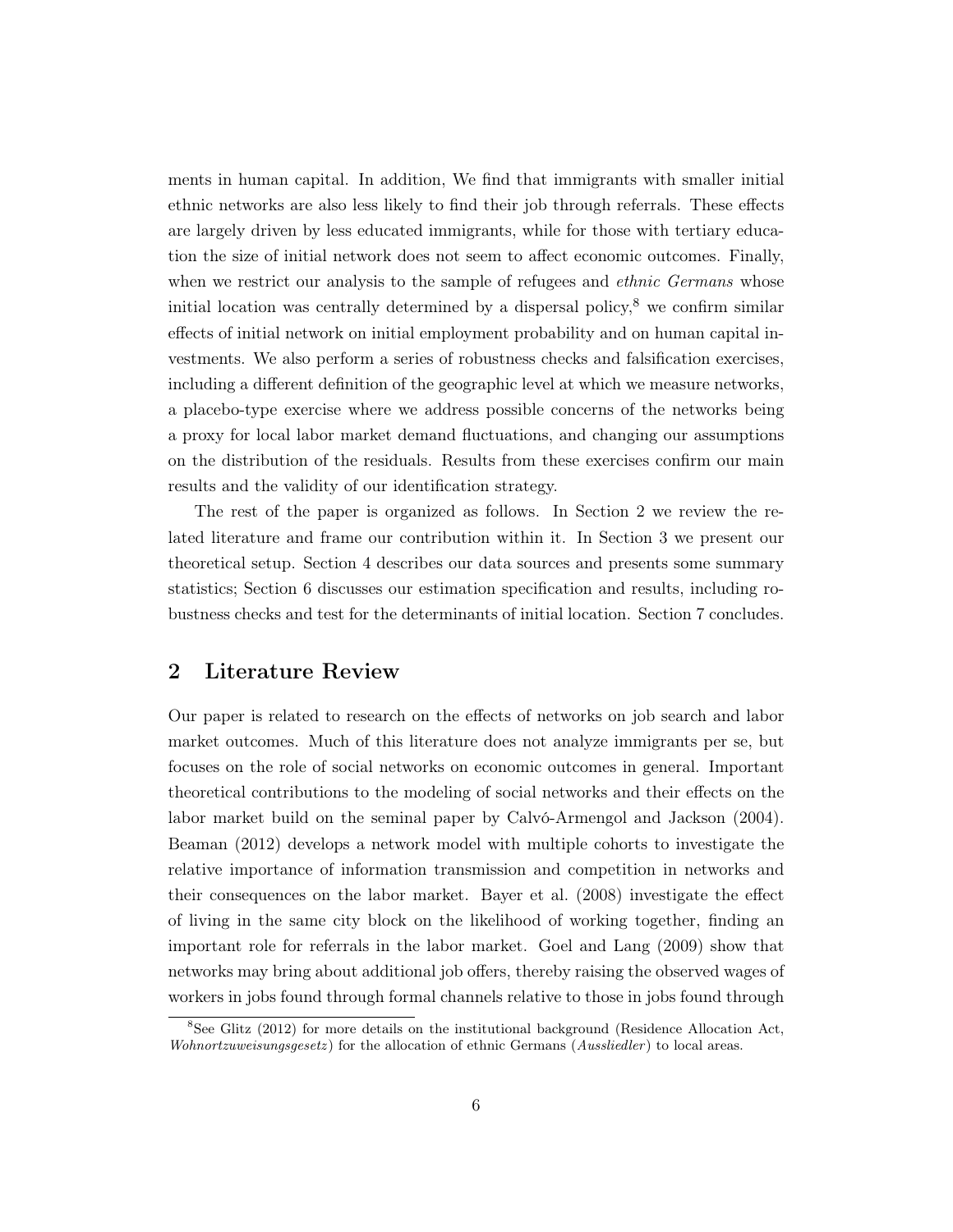the network. Our model, which builds upon [Goel and Lang](#page-49-1) [\(2009\)](#page-49-1), combines a simple search model with the choice of human capital investment.<sup>[9](#page-6-0)</sup> Several papers frame networks as alternative to the search in the general labor market. The network provides an advantage in the probability of a match but it may be limited by the specificity and cost of referrals. [Galenianos](#page-49-3) [\(2013,](#page-49-3) [2014\)](#page-49-4) are two theoretical examples of these models in which network and formal market coexist and different individuals use either of them depending on relative costs and benefits. Our model can be seen as a simple case within this line of inquiry.

As mentioned above, a number of papers use the initial dispersal of refugees across locations to achieve empirical identification of the effect of the co-ethnic networks on labor market outcomes. [Edin et al.](#page-48-2) [\(2003\)](#page-48-2) use data from a dispersal policy in Sweden and find positive effects of network size on earnings for less skilled immigrants. [Edin](#page-48-2) [et al.](#page-48-2) [\(2003\)](#page-48-2) also point out that networks might have a positive effect on information and a negative effect on human capital acquisition. However, they are not able to investigate the empirical importance of that channel, because their data do not include any measure of human capital investment, and do not allow a dynamic analysis as they lack the panel dimension. Similarly, [Damm](#page-48-5) [\(2009\)](#page-48-5) investigates the effects of ethnic enclaves on labor market outcomes in Denmark. The paper takes advantage of a dispersal policy and also finds a large positive effect of ethnic enclaves on earnings after migration. On the other hand, [Damm](#page-48-10) [\(2014\)](#page-48-10) finds that socially deprived neighborhoods do not seem to affect labor market outcomes of refugee men. Lack of pre-migration information, and of panel data limit in this study the possibility of dynamic analysis and an assessment of how representative refugees are of other immigrants. [Xie and Gough](#page-49-5) [\(2011\)](#page-49-5) investigate the role of ethnic enclaves on labor market outcomes in the US, and find no evidence of a positive effect of ethnic enclaves on earnings of new immigrants. [Hellerstein et al.](#page-49-6) [\(2011\)](#page-49-6) look at the role of residential proximity on the chances that workers work at the same establishment.<sup>[10](#page-6-1)</sup>

Recently, interesting work has been focused on the role of referrals for employment outcomes at the firm level. [Dustmann et al.](#page-48-6) [\(2016\)](#page-48-6) develop a model of job

<span id="page-6-0"></span> $9$ [Pellizzari](#page-49-7) [\(2010\)](#page-49-7) also develops a search model with a formal and an informal channel and match specific productivity.

<span id="page-6-1"></span> $10$ Using Danish administrative data, [Bennett et al.](#page-48-11) [\(2015\)](#page-48-11) investigate the role of attitudes as well as networks on educational attainments of teenagers with a migration background. [Åslund et al.](#page-48-12) [\(2011\)](#page-48-12) analyse the role of neighborhood characteristics on the school performance of immigrant children, using data from an exogenous refugee policy in Sweden. Using the mass migration wave to Israel as exogenous variation, [Gould et al.](#page-49-8) [\(2009\)](#page-49-8) look at the effects of high exposure to immigrants during elementary school on the long-term educational attainment of natives.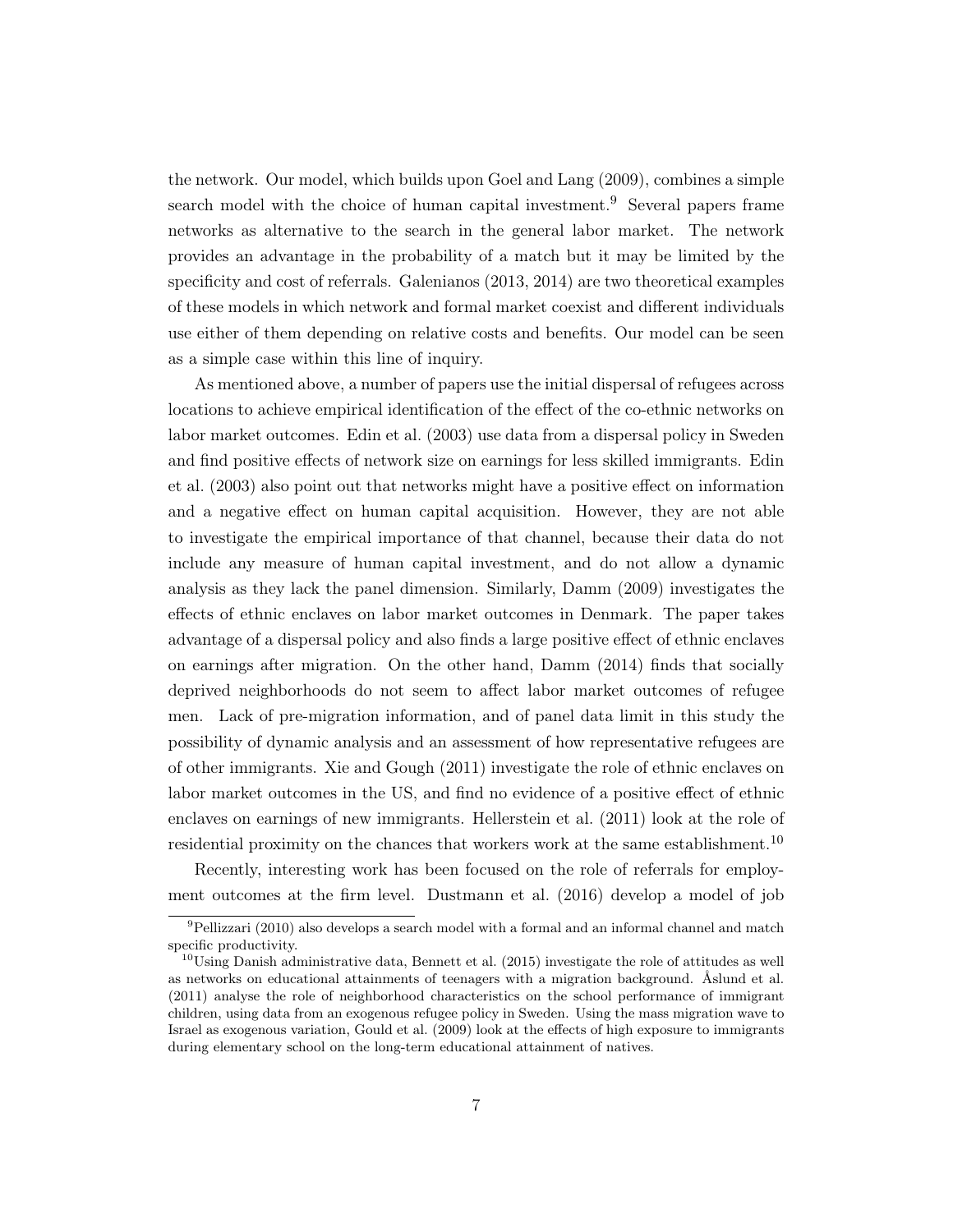referrals by which current employees in a firm provide information on potential candidates, and test the main predictions of the model using information on ethnic origin of employees of a large metropolitan market in Germany. They find that firms tend to hire workers from ethnic groups that are already represented in the firm and that hiring through referrals pay higher wages and exhibits lower turnover. This suggests that network and referral may improve the quality of employer-employee matches. Similarly, [Patacchini and Zenou](#page-49-9) [\(2012\)](#page-49-9) analyze the effect of ethnic networks on job search methods, and they find results that confirm a positive role of networks on the probability of finding a job through referral. Analysis from our survey confirms these findings.

Our combination of data on the pre- and post-migration history of individual workers, plus the precise measures of co-ethnic network in the place of arrival and the presence of a group of immigrants whose initial location was determined by government officials independently of their characteristics, allows us to improve on the existing research. We believe that controlling for pre-migration features of immigrants is important for the identification of the effects of interest, and we claim better external validity compared to many previous studies, as we include all immigrants in our analysis. We also perform a full analysis of dynamic effects of networks from arrival throughout the working career of immigrants. Below, we describe the simple theoretical framework that guides our thinking of the tradeoffs involved.

## <span id="page-7-0"></span>3 Theoretical Framework

The model outlined below builds upon the basic structure of [Montgomery](#page-49-10) [\(1991\)](#page-49-10) and [Goel and Lang](#page-49-1) [\(2009\)](#page-49-1). The main goal of our framework is to illustrate the trade-off between search and human capital investments and it provides the key insight for our empirical predictions. Let us consider two periods,  $t = 1, 2$ . At the beginning of  $t = 1$  the agent (new immigrant) enters the local economy with a certain level of human capital, which we take as exogenous. The level of human capital in periods 1 and 2 are denoted by  $h_1$  and  $h_2$ . We should interpret human capital as the general set of skills that are valued in the host country labor market. The initial value of h is determined by its pre-migration level and its transferability. The size of co-ethnic network at the initial location is denoted as  $n_1$ . We denote a certain realization of h by h and a certain realization of n by  $\bar{n}$ . The first period is the arrival period in the destination country, and we assume that all individuals are initially unemployed.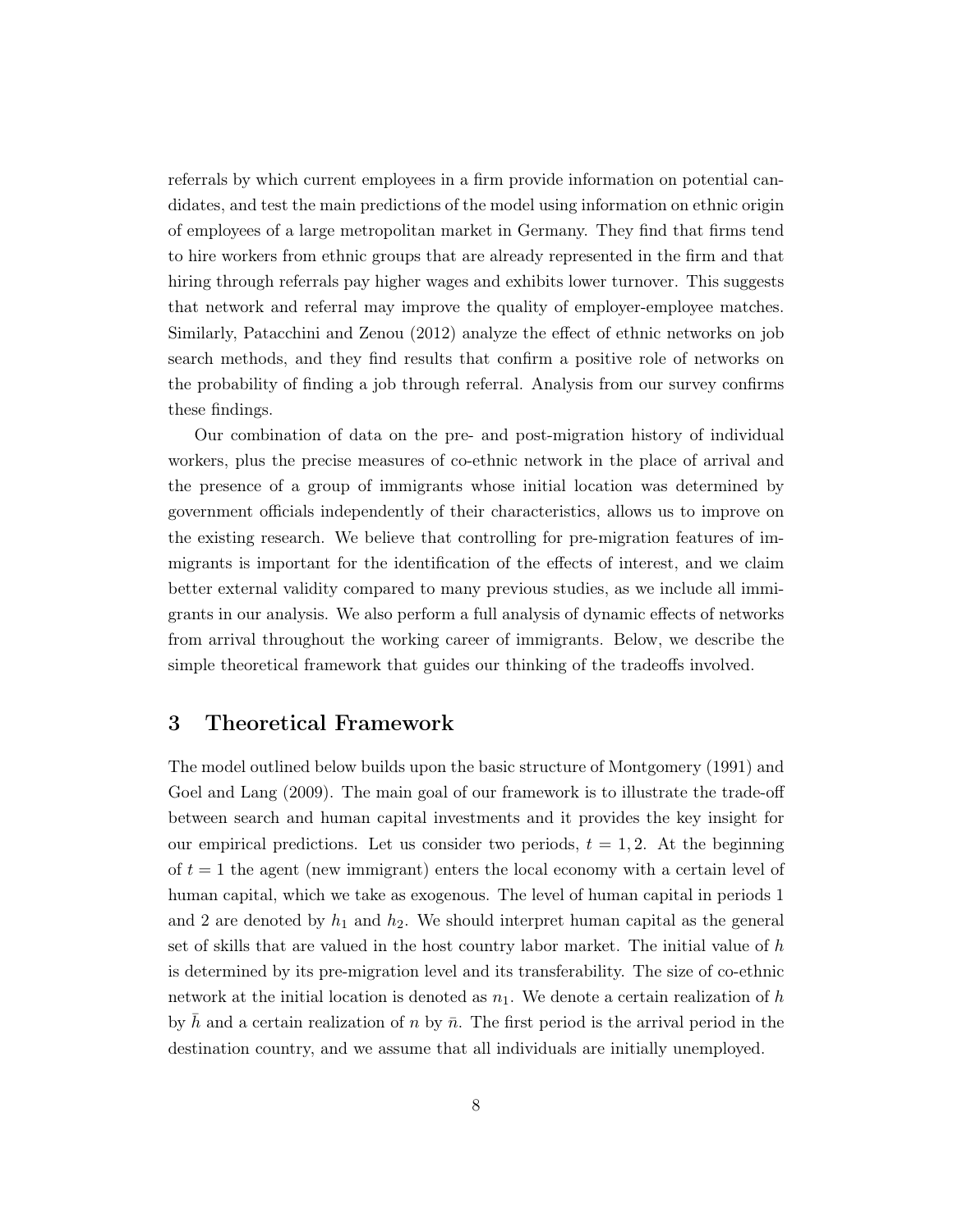There are two mechanisms through which workers receive job offers.<sup>[11](#page-8-0)</sup> First, when searching for a job, there is a certain probability that the worker receives an offer through the *formal channel*.<sup>[12](#page-8-1)</sup> We denote this probability by  $p_f$  and we assume that it depends positively on the human capital level of the individual, so that  $\partial p_f(h)/\partial h > 0$ , and that it does not depend on the size of the local network. Alternatively, when searching, the individual may receive an offer from the network channel (or informal channel) i.e. through the co-ethnic network, with a certain probability  $p_i$ , which depends positively on the size of the local co-ethnic network, such that  $\partial p_i(\bar{n})/\partial n > 0$  and does not depend on the individual's human capital. Since  $p_i$  and  $p_f$  are probabilities, they are bounded between zero and one. We assume decreasing marginal returns for both channels, i.e.  $\partial^2 p_i(n)/\partial n^2 < 0$  and  $\partial^2 p_f(h)/\partial \bar{h}^2 < 0.13$  $\partial^2 p_f(h)/\partial \bar{h}^2 < 0.13$ 

At the beginning of each period, the worker decides whether to search for a job or to invest in general human capital, engaging in activities that increase her human capital level  $h$ . If the individual looks for a job, she has some chances of getting an offer from either channel, as outlined above. We do not need to assume that wages are drawn from the same wage offer distribution in the formal and network channel. We restrict, however, wages drawn from either distribution to be always positive, we assume the two draws to be independent, and that the two wage offer distributions have overlapping support.<sup>[14](#page-8-3)</sup> For convenience, we assume that those distributions do not change between period 1 and period 2. This assumption does not affect the key insights from our model. We denote the common cumulative distribution of wage offers obtained in the formal channel as  $F_f(w)$ . Correspondingly, wage offers in the network channel are drawn from  $F_i(w)$ . Instead of searching for a job, the individual can increase her human capital endowment. Her human capital after education is  $\bar{h}$  >  $\bar{h}$ . We assume that  $\bar{h}' = \bar{h} + A$  where A is a positive quantity. This is equivalent to assuming that human capital increase is independent from its

<span id="page-8-0"></span> $11A$  more general model is [van den Berg and van der Klaauw](#page-49-11) [\(2006\)](#page-49-11), where the intensity of the search is endogenous. For simplicity in our model the only endogenous choice is whether to search or to invest in human capital during the first period.

<span id="page-8-1"></span> $12$ One characterization of the "formal channel" would be a matching mechanism where applicants send applications with their resumes to employers or to an employment agency.

<span id="page-8-2"></span><sup>&</sup>lt;sup>13</sup>We are not imposing the constraint that  $p_f + p_i = 1$ . This is because in our model an individual searching for a job can get either zero, one or two offers.

<span id="page-8-3"></span><sup>&</sup>lt;sup>14</sup>This means that the highest possible offer from one of the two distributions cannot be lower that the lowest offer from the other distribution. In that case, there would be no gain in drawing two offers instead of one offer from the distribution with higher outcomes. This is a case we could easily handle, but we decided to assume it away because it does not deliver interesting insights.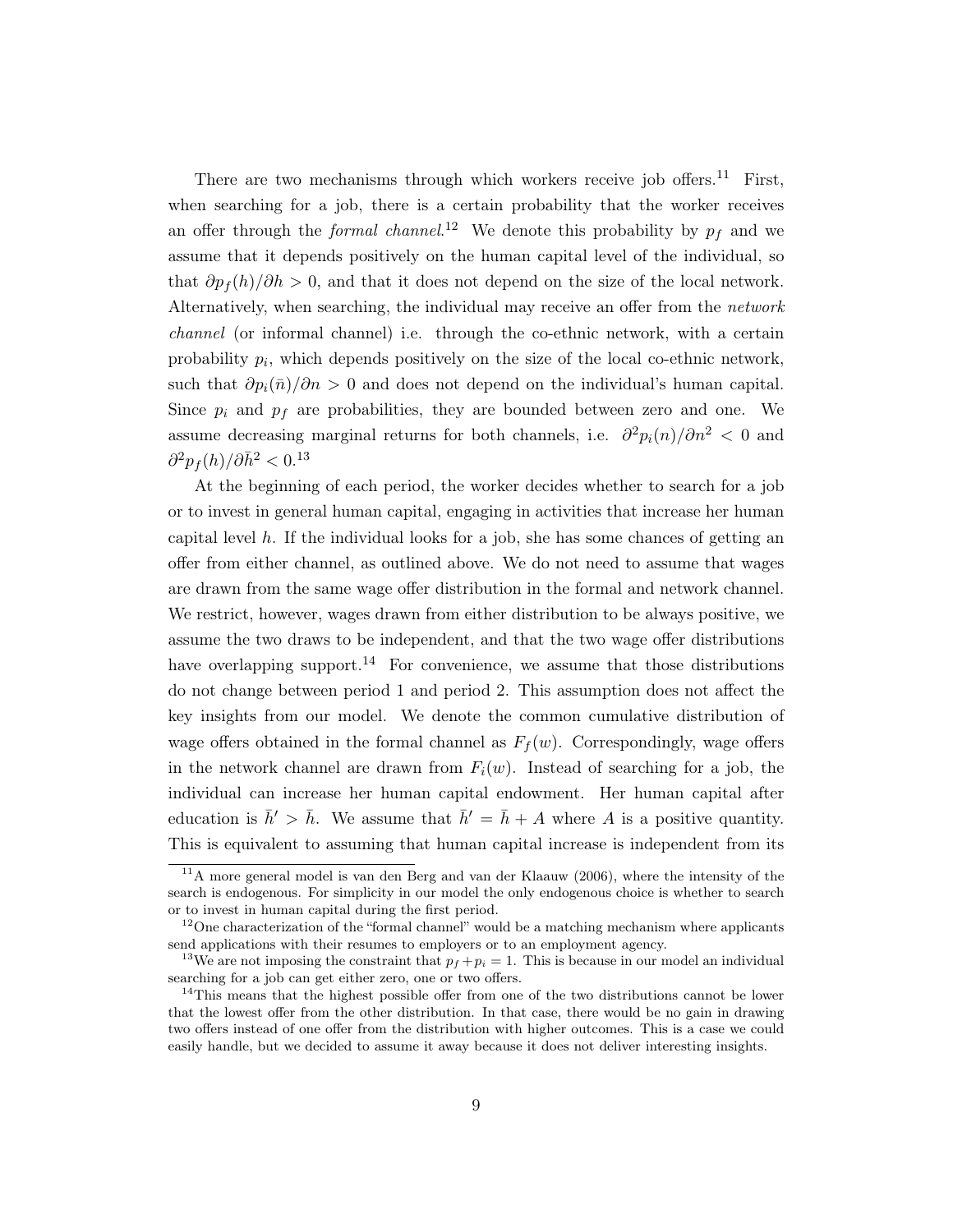initial level. Combined with  $\partial^2 p_f(h)/\partial \bar{h}^2 < 0$ , this assumption implies that investing in education has larger marginal effect on labor market perspectives of individuals with low initial levels of human capital. At the beginning of period 2, an agent that has chosen human capital accumulation in the previous period will be more likely to get offers through the formal channel, when compared to the previous period. Therefore, at  $t = 2$  the agent will be less likely to be unemployed and will have a higher expected wage.<sup>[15](#page-9-0)</sup>

The key decision for the agent is made at the beginning of period 1 and it is between searching for a job and investing in human capital.<sup>[16](#page-9-1)</sup> If she searches for a job, she will have probability  $p_f(\bar{h})$  to receive an offer through the formal channel, and probability  $p_i(\bar{n})$  to receive an offer through the network channel. If she receives no offer, she remains unemployed, receives unemployment payments  $b<sub>u</sub>$  and begins period 2 with the same level of human capital as in the first period  $h_2 = h_1 = h$ . If she receives one offer, from either channel, she will accept it if higher than  $b_u$  and reject it otherwise.[17](#page-9-2) If the agent receives two offers, she will accept the higher offer if it is higher than  $b_u$ , and reject both otherwise. If the individual decides to get education instead, she receives  $b_h$  in period 1 with certainty, and will have a higher level of human capital  $h_2 = \bar{h} > \bar{h}$ , in period 2. This allows her to have more chances to receive an offer from the formal channel at  $t = 2$ . In the following, we assume that  $b_u \geq b_h$  to allow for some costs of education.<sup>[18](#page-9-3)</sup> Next, we postulate individual preferences and discuss the value functions for the different choices of the agent.

#### 3.1 Preferences

Each agent only values consumption and discounts second period's outcomes at the rate  $0 < \beta < 1$ . We assume utility to be linear in consumption<sup>[19](#page-9-4)</sup>

$$
EU(c_1, c_2) = c_1 + \beta E(c_2)
$$
\n(1)

<span id="page-9-0"></span><sup>&</sup>lt;sup>15</sup>Because of the positive probability of receiving two offers, under the assumption of partially overlapping support of the two wage offer distributions. More on this below.

<span id="page-9-2"></span><span id="page-9-1"></span> $^{16}$ A simple graphical representation of this decision is depicted in Figure [A.1](#page-50-0) in our Appendix.

<sup>&</sup>lt;sup>17</sup>We assume  $b_u$  to be time invariant and that the agent has no utility from leisure, so the decision in the second period is equivalent to the one in the first period.

<span id="page-9-3"></span> $18$ While this assumption seems natural in this context, it is stronger than needed in our model, as we only need to assume that expected income is larger for those who look for a job at  $t = 2$ . None of the main propositions discussed below depend on this assumption.

<span id="page-9-4"></span><sup>&</sup>lt;sup>19</sup>Implicitly we are assuming that individuals are endowed with one unit of "effort" (or time) each period and supply it to education or search/work.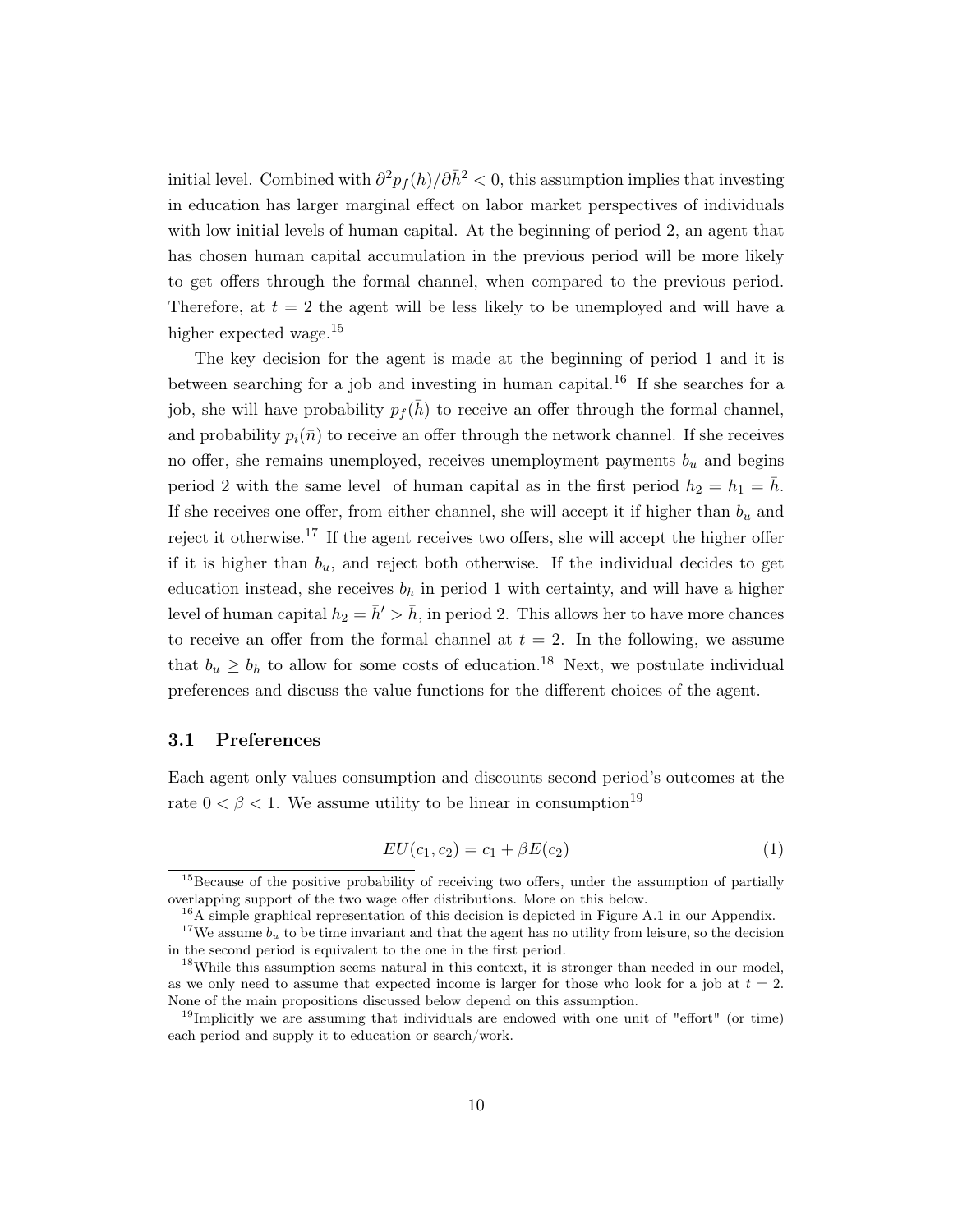As a standard two-period model, the solution is best described using backward induction. We start by illustrating possible payoffs at period 2. At  $t = 2$ , human capital investment will not occur as long as  $b_u \geq b_h$ . Therefore, all individuals search for a job at  $t = 2$ . If the agents acquired human capital in period  $t = 1$ , she will be able to search for a job with a higher probability of receiving an offer through the formal channel, as well as a higher probability of receiving two offers. If the agents searched in period 1, she will search again with a human capital endowment as in  $t = 1$ .<sup>[20](#page-10-0)</sup>

#### 3.2 Value functions

At the beginning of period  $t = 2$ , all individuals search for a job. If the agent has searched in period 1 (whether or not she found a job in that period) then  $h_2 = h_1 = \bar{h}$ , and her expected payoff from searching in period 2 is

$$
S_2(\bar{n}, \bar{h}) = b_u + p_i(1 - p_f) \int \max\{W_2(x_i) - b_u, 0\} dF_i(x_i)
$$
  
+  $p_f(1 - p_i) \int \max\{W_2(x_f) - b_u, 0\} dF_f(x_f)$   
+  $p_i p_f \int \max\{W_2(x_i) - b_u, W_2(x_f) - b_u, 0\} dF_i(x_i) dF_f(x_f) \equiv \mathcal{S}(\bar{n}, \bar{h})$  (2)

where for simplicity we omitted the dependence of  $p_i$  and  $p_f$  on network size  $\bar{n}$  and human capital h. Searching in period 2 means that the agent gets at least  $b_u$ , and has a certain probability that any of the wage offers she receives is higher than  $b_u$ , and in that case they will be accepted by the agent. The agent may instead enter period 2 after having invested in human capital in period  $t = 1$ . In this case her human capital is  $\bar{h}' > \bar{h}$  and therefore the value of searching is  $\mathcal{S}(\bar{n}, \bar{h}') > \mathcal{S}(\bar{n}, \bar{h})$ because of our assumption  $\partial p_f / \partial h > 0$ .<sup>[21](#page-10-1)</sup>

At the beginning of period 1 the agent decides whether to make an educational investment or to search for a job immediately, and will do so taking account of the value of each possible state in period  $t = 2$ . If the agent decides to search for a job in period  $t = 1$  given an initial network size of  $\bar{n}$  and initial human capital level h

<span id="page-10-0"></span><sup>20</sup>We assume separation rates at the end of each period to be equal to one so that it is easier to write down recursive value functions. None of our qualitative results depends on this assumption. In this version of the model, we are ignoring the possibility that working can generate human capital as well. As long as the growth in human capital is smaller when working than when in school, the main results of this model hold even for some learning by working.

<span id="page-10-1"></span><sup>&</sup>lt;sup>21</sup>Under this assumption, it is trivial to show that  $\partial S_2/\partial p_f > 0$ .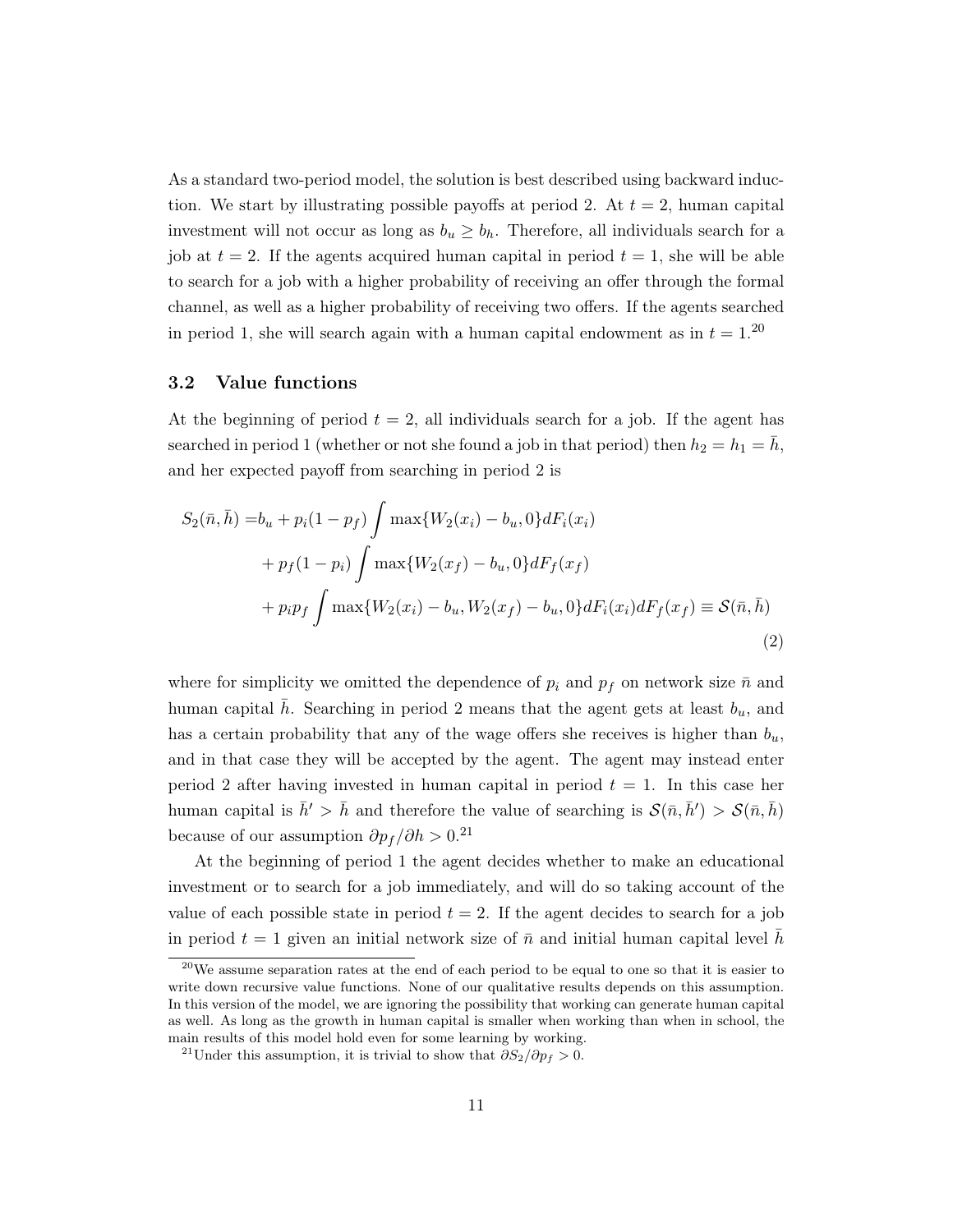the value function can be simply written as:

$$
S_1(\bar{n}, \bar{h}) = \mathcal{S}(\bar{n}, \bar{h}) + \beta \mathcal{S}(\bar{n}, \bar{h}) = (1 + \beta) \mathcal{S}(\bar{n}, \bar{h})
$$
\n(3)

Because of the assumption of separation rates equal to one, the problem is recursive. A searching individual will get the value of being unemployed plus the difference between the value of unemployment and the value of employment, which depends on expected wages. At the beginning of period 1 the individual may instead decide to invest in human capital. The corresponding value function is

$$
H_1(\bar{n}, \bar{h}) = b_h + \beta \mathcal{S}(\bar{n}, h')
$$
\n<sup>(4)</sup>

Costs of education are incorporated in the flow of utility  $b_h$ <sup>[22](#page-11-0)</sup> Education increases the future employment possibilities of the individual, because of the newly acquired skills are useful to find a job in the host economy. Therefore, the lower the probability of finding a job through network or through formal channels in the first period and the higher  $\beta$ , the intertemporal discount rate, the more likely it is that an agent invests in human capital relative to searching at  $t = 1$ .

#### 3.3 Employment and Human Capital Investment

The simple structure described above is sufficient to illustrate the main trade-off faced by the agent. Human capital investment increases employment and expected wages in the future, at the cost of foregoing current earnings. After observing her level of human capital and the size of the social network at the beginning of period 1, the individual decides whether to look for a job or to acquire human capital. The optimal decision between searching and acquiring human capital will be given by comparing  $S_1(\bar{n}, \bar{h})$  and  $H_1(\bar{n}, \bar{h})$ . Next, we discuss how this optimal choice depends on the initial level of  $\bar{n}$  and h. We are able to make three simple predictions in a comparative statics exercises.

<span id="page-11-1"></span>**Proposition 1** For each level of  $n_1$  there is at most one "reservation" level of  $h_1$ below which the agent will invest in human capital and above which the agent will search for a job in period 1. Discussion: see Appendix [B.](#page-50-1)

<span id="page-11-0"></span> $^{22}$ Results may be different for a risk-averse agent since returns to education are stochastic.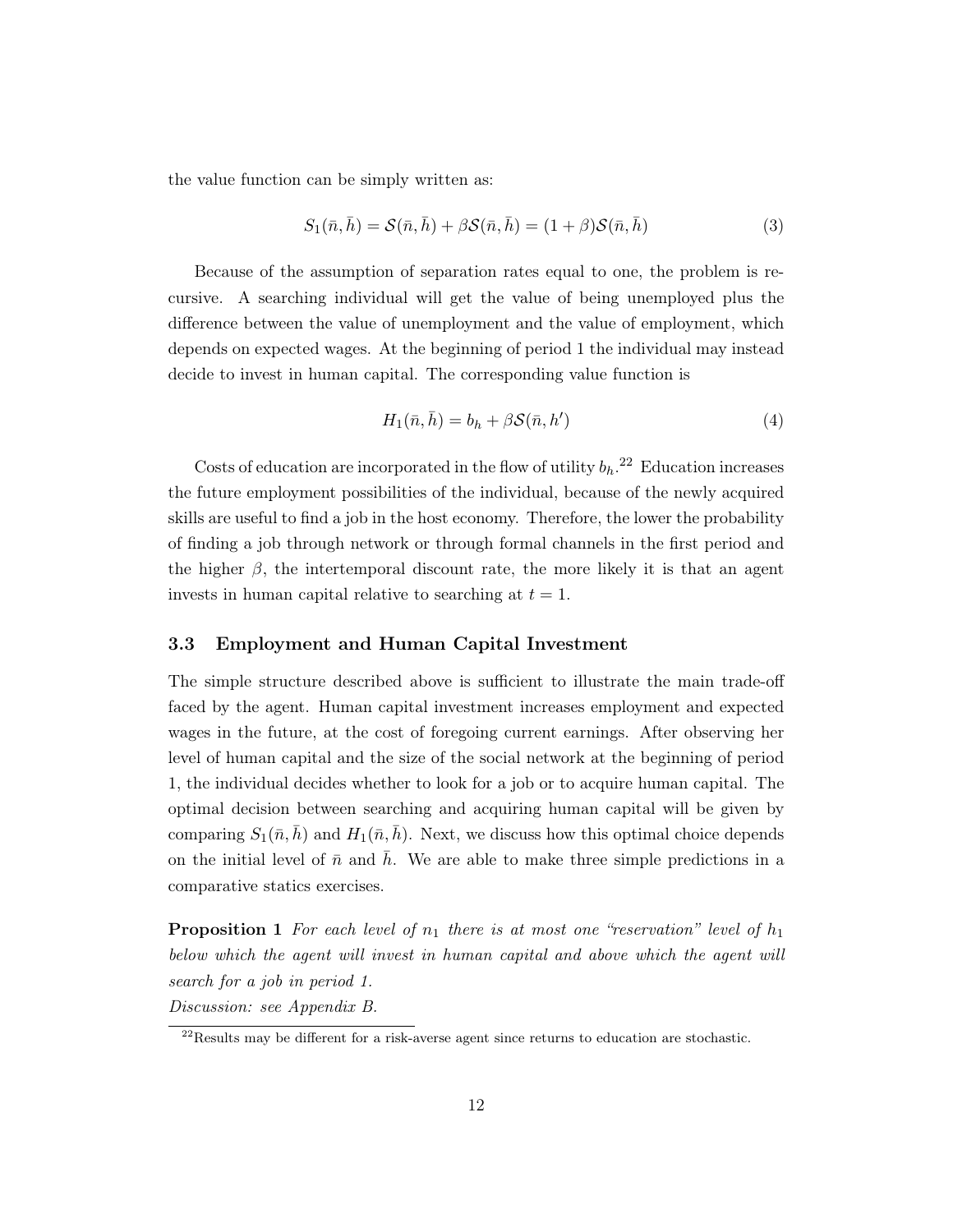For a given level of  $n_1$ , both the value of searching and the value of investing in human capital are increasing concave functions of  $h_1$ . Under our assumptions, the relative first and second derivatives are such that the two curves  $S_1(\bar{n}, h)$  and  $H_1(\bar{n}, h)$  will intersect at most once in the h space.<sup>[23](#page-12-0)</sup> Depending on functional form and support of  $h$  and  $n$ , corner solutions may exist: initial social networks  $n$  may be so large that the agent may find it optimal to search for a job irrespective of the level of h. Following Proposition [1,](#page-11-1) for a given level of social networks, individuals with higher human capital are going to be more likely to be employed in period 1, and less likely to invest in further human capital. Individuals with lower human capital, on the other hand, are expected to be more likely to get more education earlier and less likely to be employed earlier.

<span id="page-12-2"></span>**Proposition 2** For each level of  $h_1$  there is at most one "reservation" level of  $n_1$ below which the agent will invest in human capital and above which the agent will search for a job in period 1. Discussion: see Appendix [B.](#page-50-1)

The intuition for this is similar to that for Proposition [1.](#page-11-1) For a fixed value of  $h_1 = \overline{h}$ ,  $S_1(n, \overline{h})$  is increasing in the level of  $n_1$ , because  $n_1$  positively affect offers' arrival rate via the network channel. It is only slightly more subtle to see why the value of human capital investment is lower at higher values of  $n_1$ . Let us imagine a case in which individuals with a very large social network decided to acquire further education in period 1. Despite the higher level of human capital, it would still be relatively likely that they get an offer in the informal sector compared to the formal sector, and therefore for them further human capital investment makes less of a difference.<sup>[24](#page-12-1)</sup> Corner solutions may exist in this case as well: there might be levels of human capital that are high enough such that the agent searches for a job in period 1 for any possible level of social networks. Proposition [2](#page-12-2) implies that the larger the size of co-ethnic networks, the less likely it is that the individual will get further education, and the more likely she will be employed in the first period. Conversely, individuals with small co-ethnic networks will be more likely to invest in education.

<span id="page-12-3"></span>**Proposition 3** The magnitude of the effects of networks on employment and human capital investment are lower the higher is initial human capital endowment. Discussion: see Appendix [B.](#page-50-1)

<span id="page-12-0"></span><sup>&</sup>lt;sup>23</sup>We analyze the two functions  $S_1$  and  $H_1$  in more detail below and in Appendix [B.](#page-50-1)

<span id="page-12-1"></span> $^{24}$ These considerations are discussed in some more detail in Appendix [B.](#page-50-1)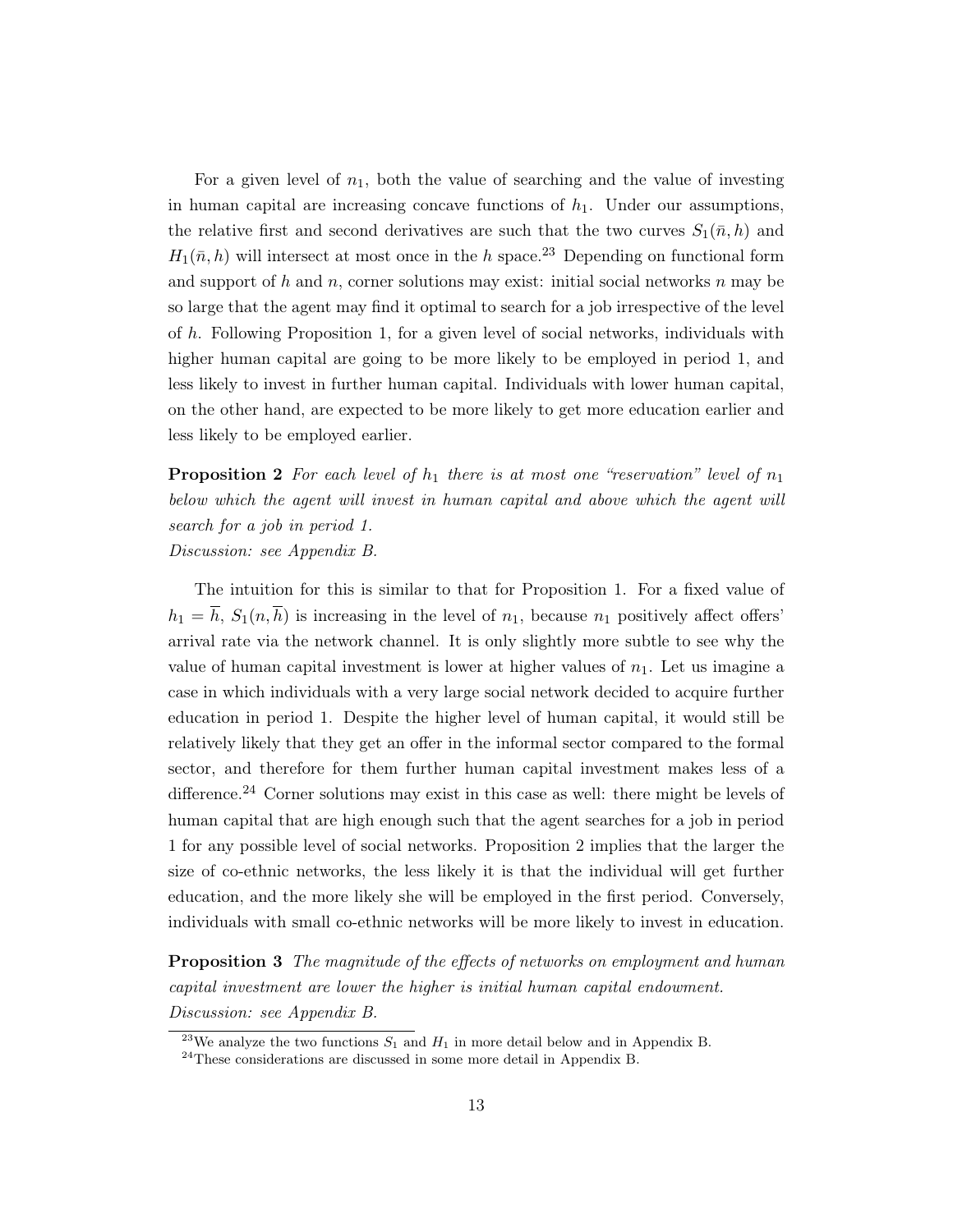Individuals with higher initial human capital endowment  $h_1$  are relatively more likely to find a job through the formal channel compared to individuals with the same networks but with lower initial human capital endowment. The marginal effect of network size in the value functions of individuals with initially high human capital is therefore going to be smaller. While qualitative effects of network size are unaffected, quantitatively we expect effects on employment to be larger for individuals with lower initial human capital endowment.[25](#page-13-0)

Summarizing, based on our model we expect individuals with larger initial coethnic networks to be more likely to find employment after arrival. However, our model also predicts that the positive effect of network on employment probability decreases over time, because individuals with smaller co-ethnic networks "catch up" through human capital investment. Finally, the effects of network size on employment probability and, hence, on human capital investment after immigration are larger for individual with lower initial human capital. Figure [1](#page-43-0) summarizes the main features of the equilibrium of our model. It plots the value functions of an individual,  $S_1$  and  $H_1$ , as a function of initial network size. An individual with lower initial human capital  $\underline{h}$  will optimally decide to invest in human capital if her initial network size is below  $n_h$ , and she will search for a job if it is larger. This illustrates Proposition 2 above. The two thicker curves in Figure [1](#page-43-0) are instead drawn for an individual with higher human capital  $n_{\overline{h}} > n_h$ . Both  $S_1$  and  $H_1$  are higher (because at higher human capital levels the expected utilities are higher due to higher probability of job offers) and they also rotate clockwise (reflecting the fact that marginal effects of network size are smaller at higher levels of human capital, because offers are more likely to come from the formal channel, making networks less relevant for labor market outcomes as in Proposition [3\)](#page-12-3). The new threshold for network size below which the individual will invest in human capital is now lower at  $n_{\overline{h}}$ , because the shift of the value function for search is larger than that of the value function for human capital investment.<sup>[26](#page-13-1)</sup> This shift from h to  $\bar{h}$  is an illustration of Proposition 1

<span id="page-13-0"></span> $^{25}$ In order to make predictions concerning whether we expect individuals with low initial human capital or individuals with high initial human capital to be more likely to invest in it, we need to give some structure to the returns to human capital. If returns to human capital are smaller for individuals with high initial human capital endowment, which is the standard assumption in the literature and has support in our data, individuals with lower initial human capital are more likely to invest in its improvements. Results would be different if returns to human capital were larger for individuals with larger initial levels, which would be the case if the investment that immigrants choose were purely a way to make their existing human capital more productive in Germany. This would be close to the way in which [Regets and Duleep](#page-49-12) [\(1999\)](#page-49-12) think of this.

<span id="page-13-1"></span> $^{26}$ We discuss the details of this in our Appendix.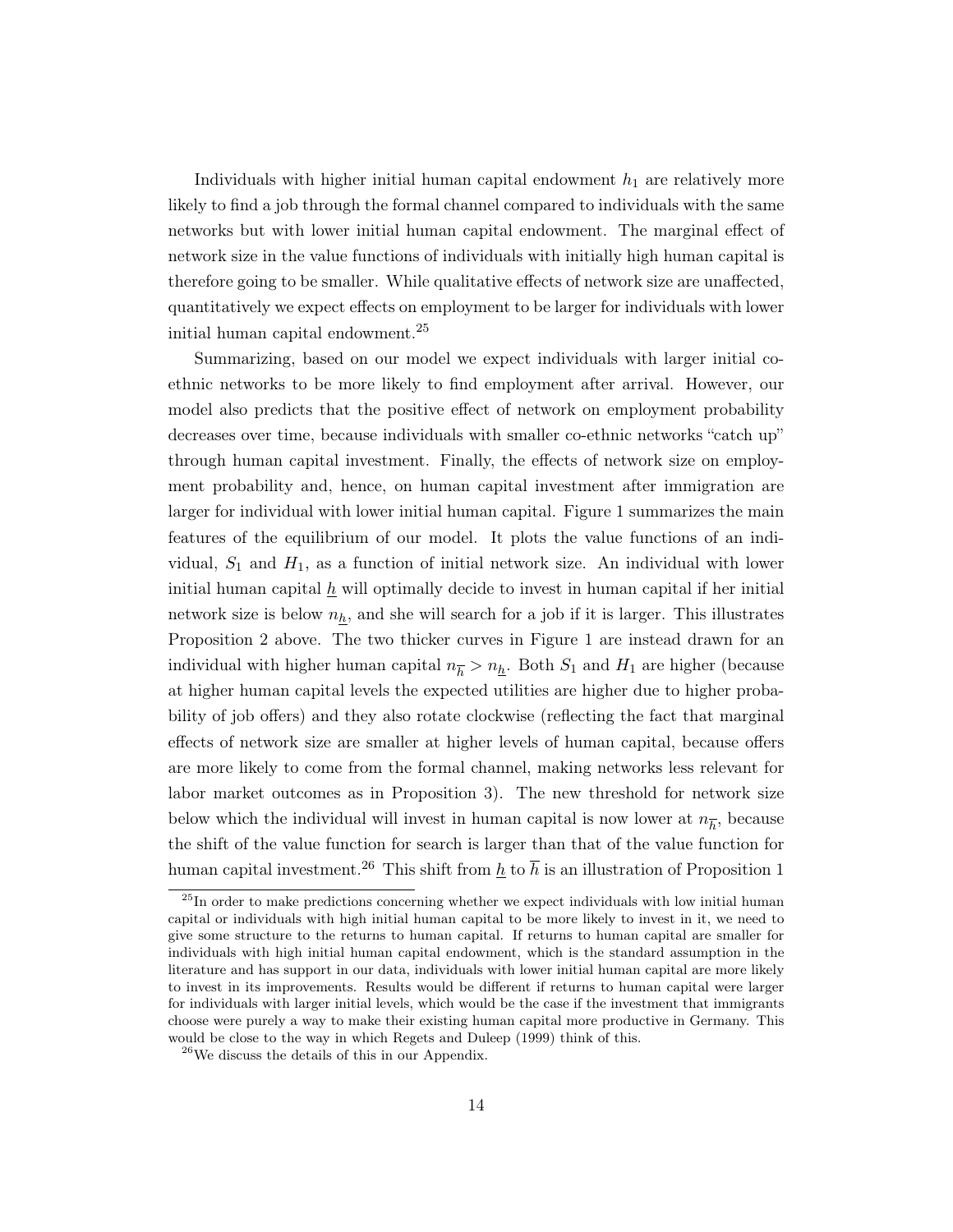above. The figure shows a range of intermediate network sizes for which individuals with lower levels of initial human capital invest, while individuals with higher levels of initial human capital search for a job in the first period.

#### 3.4 Wages

In the paragraphs above, we have discussed the implications of our model for employment and human capital investment. Next, we look at the effects on observed wages, i.e. wages of those who are employed. Even if the distribution of wages from each channel (market and network) are given, the realized wage of an individual depends on the probability of getting competing offers. When an individual has a higher chance of receiving two offers, she also has a larger expected wage, but may not have a higher observed wage. Without additional assumptions on the wage distributions of the two channels, our model cannot deliver any predictions on relative observed wages at  $t = 1$ , because more chances to draw from a distribution can lower observed wages of the employed (although they would certainly increase expected earnings and employment rates). For the analysis below, we therefore make a further assumption. We assume that the wage offer distribution of the formal channel and that of the network channel have the same expected value.<sup>[27](#page-14-0)</sup> Under this assumption, observed wages at  $t = 1$  are a monotonically increasing function of n for a given initial level of human capital h: conditional on  $h_1$ , a higher  $\bar{n}$  increases the likelihood of receiving two offers, which is associated with a higher expected wage.<sup>[28](#page-14-1)</sup>

The relationship between initial network size and observed wages at  $t = 2$  (conditional on a given initial human capital equal to  $h_1$ ) is slightly more complicated. Assuming that initial human capital is low enough that an internal solution exists, at low levels of  $n_1$ , the individual will acquire human capital and enter period 2 with  $h_2 > h_1$ . Wages (conditional on working) at time  $t = 2$  are then increasing in  $n_1$ because larger social networks will increase the probability of receiving two offers. However, this effect exhibits a discontinuity at the level of social networks above which the individual does not invest in human capital at  $t = 1$ . If  $n_1$  is high enough the individual will not find it profitable to invest in human capital at  $t = 1$ , then her wages at  $t = 2$  $t = 2$  will be discretely lower. Figure 2 depicts this relationship between wage in the second period and size of the network, graphically.<sup>[29](#page-14-2)</sup>

<span id="page-14-0"></span> $27$ This rules out that a higher probability of receiving an additional offer depresses average wages.

<span id="page-14-1"></span><sup>&</sup>lt;sup>28</sup>We expect this effect to be weak, especially when the probability of receiving any offer is low.

<span id="page-14-2"></span><sup>&</sup>lt;sup>29</sup>Figure [2](#page-44-0) is drawn under the assumption that the initial human capital level is low enough to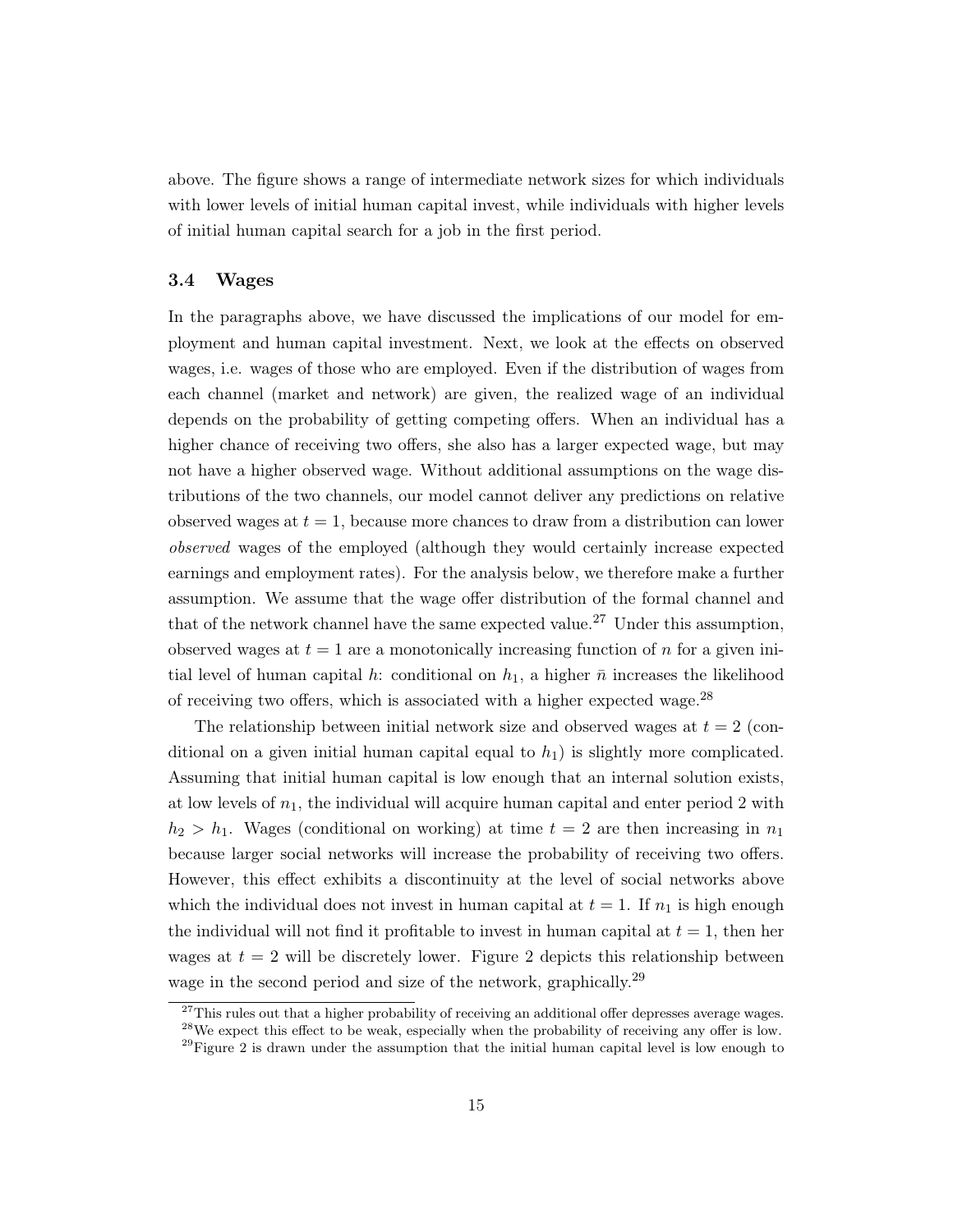Under these assumptions we expect initial observed wages to be a monotonically increasing function of initial network size. On the other hand, the relationship between initial network size and long-term wages is non-monotonic. For changes in initial network size that are large enough and lead to changes in human capital accumulation decisions, individuals with larger network are expected to have lower wages in the long term. Similarly to the previous result, we expect this effect to be concentrated among those with relatively low initial human capital, for whom initial network size is more likely to matter for human capital decisions.<sup>[30](#page-15-0)</sup>

#### 3.5 Networks and Welfare

Our simple model describes the trade-off between searching for a job and investing in human capital, and relate it to the size of the initial co-ethnic network deriving some testable implications. Describing the welfare implications of different distributions of networks in the society is beyond the scope of this work. A brief discussion on the way in which networks may matter for individual and for social welfare can be useful, however. Taking our model at face value, networks unequivocally increase welfare. Networks may induce people to invest less in human capital, but that choice is optimal at the individual level and with rational, forward looking agents and no externalities also maximizes utilitarian social welfare. There are however realistic scenarios under which this may not be the case, and where larger networks may hurt social welfare, while increasing individual welfare. First, if we introduced progressive taxation, returns to education at the individual level would be lower than at the level of the society as a whole. Alternatively, if individual migrants discount the future more than the social planner, or if there were positive externalities from education there may be under-investment in human capital. To the extent in which these issues matter, individuals may be under-investing in general human capital (from the perspective of the social planner) and the under-investment would be more severe when there are large networks and for less educated people. In these cases, there would be an economic rationale for a government intervention that can encourage immigrants to distribute across locations (decreasing  $n$ ), or that can favour search through the formal channel rather than through networks for new immigrants.<sup>[31](#page-15-1)</sup>

make human capital investment at  $t = 1$  optimal for low enough n.

<span id="page-15-0"></span> $30$ For individual with high levels of initial human capital, the discontinuity shown in Figure [2](#page-44-0) is either much further to the left or not there at all.

<span id="page-15-1"></span> $31$ The large share of immigrants relying on social networks for employment may in part by the result of limited opportunities in the "formal" channel.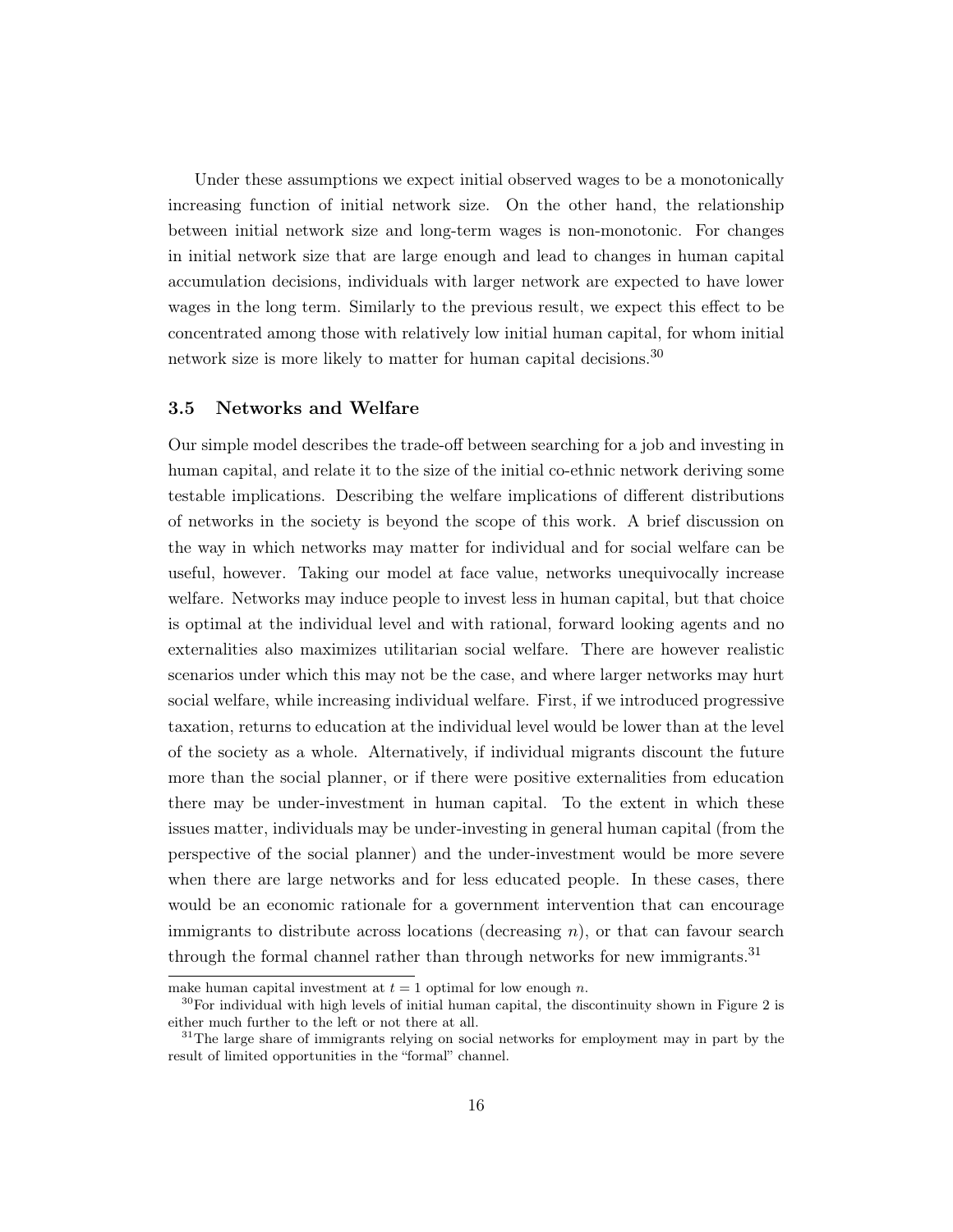## <span id="page-16-0"></span>4 Data

Our primary dataset is the IAB-SOEP Migration Sample, a large survey of immigrants to Germany conducted in two waves that took place in 2013 and 2014, respectively. The survey over-samples recent immigrants, who arrived in Germany after 1994. We use the sub-sample of the survey that has been linked to the social security data (IEB), selecting only foreign born in the age rage  $15{\text -}65^{32}$  $15{\text -}65^{32}$  $15{\text -}65^{32}$  As a consequence, for each individual included in the analysis, we are able to observe several pre-migration characteristics and the entire labor market history after migration to Germany. The data on employment and wages are from administrative records and they cover the period 1975-2013. A person is considered in employment if she ever works within the year.<sup>[33](#page-16-2)</sup> We also look at the wage, measured as real hourly wage of the longest full time working spell per year excluding all spells of apprenticeship, or marginal employment. Our measure of human capital investment comes from the survey data, because it is not available from the administrative data. The survey provides a full account of each year spent in education as each individual is asked retrospectively to fill a life-long calendar in and to report for each year, starting from age 15 up to 65, whether in that year she was in education.<sup>[34](#page-16-3)</sup> We use this information to reconstruct an individual life-long panel of spells of education and we merge this to the individual administrative records.<sup>[35](#page-16-4)</sup>

The variable capturing the co-ethnic network size at arrival for each immigrant, is the number of workers by nationality<sup>[36](#page-16-5)</sup> as share of total employment in each German district.<sup>[37](#page-16-6)</sup> This share is calculated using the full registry of workers in Germany (IEB). The number of German districts is 404, with an average size of

<span id="page-16-1"></span> $32$ The survey is targeted to individuals with any migration background, including second generation. For details on this dataset see the Appendix [C.](#page-55-0)

<span id="page-16-2"></span><sup>&</sup>lt;sup>33</sup>We check the robustness of our results to this criterion by using alternative definitions of employment (Table [D.5\)](#page-58-0). The results are robust to defining an individual as employed if she works at least 25, 50, or 75 percent of the year, or on June 30 (used as a cutoff date).

<span id="page-16-3"></span> $34$ This variable is derived from the survey biography section. Unfortunately we can not distinguish the type of education, but, given our selected age range, we argue that school episodes play a minor role. In addition, individuals reporting at the time of the survey to be still in school are excluded from the sample as well as individuals reporting to have entered Germany as students.

<span id="page-16-4"></span><sup>&</sup>lt;sup>35</sup>To limit recall bias, we use administrative data as well, and set the variable to zero whenever the person in the corresponding year is found to be working for at least 50 percent of the time.

<span id="page-16-5"></span> $36$ Due to sample size considerations, we group them into eight country groups: Western countries including Western Europe, Eastern Europe, South-Eastern Europe, Turkey, USRR, Asia and Middle East, Africa, Central and South America.

<span id="page-16-6"></span> $37$  For each individual, we define the living district as the one corresponding to the longest spell within the year, and impute this information from the workplace district in case of missing values.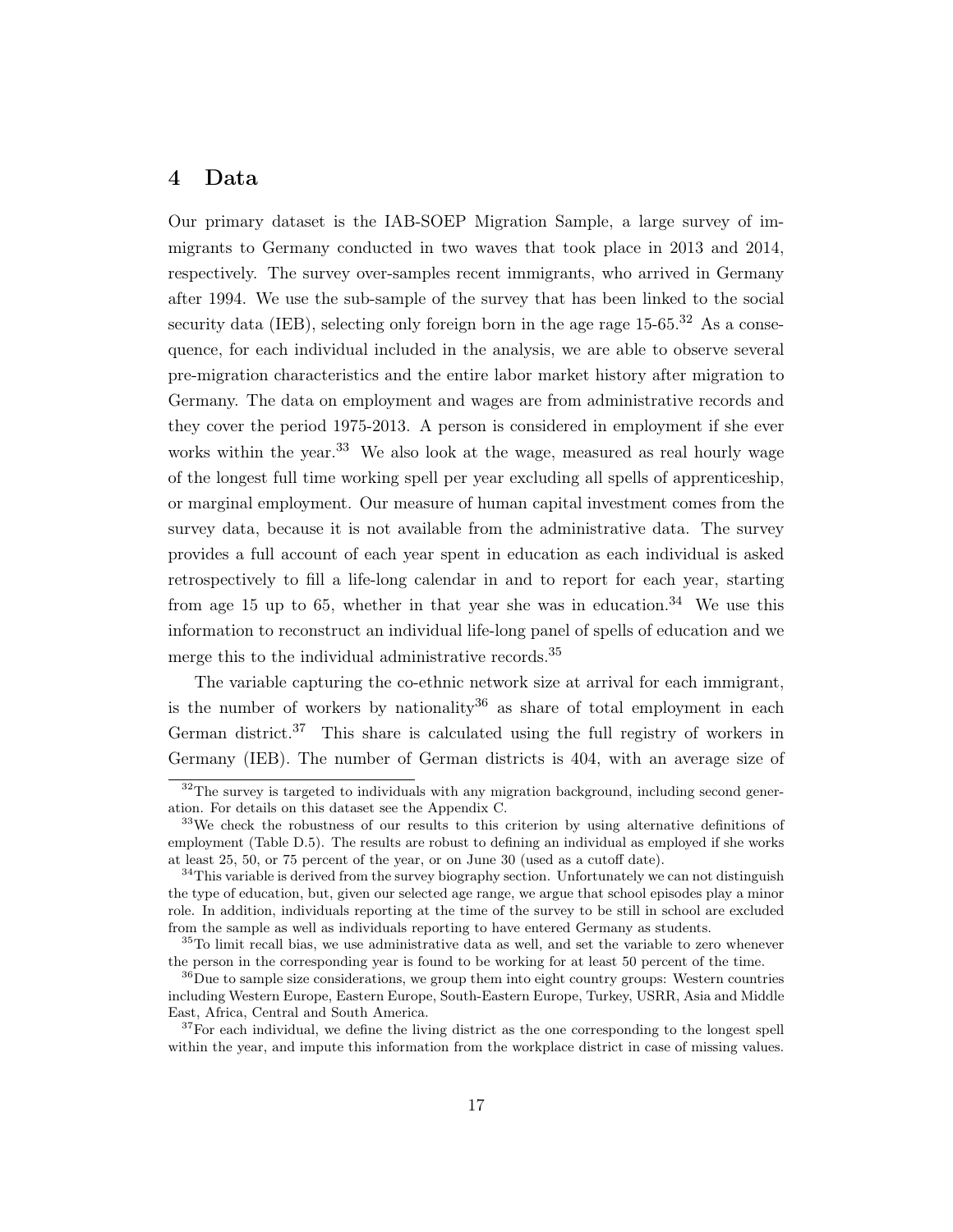65,801 workers per district and a median size of 42,643. Our sample of immigrants is distributed across 227 districts. Our network measure has an average size of 0.011 with a standard deviation of 0.015 and an highest value of 0.11. The immigrants with the highest value of the average co-ethnic network size are those from Western Europe (0.033) followed by Turkish immigrants (0.027), and South-Eastern European immigrants (0.019).[38](#page-17-0)

#### 4.1 Descriptive Statistics

Table [1](#page-33-0) reports summary statistics for some of the main variables we use in our empirical analysis. The top panel of this table reports statistics for panel variables, where each individual has more than one record, taking simple averages. The variable  $Network_{d0}$  is the measure for the size of the co-ethnic network at time of arrival (described above). People are employed (for at least one day within the year) in 68.8 percent of the individual-year observations.<sup>[39](#page-17-1)</sup> The average wage per hour earned in the sample is around 8.6 Euros for full time workers. Individuals in the sample are investing in education, i.e. spending some time in school or training, in 4.3 percent of the individual-years. Confirming that education and training are particularly common when an immigrant first arrives, the share of individual-year in education is higher during the early years in Germany. Twelve percent among recent immigrants in Germany for two years or less was in school part of the year, but that percentage was only equal to 2 percent for immigrants in Germany for at least six years (see Table [D.2\)](#page-56-2).<sup>[40](#page-17-2)</sup> Symmetrically, employment rate increases over time since first arrival. During the first two years only 48 percent of individuals work, while after 10 years more than 76 percent is employed (see Table [D.2\)](#page-56-2). Our panel is unbalanced, the average number of years since migration observed is 7.57, whereas the median value is 6 years. Around 23 percent of observations are relative to individuals who have been zero to two years in Germany, 21 percent has been three to five years, and 56 percent has been in the country six years and above. Our sample is relatively young at 37 years of age on average.

The bottom panel of Table [1](#page-33-0) lists averages of time-invariant individual characteristics, relative to ethnicity, country of origin and pre-migration characteristics. These

<span id="page-17-1"></span><span id="page-17-0"></span> $38$ This ranking is in line with [Glitz](#page-49-0) [\(2014\)](#page-49-0).

<sup>&</sup>lt;sup>39</sup>This share is down to 56.4 percent if we consider as employed only those working for at least 50 percent of the days within the year.

<span id="page-17-2"></span> $^{40}$ There is also a stark difference by age, since those investing the most are those in the age bracket 15-20 (Table [D.3\)](#page-56-3).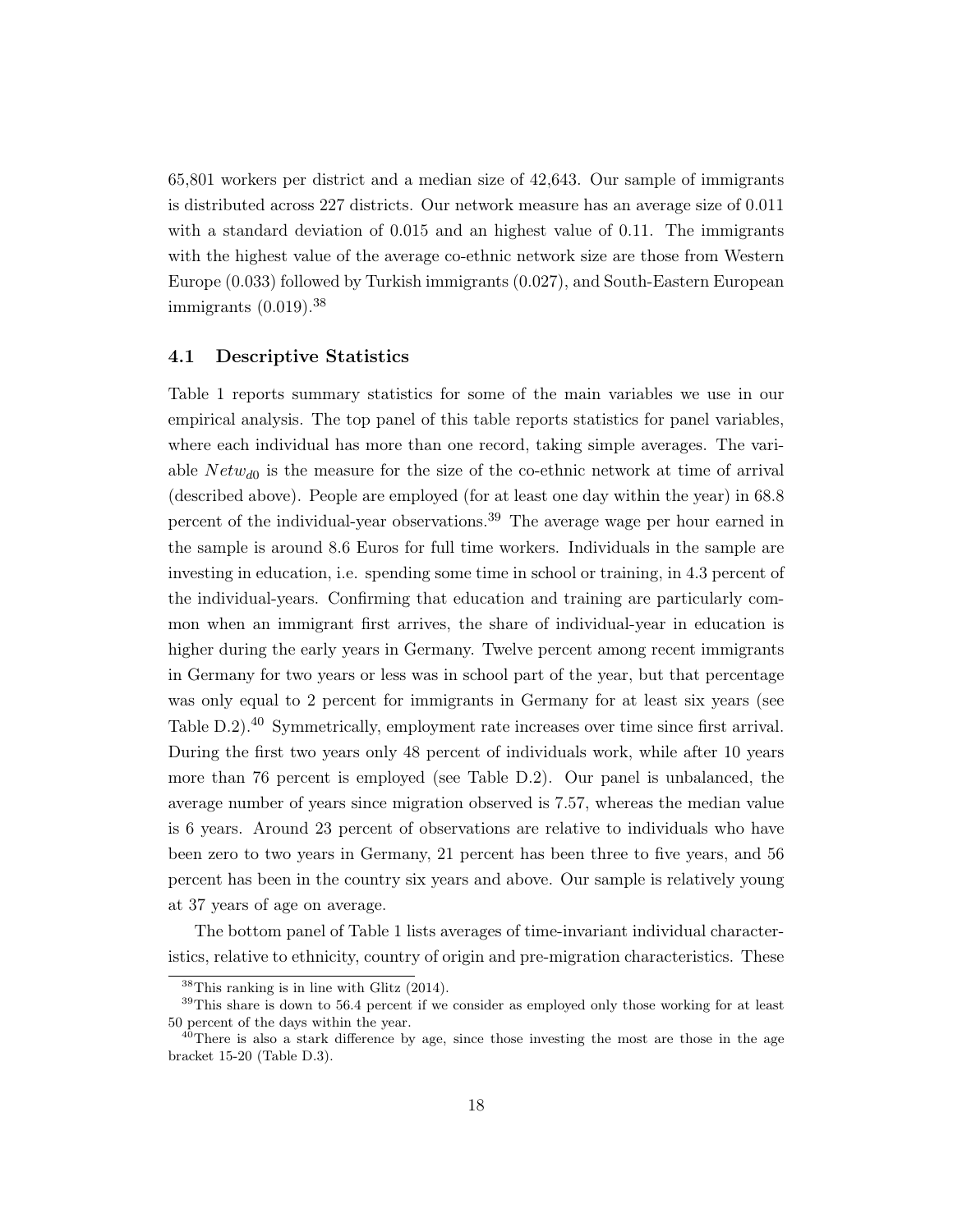data are obtained from the IAB-SOEP immigrant survey. Our sample consists of 933 foreign born individuals<sup>[41](#page-18-0)</sup> in working age (15-65 years old), who are linked to the registry data. Among those immigrants, we select individuals whose date of arrival reported in the survey is within three years of their first appearance in the registry data, which collects information on employment and labor market outcomes. Since unfortunately we do not have information on the district of arrival from the survey, we take the district of first registration in the administrative data as capturing the place of first arrival of the new immigrant.[42](#page-18-1) In addition to the standard characteristics, such as gender, age, and region of origin, we include a set of pre-migration characteristics that we use throughout the analysis: education, working experience, language proficiency, and employment status one year before migration. The survey data also reports the job search method for the first job found in Germany as well as a measure of self-assessed over-qualification in the current job.<sup>[43](#page-18-2)</sup> Our sample reflects the fact that people are relatively young when they first migrate. The average age at migration was 30.50, and the median 29. An interesting fact emerging from the summary statistics for our data is that 57.8 percent of the immigrant sample found the first job in Germany through personal contacts.<sup>[44](#page-18-3)</sup> This percentage is much higher and equal to 66.5 percent is we only consider the low skilled immigrants (those with at most lower secondary schooling, which corresponds in the German educational system to be in school until 18 year old). The information on job search method is very interesting and it is rarely recorded in datasets. It will allow us to test the importance of local co-ethnic networks in finding job through personal referral. Fi-

<span id="page-18-0"></span> $41$ Using country of birth to identify immigrants is a much more precise definition, and this represents an improvement with respect to all previous papers using German administrative data, which can only identify immigrants via nationality. This is particularly important for Germany, where the group of ethnic Germans, one of the biggest among immigrants, is entitled to receive the German nationality by law. To the best of our knowledge, [Dustmann et al.](#page-48-6) [\(2016\)](#page-48-6) is the only study partially exploiting this definition of immigrant.

<span id="page-18-1"></span> $^{42}$ Our results are robust to restricting the analysis to only individuals whose year of arrival corresponds exactly to the first year in the registry data (55 percent), which we find reassuring. There are also cases in which the individual appears in the administrative data before the last migration year. In those cases we consider as year of arrival the first appearance in the registry data if the person appears working at least once in the subsequent years.

<span id="page-18-3"></span><span id="page-18-2"></span><sup>&</sup>lt;sup>43</sup>This last variable is available only for those working at the time of the survey.

<sup>&</sup>lt;sup>44</sup>The question asked is the following: "How did you find the first job in Germany?". The possible answers are: through the Federal Employment Office, through an employment office in my own country, through an employment agency in my home country, through an employment agency for foreigners, through a private job agency, through a job advertisement in the newspaper, through a job advertisement on the internet, through friends/acquaintances/relatives, through business relationships in Germany, I was self-employed in my first job. We consider the category through friends/acquaintances/relatives as contacts.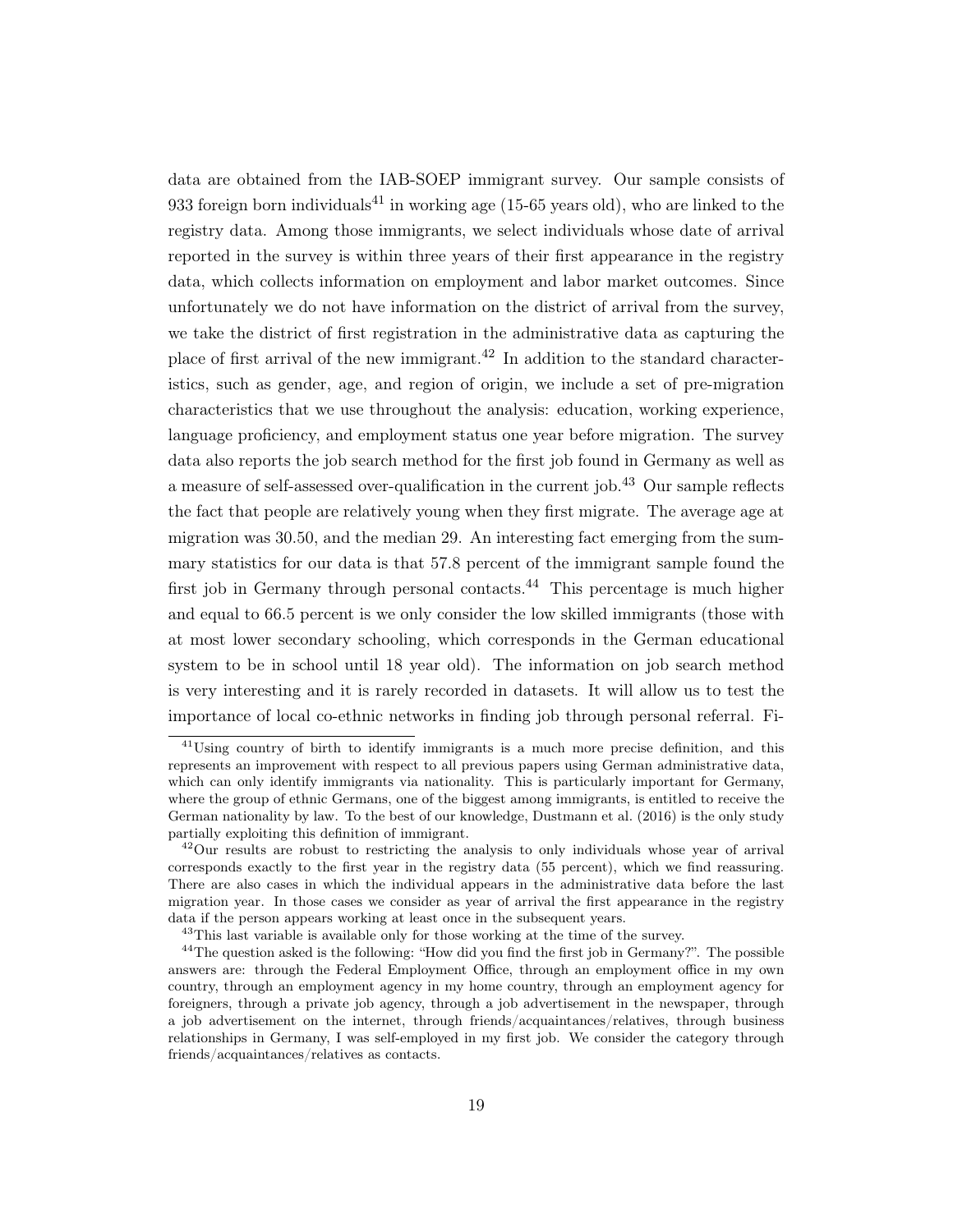nally, 41.4 percent of those currently working report to have a degree higher than the level of schooling required for that job, which may suggest a certain degree of "downgrading" whereby individuals are matched to jobs that do not require the skills they have.

## 5 Empirical Specification and Identification

In order to estimate the effect of the size of the co-ethnic network at arrival on the employment and human capital investment of new immigrants we adopt the following linear estimating equation:

<span id="page-19-0"></span>
$$
Y_{id_0t} = \alpha + \beta \mathbf{X_{it}} + \gamma_0 Netw_{d_0} + \gamma_1 Netw_{d_0} \times Ysm_{it} + \eta Ysm_{it} + \delta_{d0} + \psi_{t0} + \theta_c + \epsilon_{it} \tag{5}
$$

Where  $Y_{id_0t}$  is an outcome for individual i in year t who first arrived in district  $d_0$ . In our main regressions the variable  $Y$  will be, alternatively, a dummy for being employed or a dummy for being in school or training.  $X_{it}$  is a vector of individual characteristics and it includes a gender dummy, age, age squared, age at migration and its square, and a set of pre-migration characteristics (education, working experience, employment, and language proficiency), which are time-invariant. The variable  $Netw_{d_0}$  captures the size of the co-ethnic network (previous working immigrants from the same country as share of total employment) in the district of arrival, with  $d_0$  described as above. The term  $\delta_{d0}$  captures a set of district-of-arrival fixed effects and  $\theta_c$  captures a set of country-of-origin fixed effects. The term  $\psi_{t0}$  is a year of arrival fixed effects. The variable  $Ysm_{it}$  is a dummy that indicates the years since migration of the individual. In the main analysis we use three dummies for "years since migration":  $(Ysm0 - 2)_{it}$ ,  $(Ysm3 - 5)_{it}$  and  $(Ysm6 + )_{it}$ , denoting the first two years, years 3-5 and more than five years from arrival, respectively. We also experiment with a more flexible specification by interacting the network size with yearly dummies (since arrival).

The non-random initial location of immigrants may bias the estimates of the coefficients of interest  $(\gamma's)$  if unobserved individual characteristics, affecting employment and human capital investments are also correlated with the initial size of the co-ethnic network. Controlling for pre-migration characteristics (usually not observed but available in our data) and including district and country of origin fixed effects, which absorb systematic differences in economic performance across cities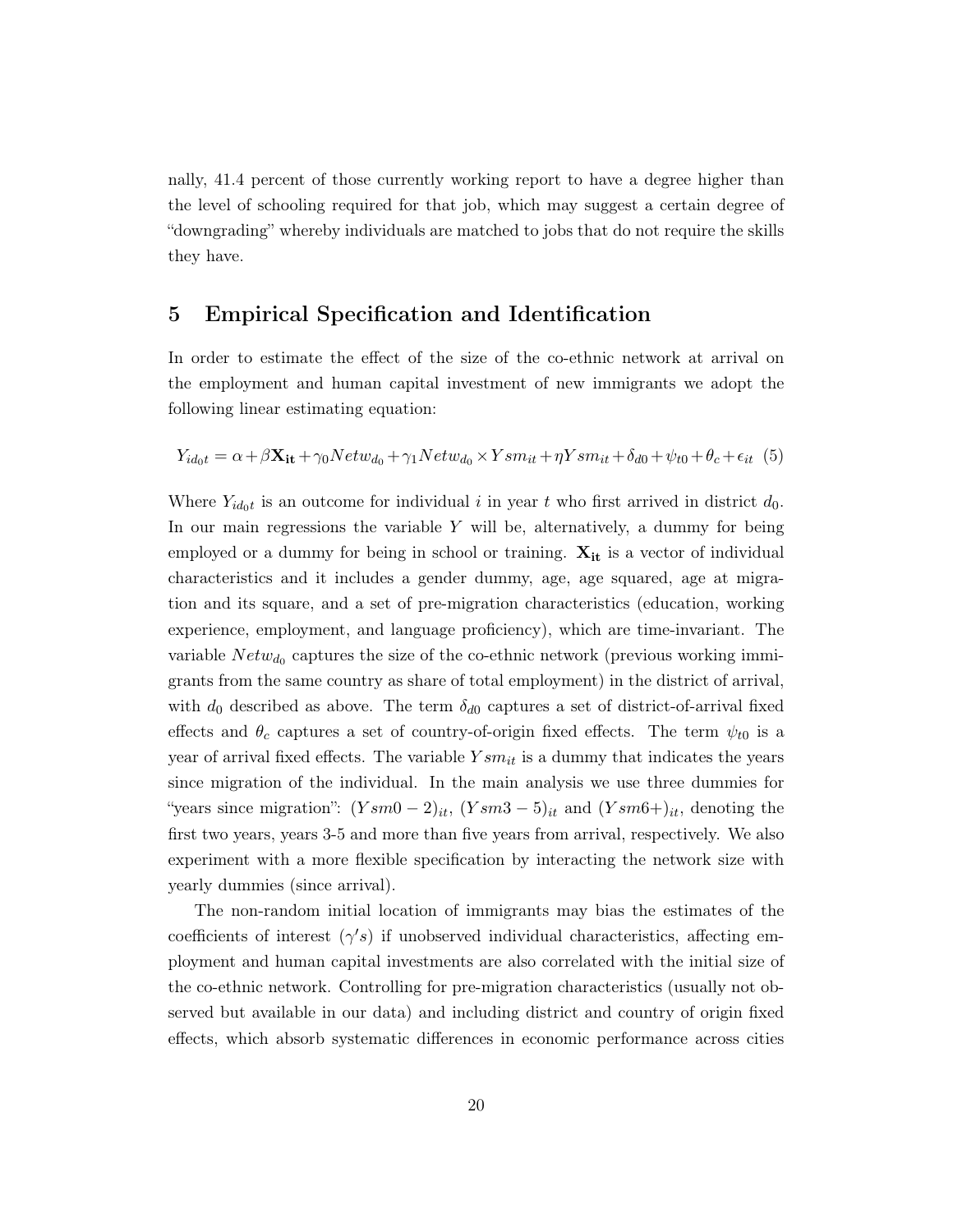and ethnic groups, alleviates this issue substantially. In our main specification, we estimate equation [\(5\)](#page-19-0) using OLS regressions and absorbing location specific effects and pre-migration characteristics among the controls. Hence we only exploit differences in the choice of the initial co-ethnic network unrelated to pre-migration characteristics and we exploit variation only within district and country-of-origin over time. Moreover, we estimate equation [\(5\)](#page-19-0) alternatively on all immigrants and on the restricted sample, which should be unaffected (or much less affected) by endogenous initial sorting. The restricted sample consists of people moving to Germany as refugees and asylum seekers and of ethnic Germans moving during the period when the Residence Allocation Act was in place. Due to institutional arrangements both of these groups were subject to a dispersal policy implemented by a central authority who was not aware of their individual characteristics and hence could not consider them in choosing their initial location. Ethnic Germans (*Aussiedler*) were immigrants with German ethnicity from Eastern Europe. Upon application they were granted a visa, and registered with a central authority. Those without a job (which comprised the vast majority of them) were distributed to one of the 16 federal states according to pre-specified state quotas. The further allocation to districts was regulated within each federal state, according to state-specific allocation. We could not find any evidence that individual skills and abilities of the immigrant played a role in the decision of the authorities. Similarly, refugees were re-settled by the central authority and their distribution across districts was performed to disperse them evenly and without knowledge of the refugee economic abilities and skills. This restricted sample is much smaller, consisting of 297 individuals, around one third of which are asylum seekers, and two thirds Ethnic Germans.

The comparison between the estimates in the overall sample and those in the restricted sample indicates whether a possible bias, induced by immigrant sorting, still exists in the sample that decided their own location even after controlling for district effects, country of origin effects and individual controls. If most of the omitted variable bias is eliminated by this strategy the full sample estimation should produces similar coefficient as the restricted sample one. This would be a sign that the identified coefficient is consistent with causal interpretation. Considering the whole sample of immigrants, we also test whether pre-migration individual characteristics included as controls in the main analysis, are correlated with co-ethnic network size and how this correlation is reduced when we include different sets of fixed effects. Both checks reassure us that omitted variable and selection concerns are effectively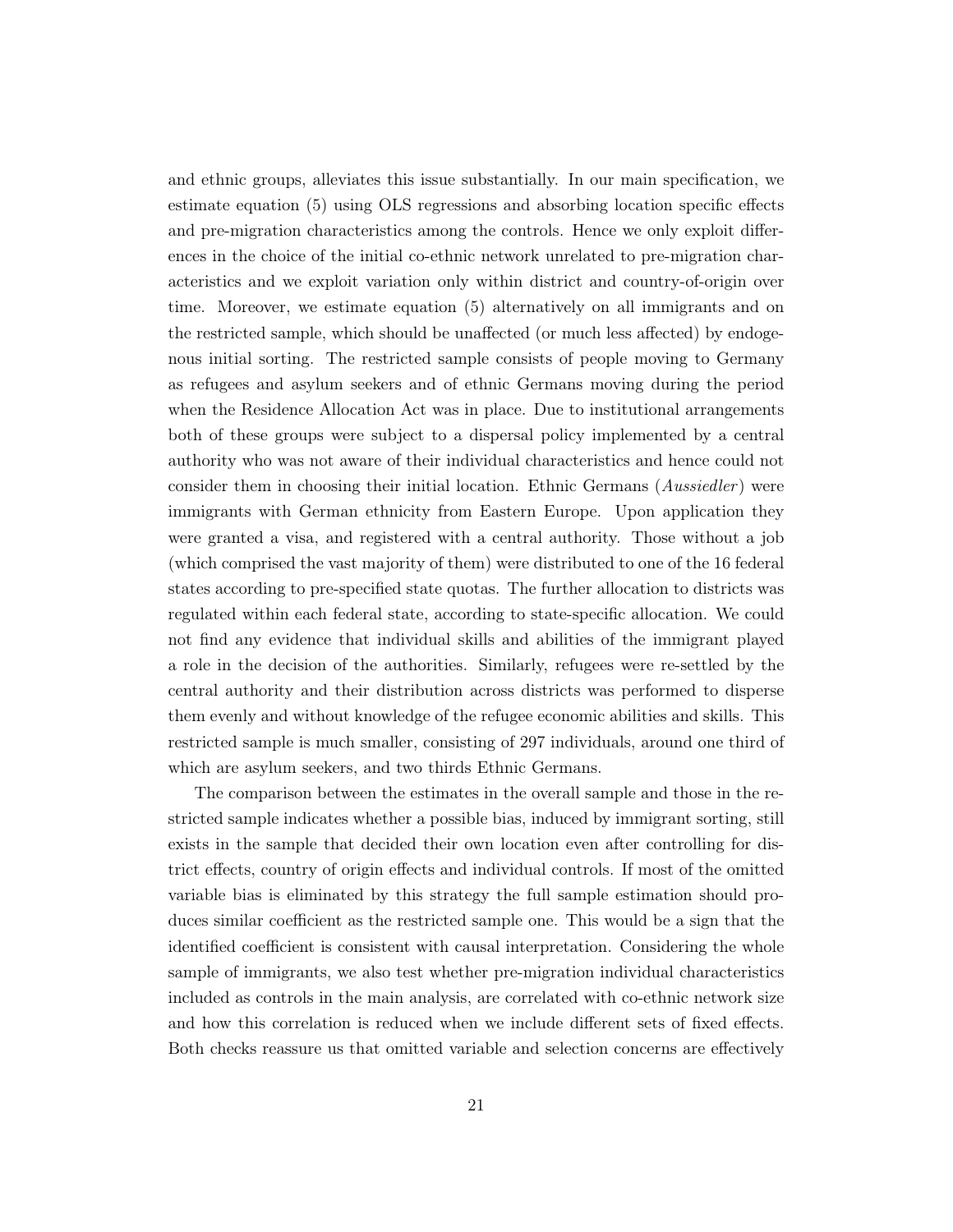addressed by our method and do not produce significant bias. In addition, in the most demanding specifications, we control for a full battery of two-way fixed effects: country of origin by year of arrival, year of arrival by district of arrival, and country of origin by district of arrival fixed effects. In order to do this, we need to rely on estimated fixed effects from an external sample of immigrants obtained from administrative data, since the small sample size does not allow to estimate them reliably in our sample. Give this constraint we can implement this strategy only for the employment regression, since we don't have an external sample from administrative data with information on human capital investments.

## <span id="page-21-0"></span>6 Results

#### 6.1 Employment

The main empirical results are illustrated in Tables [2](#page-34-0) and [3.](#page-35-0) All of the tables described in this section use the same notation. The estimates in the row  $Netw_{d0}$ contain the coefficient on the size of the co-ethnic network in the district of arrival. The network variables that we use throughout the analysis are standardized (to have mean zero and standard deviation one) so as to interpret the coefficients more easily. Our estimates measure the impact of an increase in the size of co-ethnic network by one standard deviation on the outcome in the initial years (0-2) after arrival. The interaction terms (Netw<sub>d0</sub>xYsm3-5) and (Netw<sub>d0</sub>xYsm6+) show the coefficients on the interaction of the network size with a dummy that is equal to three to five years from arrival, or six and more years from arrival, respectively.

The dynamic effects of the initial co-ethnic network on employment are estimated using a linear probability regression where the probability of being employed in each year, measured as a dummy equal to one if the individual ever worked in a year, is the dependent variable. Results are reported in Table [2](#page-34-0) below. In column 1 we only include the network size measure, not interacted with time-since-arrival dummies. This column is most similar to the type of "static" estimates previously presented in the literature (e.g. [Edin et al., 2003](#page-48-2) and [Damm, 2009\)](#page-48-5). It reveals that on average, a larger size of the co-ethnic network at arrival increases significantly the probability of employment. Then in columns 2 and 3 we include the year since arrival interactions and we control for pre-migration characteristics, base controls and fixed effects (district, year and country of origin). In column 4 we control for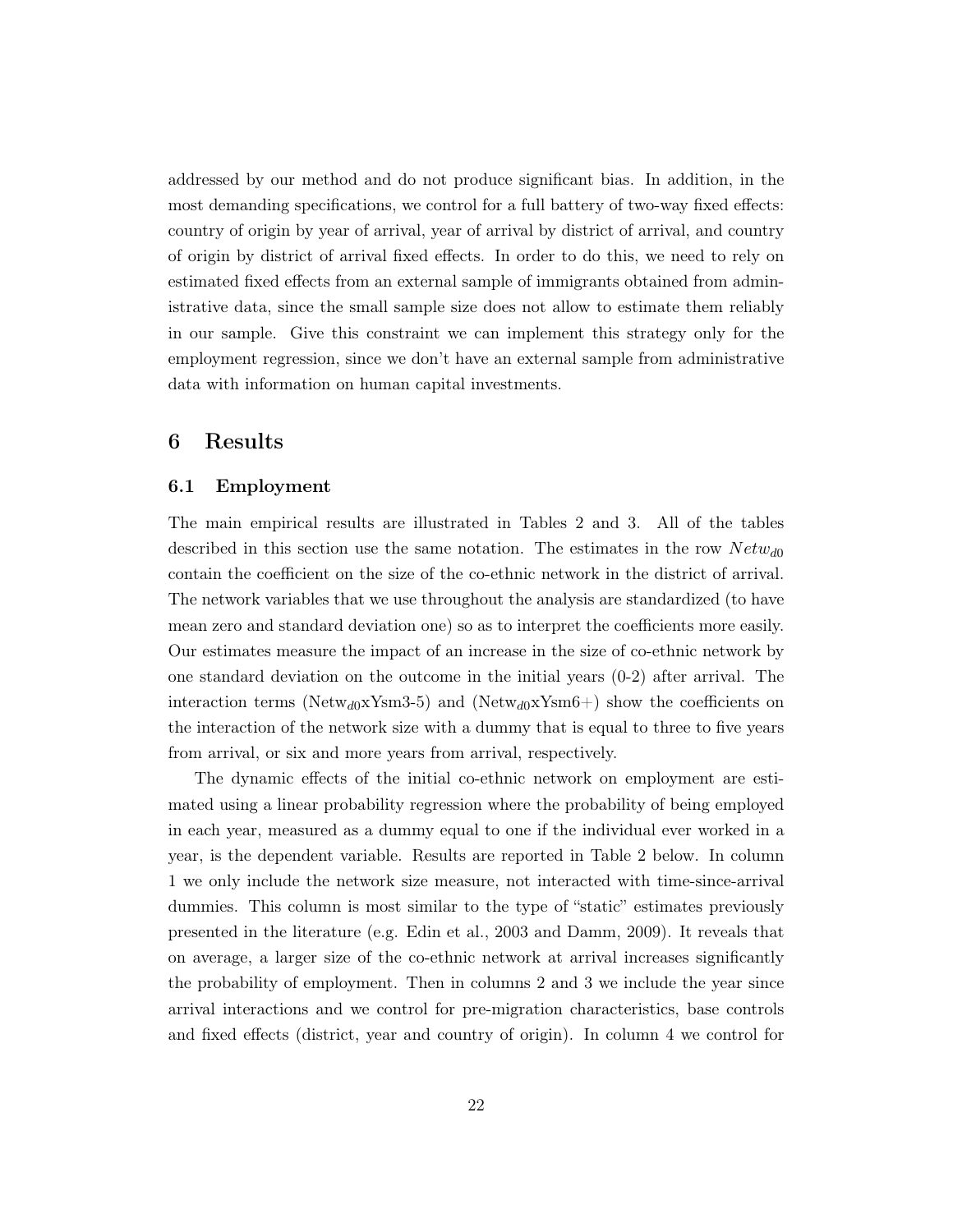the average wage in the district as indicator of the local productivity. In column 5 we restrict the estimates to the sample of refugees and ethnic Germans (denoted as sample R) which approximates more closely the condition of initial random distribution of immigrants across districts. Columns 6 and 7 show our estimates where fixed effects (district, year and country of origin) are estimated on a large external sample of immigrants taken from administrative data and column 8 and 9 include externally estimates of two-way fixed effects (country by district, district by year, country by year). The inclusion of two-way fixed effects is extremely demanding, as it absorbs all the district-year specific variation that could have affected employment of immigrants, leaving only variation across ethnic groups over time as identifying variation. The estimates are overall consistent with the basic prediction of our model: social networks have significantly positive effects on the probability of being employed and this effect is significant in the first two years after arrival. When we do not include dummies for years since arrival, we obtain a positive estimate on the network size equal to 0.041, which implies an increase of the probability of working by 4.1 percentage points (relative to an average employment rate of 68.8 percent) for an increase in the network by one standard deviation.

When we estimate the effect interacted with year of arrival, we learn that, for the first two years such an increase in probability of employment is much larger (about 10.6 percentage point) and that the effect vanishes after around five years.<sup>[45](#page-22-0)</sup> The results hold also when we include the full set of pre-migration characteristics and fixed effects (column 3) and also when we include the average wage by districtyear (column 4). These controls should capture individual characteristics affecting employment probability and the local labor demand conditions. Both could be corre-lated to the outcomes and to the sorting into initial networks of different size.<sup>[46](#page-22-1)</sup> The results hold when we perform the analysis on the restricted sample of asylum seekers and ethnic Germans (column 5), which is consistent with the idea that the omitted variable bias is not significant. However, due to the drastic reduction in the sample size, the effect is imprecisely estimated. One reasons may be that the fixed effects that we include are too many to be estimated with precision in the small sample of surveyed immigrants. Therefore we replicate the analysis on both samples using

<span id="page-22-0"></span> $45$ The yearly effect for the full sample and including all controls as in column 3 is reported in the top-left panel of Figure [3.](#page-45-0)

<span id="page-22-1"></span><sup>&</sup>lt;sup>46</sup>An even better control for labor demand factors would be the unemployment rate by district and year. Due to administrative changes in the registry data, we don't have this information for the aggregate data at district level for the years before 1999.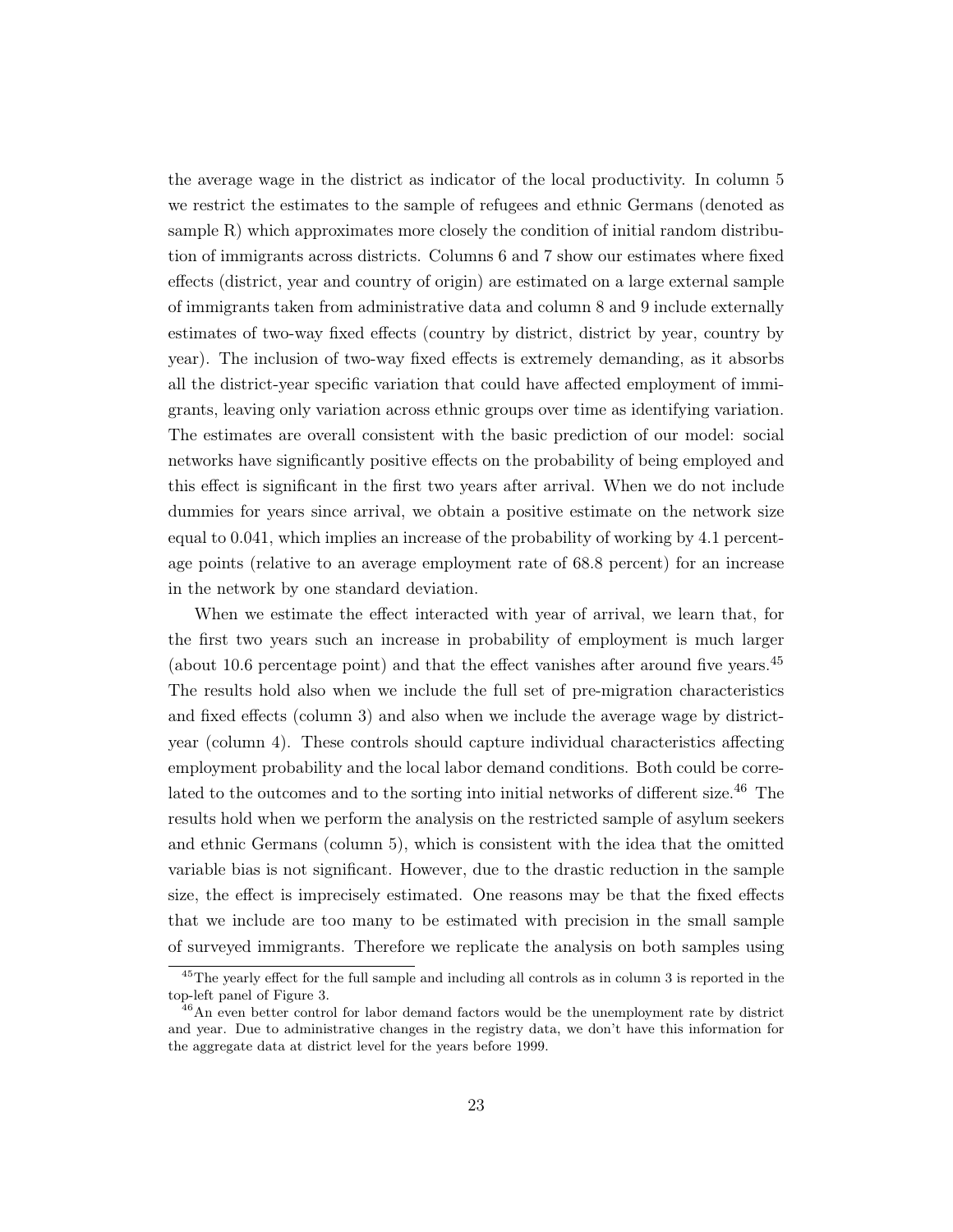pre-estimated country, year of arrival and district of arrival fixed effects (columns 6 and  $7$ ).<sup>[47](#page-23-0)</sup> In addition we use all possible two-way fixed effects (country of origin by year of arrival, year of arrival by district of arrival, and district of arrival by country of origin) also estimated out of sample in columns 8 and 9, which represent the most demanding specifications. It is reassuring to see that the coefficients on all the network and interaction variables are quite similar to those estimated in columns 4 and 5. Moreover the standard error of the estimates is smaller as in columns 8 and 9, in spite of estimating a very large number of two-way fixed effects, we do not use any of the degree of freedom from the immigrant sample to estimate those. The results remain significant adopting different levels of clustering. In the tables we report the clustering at the individual level (in parenthesis) as well as the more conservative clustering at the district level (in square brackets).<sup>[48](#page-23-1)</sup>

#### 6.2 Human Capital Investments

Differences in employment rate associated to large initial networks disappear as if some off-setting factors were at work for individuals starting their experience in places with smaller co-ethnic networks. Our survey includes information on the full history of human capital investment in Germany measured each year. We analyze whether there is a systematic relationship between social networks and investment in human capital. The main results of this regressions are presented in Table [3,](#page-35-0) where we find relatively strong evidence of a negative association between the size of the initial network and the probability of investing in human capital. Having a bigger network in the first two years after arrival by one standard deviation corresponds to a reduction by 2.7 percentage points in the probability of investing in human capital (column 2). The respective "static" effect is still negative and significant, however much lower in magnitude, corresponding to a reduction by 1 percentage point (column 1).<sup>[49](#page-23-2)</sup> This may be driven by the fact that immigrants with better initial

<span id="page-23-0"></span><sup>&</sup>lt;sup>47</sup>The external estimation sample is a sample of 176,387 randomly drawn individuals with non German nationality from the 2 percent IEB registry, corresponding to 1,569,520 person-year observations. The estimated regression includes, in addition to the mentioned fixed effects: gender, education, age and age squared. We estimate these fixed effects and then we import them into the main sample as additional regressors. For all regressions where we use predicted fixed effects, we obtain the standard errors using 500 bootstrap replications. The education variable is imputed using the algorithm IP1 developed by [Fitzenberger et al.](#page-48-13) [\(2005\)](#page-48-13).

<span id="page-23-2"></span><span id="page-23-1"></span><sup>&</sup>lt;sup>48</sup>The reported significant levels refer to the individual clustering.

<sup>&</sup>lt;sup>49</sup>To the best of our knowledge this is the first estimate in the literature of the effect of co-ethnic networks at arrival on human capital investment of immigrants.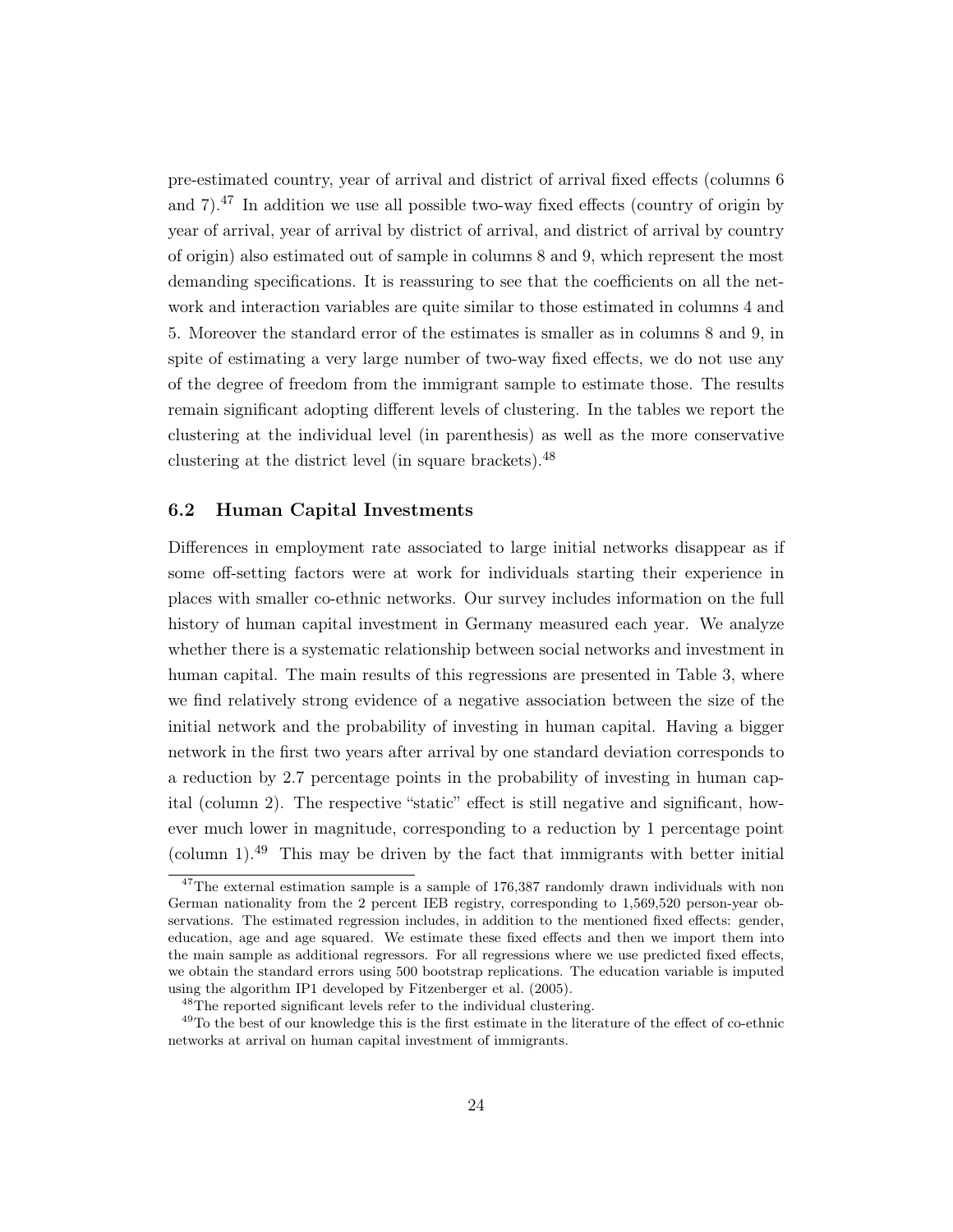co-ethnic networks are more likely to work and less likely to pursue more education in Germany. Results are robust to the inclusion of controls for pre-migration characteristics (column 3), as well as to the inclusion of average wage at the district-year level (column 4). In addition, they are robust and even stronger when we replicate the analysis for the restricted sample of refugees and ethnic Germans (column 5), corresponding to a reduction by 7.5 percentage points in the probability of investing in human capital. In this case, the effect is much larger for restricted sample and this could be due to the fact that refugees and ethnic Germans were on average less educated than the full sample.<sup>[50](#page-24-0)</sup>

#### 6.3 Effects by Education Group

Table [4](#page-36-0) (columns 1-3) breaks down the main sample by pre-migration educational attainments.[51](#page-24-1) The first three columns replicate the estimates on the network and its interactions with years since migration, with employment as dependent variable, but separately by education group. We find that the overall positive initial effect of network on employment is driven by low skilled, followed by medium skilled and it is not present for highly educated immigrants. We also find that, as in Table [2,](#page-34-0) the effect disappears around six years after arrival. Figure [3](#page-45-0) shows that allowing for yearly interactions and plotting the effect by year, the positive coefficient converges to 0 after about 4-5 years. For less educated immigrants the effect of co-ethnic network in job finding is substantial. Moving to a district with one standard deviation larger co-ethnic network at arrival corresponds to 15 percentage point higher probability of being employed. As for the full sample, also for the less educated immigrants this effect disappears 4 years since migration. The network effects is still positive, though significantly lower (8 percentage points for each increase by one standard deviation) for immigrants with intermediate levels of schooling. It evens its sign and it is not significantly different from zero level for high skilled.

Columns 4-6 of Table [4](#page-36-0) investigate the relationship between network size and human capital investment for individuals with different initial education. Results are

<span id="page-24-0"></span> $50\,\text{We cannot replicate the analysis adding pre-estimated two-way fixed effects as for the employ-}$ ment regressions, because of the lack of a comparable sample with information on human capital investment.

<span id="page-24-1"></span> $51$ In all our analysis, the breakdown by education is always obtained considering the education before moving to Germany. Three education categories are considered: low skill corresponding to at most lower secondary school, medium skill corresponding to some form of vocational study, and high skill corresponding to University or higher degree.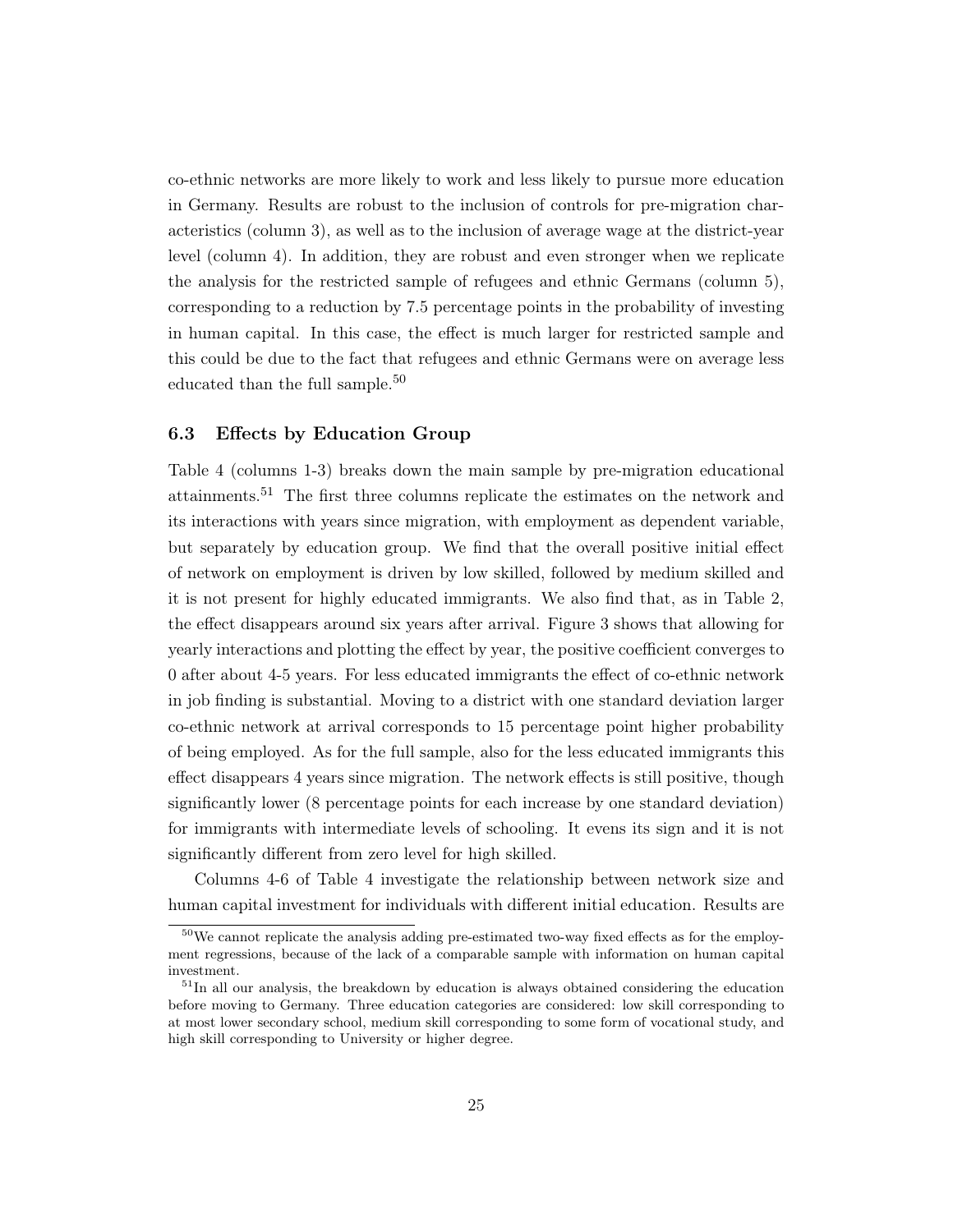again driven by low and medium skilled workers, which is consistent with our very simple model, and absent for highly educated. Taken together, our findings suggest that, after arrival, less educated immigrant workers in places with large co-ethnic networks find employment with larger probability. The benefit of networks, however, dissipates over time. Our model suggests that this may be because individuals in location with smaller networks invest more in human capital and in the long-run have the same probability of being employed as the group that started with larger co-ethnic network. Short-run effects on employment probability and human capital investment are larger for the low and medium educated. In the first two years after arrival they experience lower probability of going back to school by 3.4-3.3 percentage points if they land in a district with one standard deviation larger co-ethnic networks. This difference, however, disappears after  $4-5$  years.<sup>[52](#page-25-0)</sup> In the sample of high skilled, the effect is close to zero in magnitude and not statistically significant.

#### 6.4 Wage Effects

Table [5](#page-37-0) analyzes the impact of network on wages. In the first column we present the coefficients estimated on the full (1) and restricted (2) samples. Then column 3-5 show the results separating individuals with low, medium and high education. When we consider the full sample of immigrant workers (Table [5,](#page-37-0) column 1) we do not detect any significant effect on wages, in the short or in the long run. We detect, however, a negative effect on the restricted sample in the short term (column 2), which is substantial in magnitude (17.5 percent, or a log difference of 0.192), and significant at 5% level. The negative effect for this sample decreases but persists also in the long term (15.1 percent percent, or a log difference of 0.164), and also statistically significant. Once we break down the sample by different skill groups (column 3- 5), the evidence suggests a negative effect of the initial network only for the low skilled, and this corresponds to a long-term reduction of 10.3 percent (a log difference of 0.109) percent in hourly wage by letting the network size rise by one standard deviation (column 3), which is also strongly statistically significant. Differently from the effect on employment, the effect on wage for less educated persists beyond the short-term: in the first two years since migration the reduction in hourly wages for a one-standard-deviation larger network corresponds to 7.5 percent (a log difference of

<span id="page-25-0"></span> $52$ For the yearly effects see Figure [4.](#page-46-0)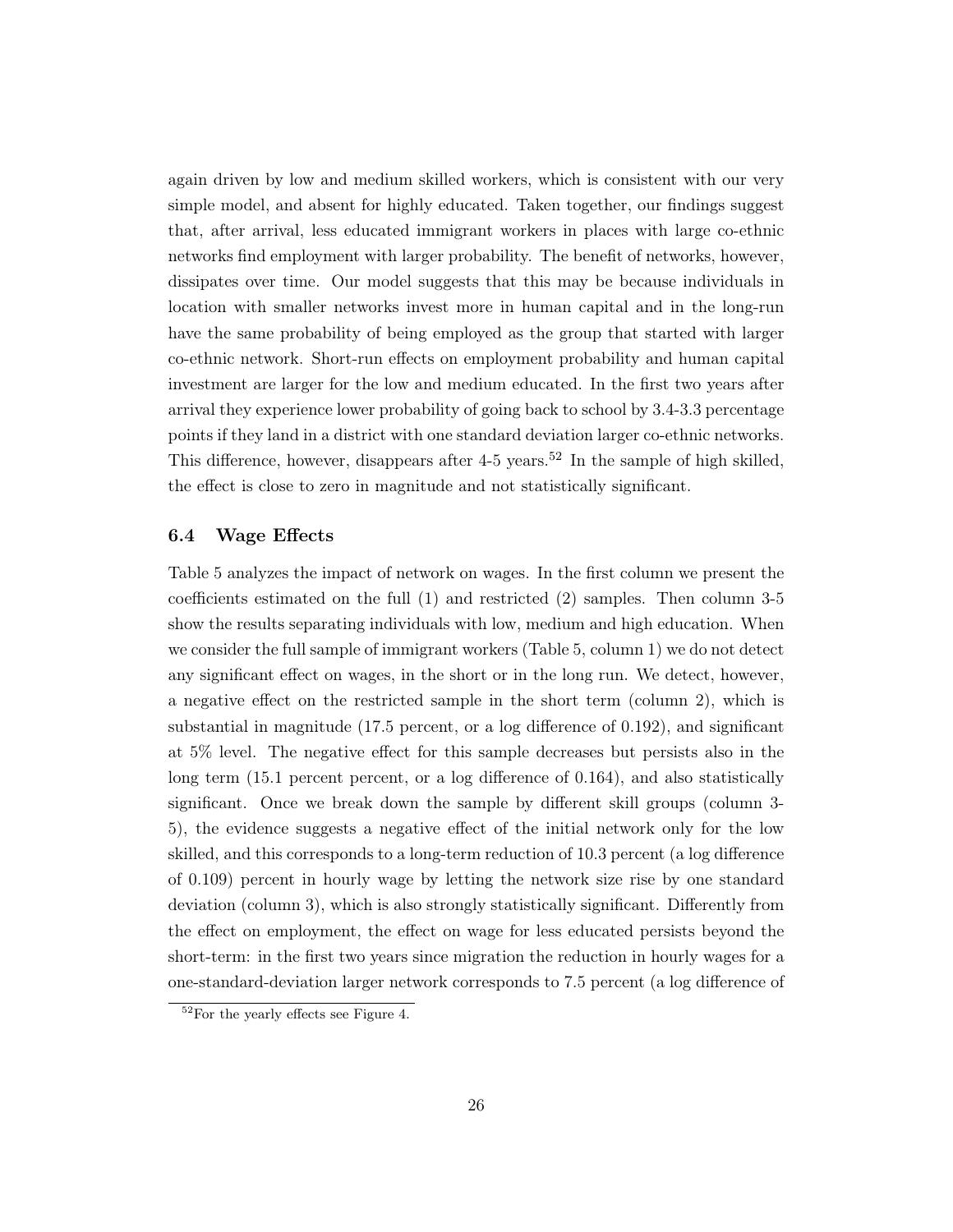0.078), and the wage level is still 10.3 percent lower after 6 or more years.<sup>[53](#page-26-0)</sup> Such an effect is consistent with the hypothesis that initial network-generated job referrals imply somewhat lower quality jobs relative to "formal channel" referrals. Once in these jobs individuals miss on general human capital accumulation and their wage progression is not as fast as elsewhere, hence they maintain this initial disadvantage.

According to the predictions of our simple theoretical setup, larger initial networks should be associated with slightly higher observed wages, due to the higher probability of receiving two job offers and picking the one with higher wage. This prediction, which relies on a larger number of assumptions compared to those for employment and human capital investment, is not supported by our empirical results for the low skilled. One possible explanation, also developed theoretically by [Ben](#page-48-14)[tolila et al.](#page-48-14) [\(2010\)](#page-48-14), is that there is matching specific heterogeneity in productivity across formal and informal channel. In particular, finding a job through the informal channel may associated with a penalty due to imperfect matching.<sup>[54](#page-26-1)</sup> Indeed, if we postulated wage offers through the informal channel to be on average lower than those of the formal channels, this is the result that we would get.

In alternative to the specification shown with only three time-periods since migration, we also experiment with a more flexible specification, where we include yearly dummies for each of the three outcomes: employment, human capital investment, and wage. The results are in line with the previous specification, we report them graphically in Figure [3,](#page-45-0) [4,](#page-46-0) and [5.](#page-47-0) In particular it is evident how the dynamics of the network effect unravels. The positive effect on employment is only in the short term and it is associated with a response in the flow of human capital, in the short run, which produces a permanent difference in general human capital levels (in favor of immigrants with smaller initial co-ethnic networks) and in wages.

In the simple model developed above, jobs found through networks and through the formal channel are not systematically different from each other. In a more

<span id="page-26-0"></span><sup>&</sup>lt;sup>53</sup>The literature provides mixed evidence about the effect of social networks on wages also for the general population. Starting with the seminal work of [Granovetter](#page-49-13) [\(1973\)](#page-49-13), where the quality of the match depends on how close the person is to the social contact, similarly other more recent papers found mixed results. [Loury](#page-49-14) [\(2006\)](#page-49-14) finds that the wage effect varies according to the low- high-wage offer contacts, whereas [Pellizzari](#page-49-7) [\(2010\)](#page-49-7) shows that the positive effect on wages of finding the job through the informal channel rises when the efficiency of the matching process in the formal channel increases, in that firms become more selective in hiring through the informal channel. Looking at the effect of co-ethnic networks in Denmark on earnings, in turn [Damm](#page-48-5) [\(2009\)](#page-48-5) finds a substantial positive effect, equivalent to 18 percent, irrespective of the skill level.

<span id="page-26-1"></span> $54$  From our descriptive evidence we learn that the first job found through the network is unconditionally associated with a 18 percent lower wage than jobs found through other methods.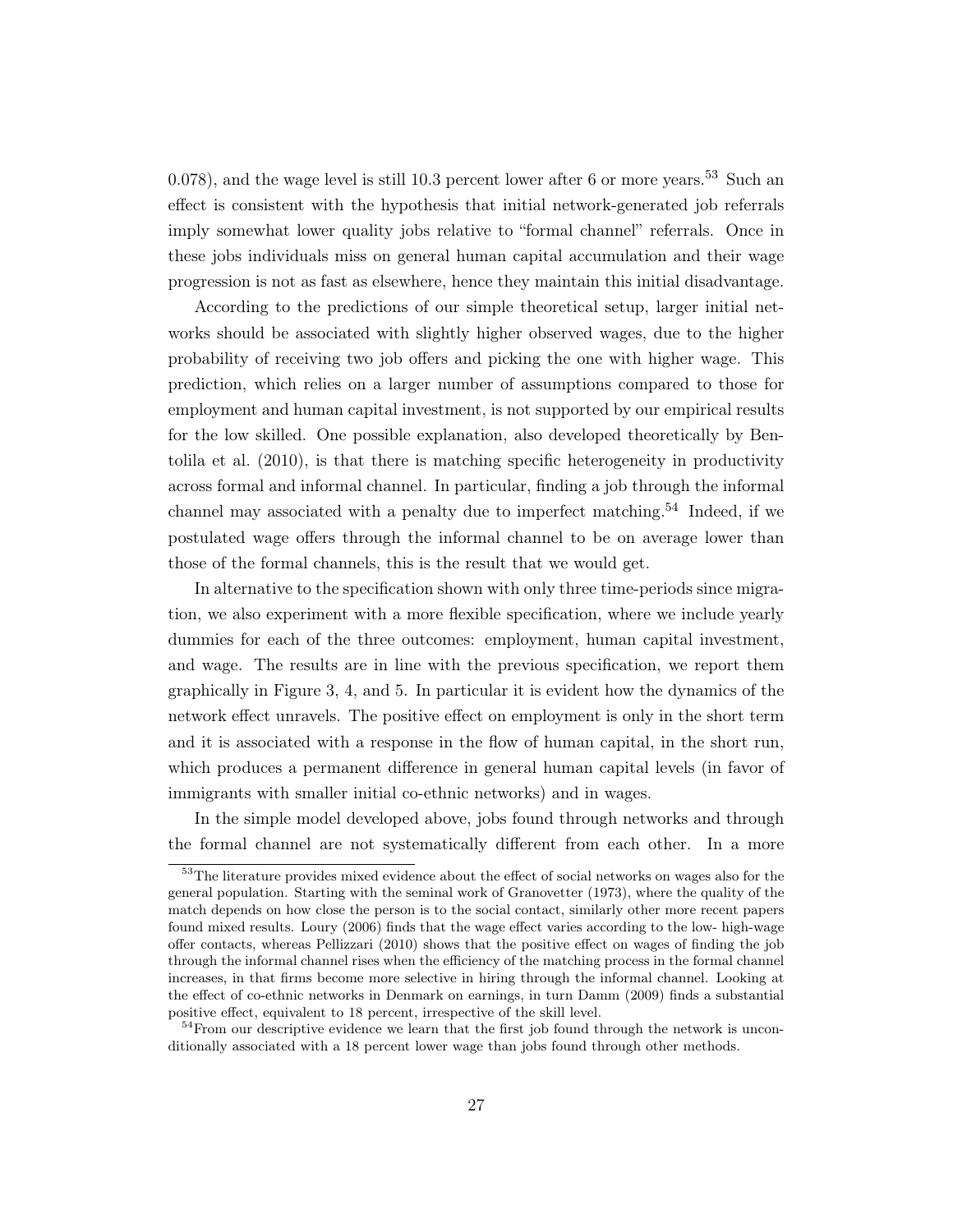general setup one might expect that networks of immigrants, could be particularly good in generating referrals for jobs that do not require a lot of formal education in smaller companies and market niches. These jobs may be more easily available and they are passed onto co-nationals, but they may also provide limited potential of upward career and be an imperfect match for the specific abilities of a new immigrant (see [Bentolila et al.](#page-48-14) [\(2010\)](#page-48-14) for an example of the theoretical underpinning). We investigate this mechanism by analyzing whether the larger probability of employment associated to larger co-ethnic networks is also accompanied by a larger "mismatch" on the job. We construct a measure of job mismatch from the information in the survey. Individuals are asked about the type of education required for the current occupation and this information is compared to the education effectively held by individuals. Individuals are classified as overqualified when the education level required is lower than their level of education and a dummy is associated to individuals being overqualified. Given that this information is only available for the current job, we estimate the same specification [5](#page-19-0) as in the rest of the analysis, but using only one cross section for each individual. Moreover we pool all individuals, and we estimate the effect of a "low education dummy" (first row)<sup>[55](#page-27-0)</sup> of the initial co-ethnic network (second row) and of the additional effect of the network on less educated (third row) in specifications that include progressively more pre-migration controls and fixed effects. The estimated coefficients should be interpreted as the impact of initial co-ethnic network size on the probability of being over-qualified in the current job. Results are presented in Table [6.](#page-38-0) We find statistically significant and economically large effects, for the interaction of initial network and the dummy for less skilled. This group was more likely to be employed in district with larger networks, and our hypothesis is that this is due to the network referral effect in job finding. That group is also more likely to be in a job for which they are overqualified. For low-skilled individuals the increase in the initial network size by one standard deviation corresponds to a 11 percentage points higher likelihood of being over-qualified for the current job. This magnitude translates into 26 percent of the average (41.4 percent) and it is robust for the standard specification (column 1), as well as controlling for pre-migration characteristics (column 2), for the average wage at district-year of arrival (column 3), or for past cognitive skills (column 4), measuring the self-reported past test score in math. There is no significant effect of initial network size for the medium and high skilled, the excluded category.

<span id="page-27-0"></span><sup>55</sup>Education is measured before migration.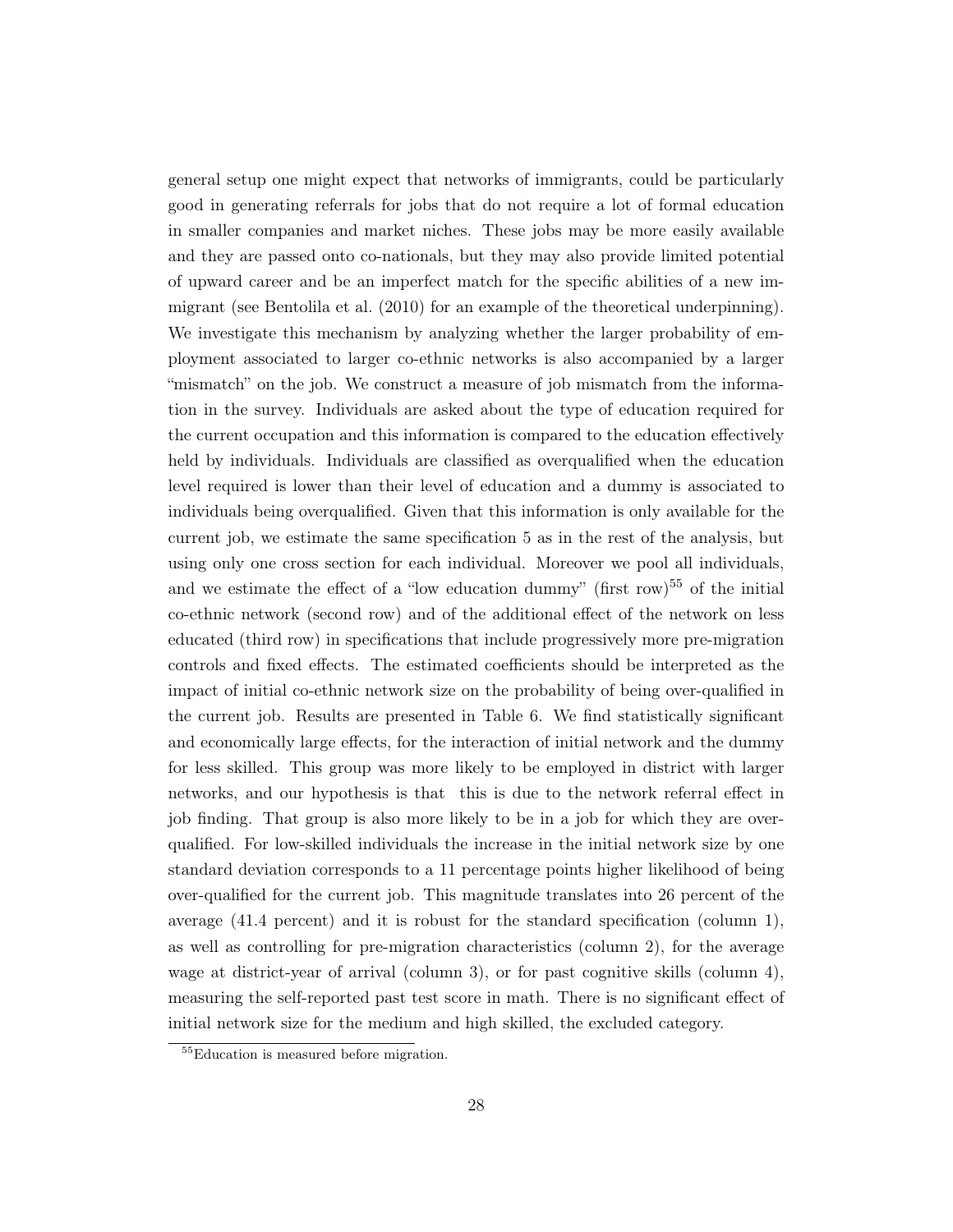#### 6.5 Networks and Job Search Methods

The employment and human capital regressions analyzed above include a dynamic dimension, which plays an important role. There is an initial trade off between working and accumulating human capital and looking only at the short-run or average effects would miss the long-run impacts. Regressions estimated in previous papers portray a static effect of co-ethnic networks on the labor market effects of immigrants and summarize in one coefficient such effect. Usually, those papers include a discussion on the possible channels at work but only at the speculative level.<sup>[56](#page-28-0)</sup> One implicit assumption that is usually made is that workers in a location with larger co-ethnic network obtain job referrals from it, i.e. using an informal search method. This is the main channel through which networks may be effective. Often, however, results are consistent with other possible channels, including, among others, differential labor market demand that is correlated with network size or quality.

In most datasets, it is not possible to directly observe whether and how search behavior is affected by social networks. In our dataset, instead, we have direct information on the way an individual has found her first job in Germany. This unique information allow us to investigate the effect of co-ethnic networks at arrival on the type of job search method used to find the first job in Germany. Table [7](#page-39-0) uses as dependent variable a dummy for having found the first job in Germany through "personal contacts" and estimates a similar specification as Table [6,](#page-38-0) in that we use the cross-section of immigrants, control for their initial characteristics, and estimate the impact of initial network size.<sup>[57](#page-28-1)</sup> There is a strong positive association between initial network size and the likelihood that the first job in Germany was found through personal contacts, and this is shown in column 1 of [7.](#page-39-0) Columns 2-4 show that this overall effect is entirely driven by immigrants with low education. For a less educated immigrant one standard deviation increase in the co-ethnic network size at arrival corresponds to 9.6 percentage points higher likelihood of having found the first job through contacts (the value is calculated as -0.009+0.096 percentage points, the coefficient on the main effect and interaction with less educated). This magnitude

<span id="page-28-0"></span> $56$ [Dustmann et al.](#page-48-6) [\(2016\)](#page-48-6) is a notable exception. The authors use German administrative data to evaluate the effect of within-firm ethnic networks on wage growth and firm turnover. They use the same survey that we use to show how the within-firm ethnic networks affect the probability of finding the job through contacts.

<span id="page-28-1"></span><sup>&</sup>lt;sup>57</sup>Personal contacts refer in the questionnaire to friends, relatives, or acquaintances. We use the same specification as in estimating the effect on over-qualification, since we have a single crosssection for each individual.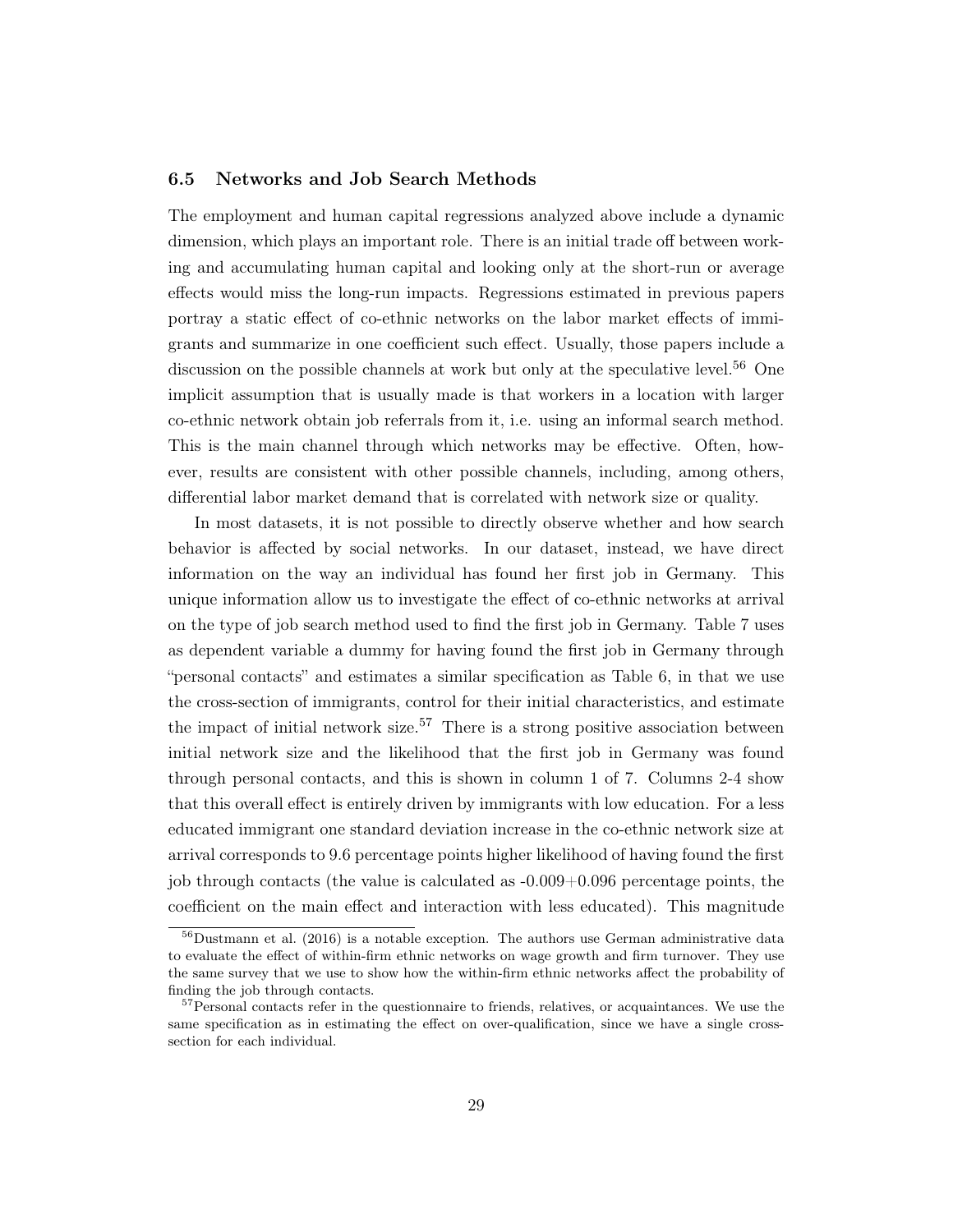corresponds to 15 percent of the average (57.7 percent) and it holds when we include the usual controls and the average wage at district-year of arrival. Table [8](#page-40-0) presents the results from similar regressions (the main results of Table [7](#page-39-0) (column 3) are presented in column 1 for comparison) where the dependent variables are dummies equal to one if an individual has found a job using online advertising (column 2) or if she used the employment agency (column 3). The positive effects of network size on the probability of finding the first job via personal contacts are confirmed by other specifications that include three education categories. The findings imply that for low skilled individuals, networks tend to replace employment agency and internet resources as the main source of successful job referrals.<sup>[58](#page-29-0)</sup>

#### 6.6 Falsification Exercise and Robustness Checks

In our main specification, we calculate network size as the share of employed indi-viduals from the own country group in the district of arrival.<sup>[59](#page-29-1)</sup> A possible concern with our findings is that they may be driven by the prevalence of immigrants in the area and that networks of individuals from the same origin country is simply acting as a proxy for that. Moreover, the size of the immigrants population in a certain district can simply be correlated with strong labor demand conditions in that location. Hence, in Table [9](#page-41-0) we perform a placebo-type analysis where we investigate the specific role of co-ethnic network, as opposed to that of the generic share of immigrants. In columns 2 and 4 of Table [9](#page-41-0) we use as explanatory variable the number of all immigrants, excluding co-nationals, as share of the employment of a district as explanatory variable in  $Network_{d0}$ . Columns 1 and 2 show the estimates of the network variable and its interactions for the employment regressions: column 1 reports the baseline estimates and column 2 uses the share of foreign born excluding the co-nationals in the same district. The estimates of column (2) are not significantly different from zero, and of very small magnitude. This finding is consistent with our view that co-ethnic networks are the determinant of the employment effect, rather than local labour market demands (proxied by a general measure of immigration).

Columns 3 and 4 perform an equivalent falsification test on the relationship between network size and human capital investment. Column 3 presents our orig-

<span id="page-29-0"></span><sup>&</sup>lt;sup>58</sup>It is worth noting here that the results of these regressions do not refer to the relative time spent searching. Rather, they concern only the successful search method, because our question on job search methods refers to the first job found in Germany. Therefore, we do not know whether and to what extent other search methods have been used.

<span id="page-29-1"></span> $59$ Throughout the empirical analysis we consider the last migration episode.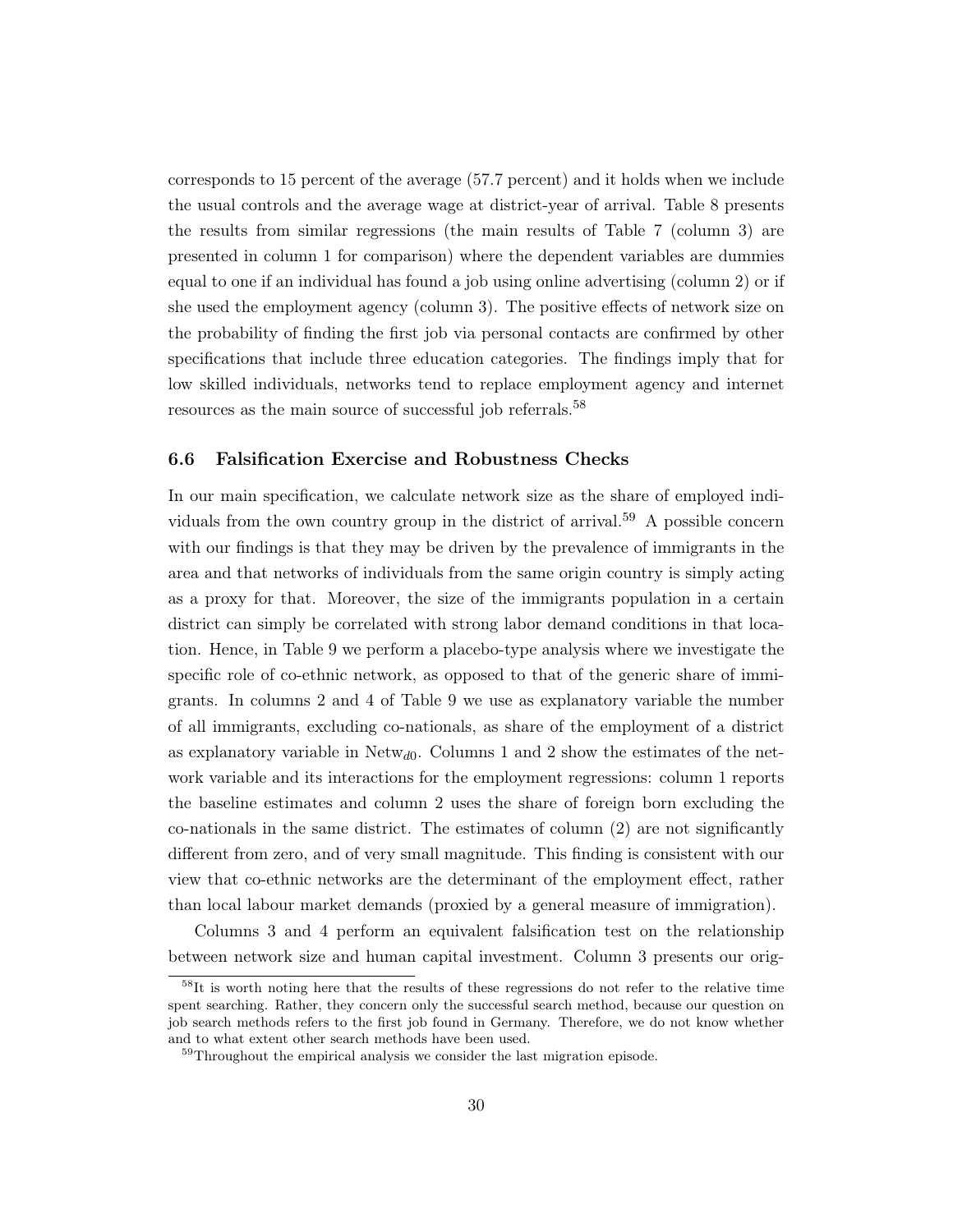inal results. In column 4 as above we define networks simply as the share of non co-national foreign born in the local employment. Here again, effects are not significantly different from zero, and much lower in magnitude. The results of this exercise are consistent with the idea that the mechanism operates at the level of the co-ethnic network. In Appendix [D](#page-56-1) we perform an additional robustness check running the main regressions and including as additional regressor a measure of cognitive skills, measuring the self-reported past test score in math. $^{60}$  $^{60}$  $^{60}$  (Table [D.4\)](#page-57-0). All our main results are confirmed, both on employment (columns 1 and 2) as well as on human capital (columns 3 and 4).

#### 6.7 Initial Location Decision

Our survey includes a rich set of information on pre-migration characteristics: education, employment, working experience, language proficiency, and cognitive ability. In this section, rather than simply using them as controls, we use them to test the initial sorting of immigrants across locations, which provides an idea of the potential endogeneity concerns for our estimates. In particular, while initial characteristics of immigrants can be correlated with the size of co-ethnic networks at arrival, because different people have different preferences for networks, we like to test whether this correlation survives the inclusion of district, country of origin and year fixed effects. To the extent that the correlation between the pre-migration characteristics and the size of network is weak once we condition on our set of fixed effects, this would imply that, conditionally on them, individual unobservable characteristics do not explain the initial location. Our assumption is that the vector of pre-migration characteristics is also a good proxy for unobserved characteristics. If it does not strongly determine the initial selection, omitted variable bias is likely not to be too large. This test of orthogonality is new to this literature and it is generally not possible with social security data alone, because in those no information about pre-migration variables is available. Testing the conditional orthogonality of initial co-ethnic network and individual characteristics is not a perfect test of randomness but it is informative, and certainly a significant step in checking that the correlation between pre-migration characteristics and network size does not drive the results.

<span id="page-30-0"></span> $60$ We have decided not to include this measure in our main regressions because we would lose around 29 percent of our sample. This drastic sample restriction is due to the fact that the relative question is asked only in the second wave of the survey, and almost all our sample comes from the first wave. For the details about the data structure see Section [C](#page-55-0) of the Appendix.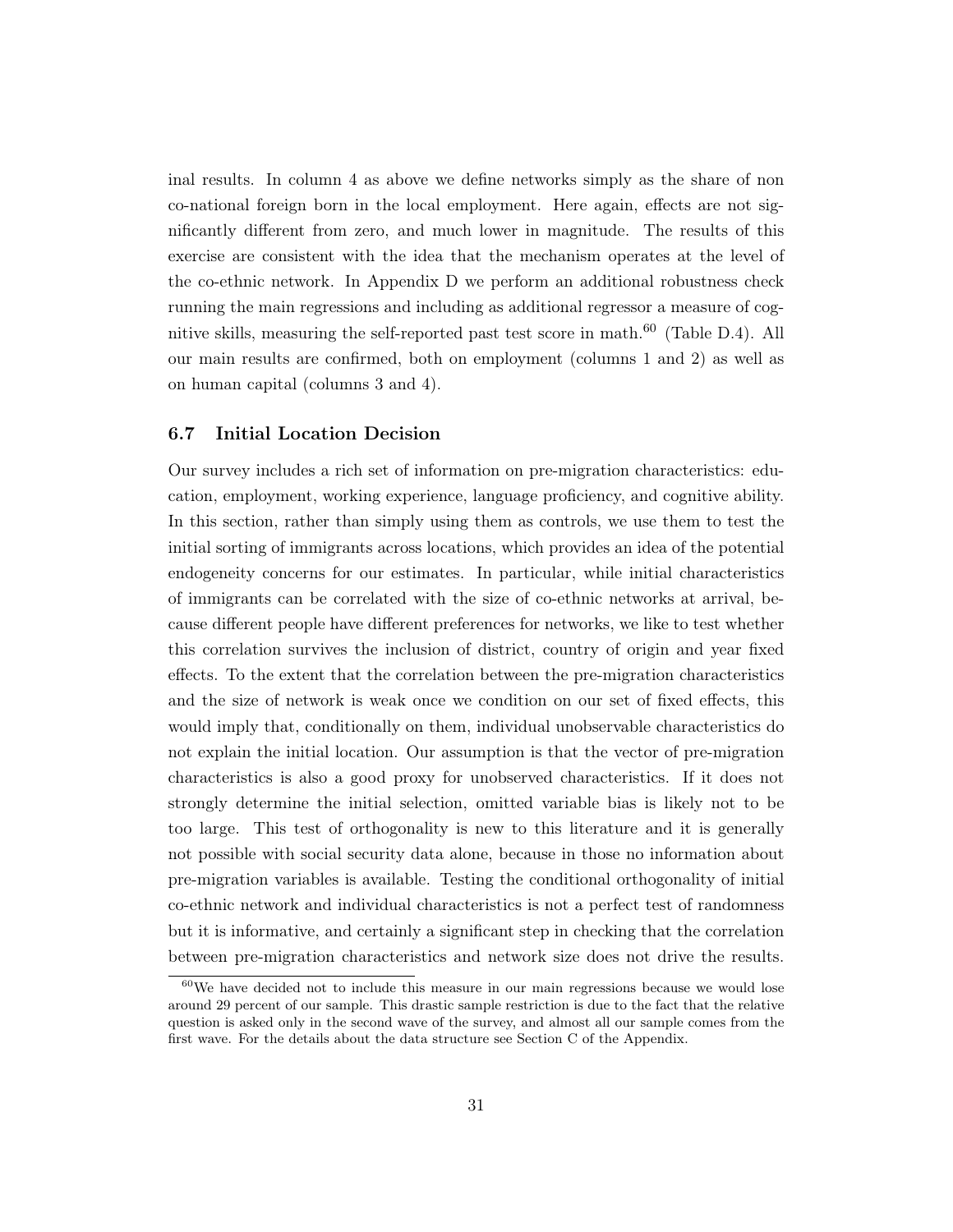A similar exercise is carried out in [Guryan et al.](#page-49-15) [\(2009\)](#page-49-15) to test the orthogonality of predetermined student characteristics and average class characteristic. The exercise consists in regressing the initial network size variable on all pre-migration variables (Table [10\)](#page-42-0), first without other controls (column 1), then adding country-of-origin, arrival year, and arrival district fixed effects (column 2 and 3). While significant correlation exists, showing in particular that large initial co-ethnic networks are associated with less educated immigrants (negative correlation with medium and high education) and workers with lower work experience, it also turns out that, once we control for the fixed effects, none of the pre-migration variables is correlated with the initial network size, neither individually, nor jointly. This exercise shows that, once we condition on district, year of arrival, and country fixed effects, there is no remaining correlation between any of our pre-migration characteristic and the choice of the initial network. Given this evidence, we can argue that, once we include a full set of fixed effect dummies, our results are only marginally affected by sorting, under the assumption that pre-migration variables are good proxies for unobserved characteristics potentially related to selection and labor market outcomes.

Finally, we check that our results are robust to different geographical levels at which one can measure co-ethnic networks. Our specifications throughout the paper uses the district level, while in robustness checks we use municipalities (the number of municipalities in Germany is around 12,000), we try to replicate the main analysis at this lower aggregation. The results show that the main estimated effects are robust to this different definition of the network as can be seen in Table [D.6](#page-59-0) of Appendix [D](#page-56-1) (other papers also use small units such as [Bayer et al. 2008](#page-48-9) who use Census blocks, whereas [Schmutte 2015](#page-49-16) considers small neighborhoods).

## <span id="page-31-0"></span>7 Concluding Remarks

This paper looks at co-ethnic networks of immigrants in Germany, and their role in helping the economic success of new immigrants. In particular, we investigate how co-ethnic networks at arrival may affect employment and human capital investments of immigrants soon after arrival, as well as in the following years. We develop a very simple search model where individuals search through two channels, formal and informal, and co-ethnic networks help individuals find employment by providing referrals. Such a model predicts an initial lower probability of employment for individuals with smaller initial co-ethnic networks. Over time, our model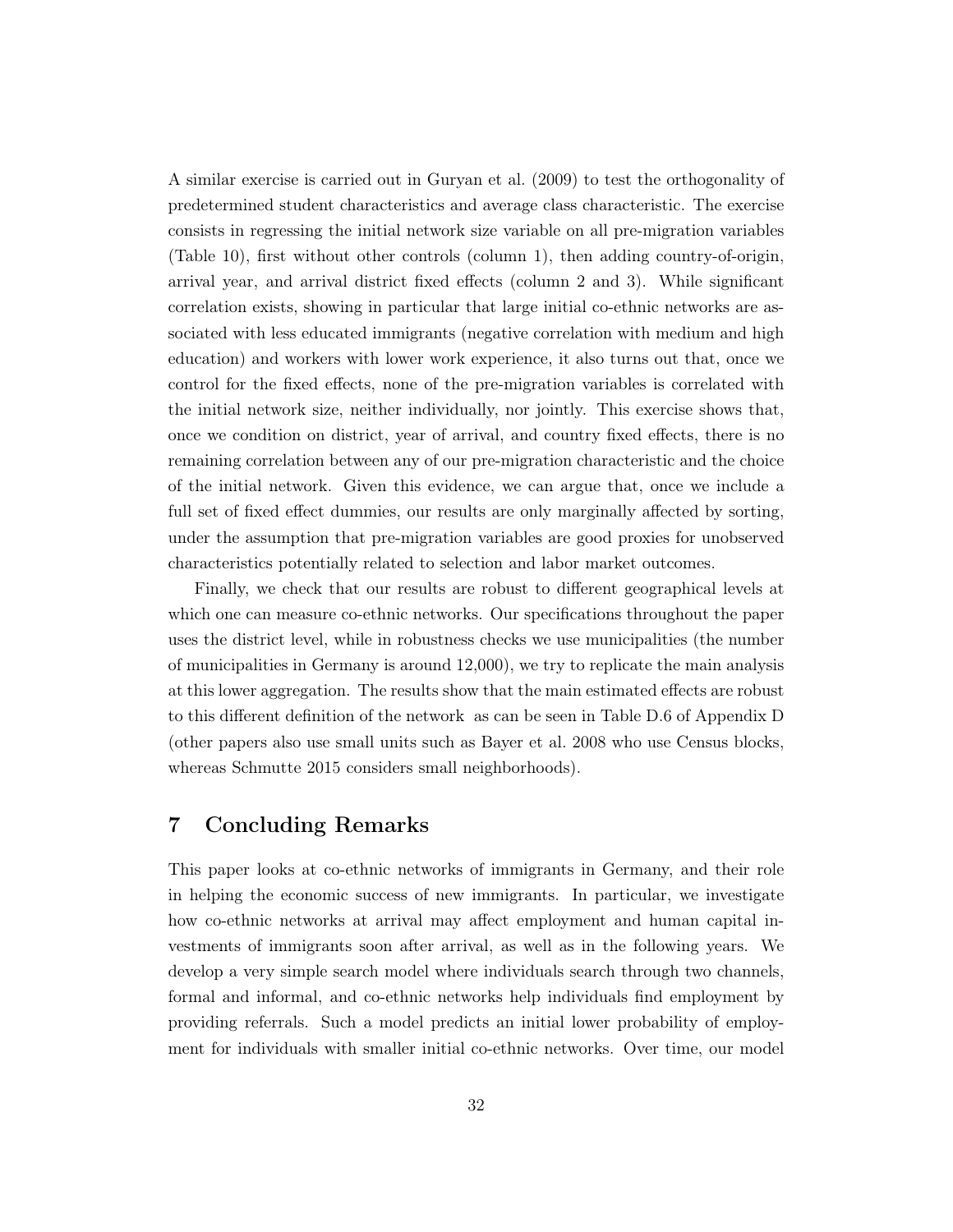predicts convergence to similar employment probability and possibly higher wages for those who arrived in small co-ethnic networks because of the effects of human capital investment.

Our main dataset is a novel survey of immigrants to Germany, which we merged to the social security archive to reconstruct the entire individual labor market history of immigrants, as well as their district of arrival in Germany. Our empirical evidence is consistent with the main implications of our model: individuals with larger ethnic networks are more likely to be employed soon after their arrival, but are less likely to invest in human capital and are not more likely to be employed several years after arrival. In addition, the initial co-ethnic network exerts a negative long run effect on wages and on the quality of the job matching. Higher initial networks increase the likelihood of being overqualified in the job. These effects are larger and more strongly significant for initially less educated immigrants.

Identifying the effect of co-ethnic networks on human capital investment of recent immigrants is a new contribution of this paper, and it suggests that, while positive overall, co-ethnic networks may give a larger initial boost that attenuates over time and can cause under-investment in human capital. Previous empirical estimations of network effects for immigrants such as [Edin et al.](#page-48-2) [\(2003\)](#page-48-2) and [Damm](#page-48-5) [\(2009\)](#page-48-5) emphasized only the employment effect. As they found a positive impact of networks on that, they argued that dispersal policies have high costs for immigrants, worsening their labor market outcomes. The implications from our results, however, suggest a more complex story. While in the short-run employment probability may be increased by the presence of co-ethnic networks, dynamically they may reduce human capital accumulation and lower the quality of the match and wages. Ignoring those effects may result in overestimating the negative effects of dispersal policies.

Possibly, however, the most important contribution of this study is to be able to identify with greater confidence the causal effect of co-ethnic network on several different outcomes of immigrants in the short and in the long run. We are bringing better data (inclusive of pre-migration characteristics), better identification strategy (based on panel regressions and dispersal policies), and higher external validity (by including all immigrants) to this literature.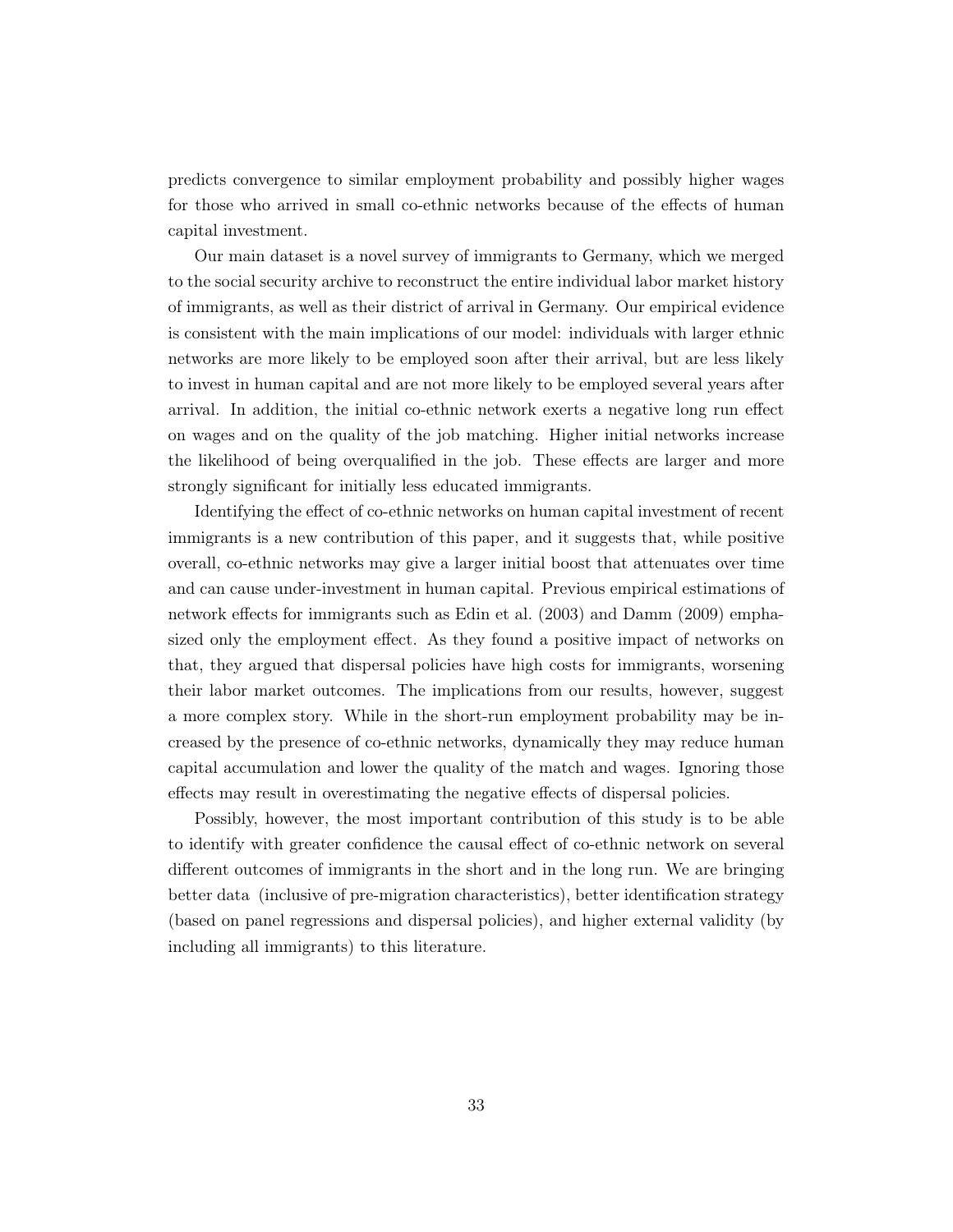# <span id="page-33-0"></span>Tables and Figures

|                                    | Time Variant Variables |                      |       |  |
|------------------------------------|------------------------|----------------------|-------|--|
| Variable                           | Mean                   | Std. Dev.            | N     |  |
| $Network_{d_0}$                    | 0.012                  | 0.018                | 12230 |  |
| Employment                         | 0.688                  | 0.463                | 12230 |  |
| Human Capital Investment           | 0.043                  | 0.204                | 12175 |  |
| Real Hourly Wage                   | 8.508                  | 4.005                | 4814  |  |
| Year since Migr:0-2                | 0.227                  | 0.419                | 12230 |  |
| Year since Migr:3-5                | 0.214                  | 0.410                | 12230 |  |
| Year since Migr: $6+$              | 0.559                  | 0.497                | 12230 |  |
| Low Edu                            | 0.382                  | 0.486                | 12230 |  |
| Med Edu                            | 0.393                  | 0.489                | 12230 |  |
| High Edu                           | 0.225                  | 0.418                | 12230 |  |
| Age                                | 37.028                 | 10.450               | 12230 |  |
|                                    |                        | Individual Variables |       |  |
| West                               | 0.105                  | 0.307                | 933   |  |
| East Eu                            | 0.129                  | 0.335                | 933   |  |
| Turkey                             | 0.064                  | 0.245                | 933   |  |
| South and East EU                  | 0.202                  | 0.401                | 933   |  |
| <b>USSR</b>                        | 0.427                  | 0.495                | 933   |  |
| Asia                               | 0.047                  | 0.212                | 933   |  |
| Africa.                            | 0.020                  | 0.141                | 933   |  |
| Central and South America          | 0.006                  | 0.080                | 933   |  |
| First Job Found through Contacts   | 0.578                  | 0.494                | 824   |  |
| Low Edu                            | 0.409                  | 0.492                | 933   |  |
| Pre Migration Edu: Medium          | 0.346                  | 0.476                | 933   |  |
| Pre Migration Edu: High            | 0.244                  | 0.430                | 933   |  |
| Pre migration Employment           | 0.726                  | 0.446                | 929   |  |
| Pre migration Language Proficiency | 0.115                  | 0.319                | 930   |  |
| Pre migration work Experience      | 10.245                 | 9.716                | 933   |  |
| Age at Migration                   | 30.504                 | 9.895                | 933   |  |
| Overqualified in current Job       | 0.414                  | 0.493                | 650   |  |

|  | Table 1: Summary Statistics |  |
|--|-----------------------------|--|
|--|-----------------------------|--|

Source: IAB-SOEP Migration Sample linked to IEB.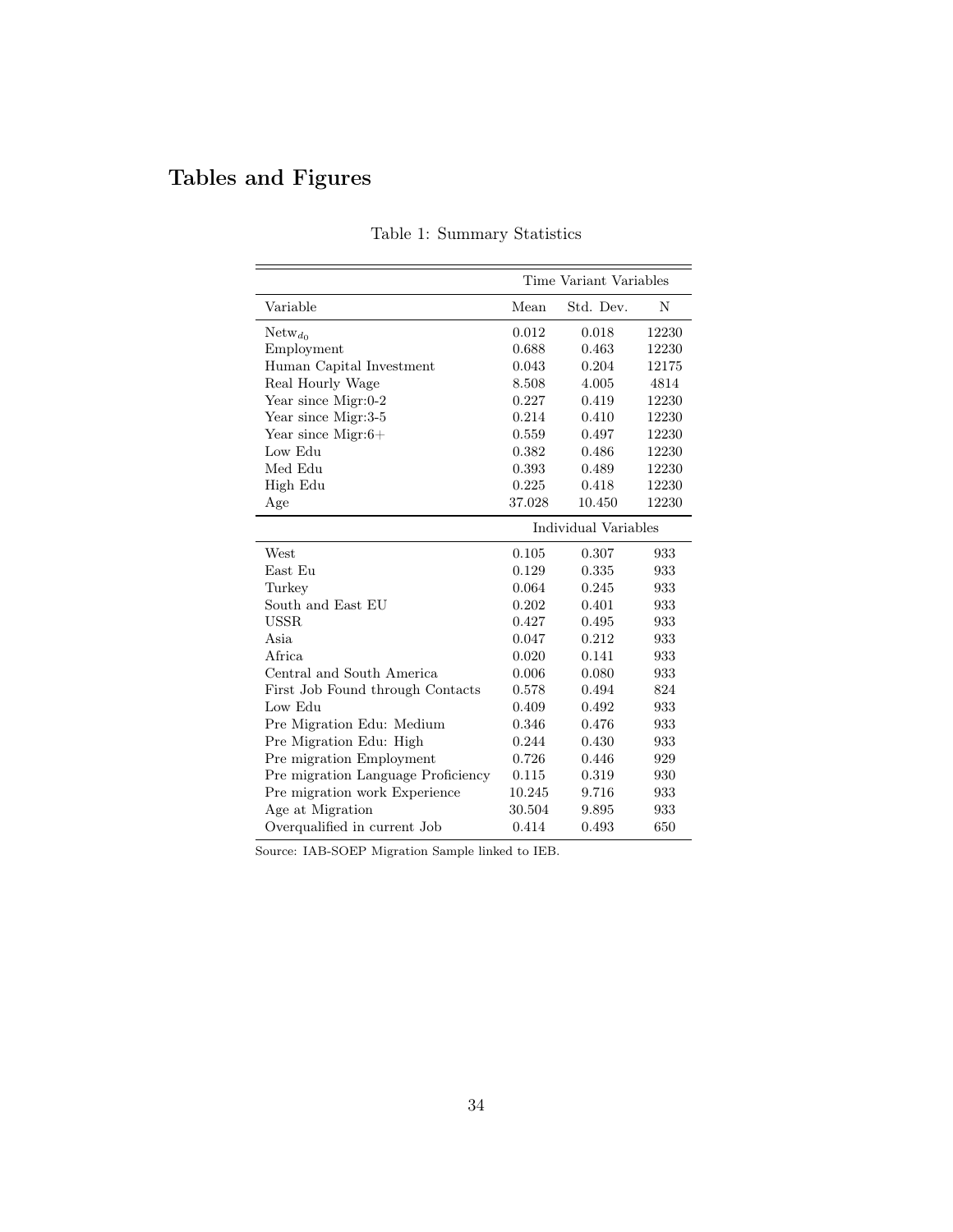|                                                                                                                                                                                                                                                                                                                                                   |                         |                         |                         | Dependent Variable: Employment (dummy)                                                                                    |                         |                                                                                                                 |                         |                         |                         |
|---------------------------------------------------------------------------------------------------------------------------------------------------------------------------------------------------------------------------------------------------------------------------------------------------------------------------------------------------|-------------------------|-------------------------|-------------------------|---------------------------------------------------------------------------------------------------------------------------|-------------------------|-----------------------------------------------------------------------------------------------------------------|-------------------------|-------------------------|-------------------------|
|                                                                                                                                                                                                                                                                                                                                                   | $\bigoplus$             | $\odot$                 | $\odot$                 | $\left( \pm \right)$                                                                                                      | $\widetilde{5}$         | $\odot$                                                                                                         | $(\tilde{\tau})$        | $\circledast$           | $\odot$                 |
| Netw $_{d_0}$                                                                                                                                                                                                                                                                                                                                     | $0.041***$              | $0.106***$              | $0.106***$              | $0.102***$                                                                                                                | 0.097                   | $0.099***$                                                                                                      | $0.103**$               | $0.092***$              | $0.106**$               |
|                                                                                                                                                                                                                                                                                                                                                   | (0.012)                 | (0.021)                 | (0.022)                 | (0.022)                                                                                                                   | (0.075)                 | $\left(0.014\right)$                                                                                            | (0.047)                 |                         | (0.048)                 |
| $N$ etw <sub>do</sub> x $Y$ sm3-5                                                                                                                                                                                                                                                                                                                 |                         | $0.076***$              | $0.074***$              | $-0.074***$                                                                                                               | $-0.070$                | $0.071***$                                                                                                      | $-0.072$                | $(0.013)$<br>$0.073***$ | $-0.073$                |
|                                                                                                                                                                                                                                                                                                                                                   |                         | (0.016)                 | (0.016)                 | (0.016)                                                                                                                   |                         | (0.016)                                                                                                         | (0.065)                 |                         |                         |
| ${\rm Netw}_{d_0} {\rm xYsm6} +$                                                                                                                                                                                                                                                                                                                  |                         | $0.098***$              | $0.098***$              | $0.100***$                                                                                                                | $(0.061)$<br>$-0.101$   | $0.105***$                                                                                                      | 0.119                   | $(0.016)$<br>0.102***   | $(0.065)$<br>-0.117     |
|                                                                                                                                                                                                                                                                                                                                                   |                         | (0.016)                 | (0.017)                 | (0.017)                                                                                                                   | (0.062)                 | (0.018)                                                                                                         | (670.07)                | (0.018)                 | (0.075)                 |
|                                                                                                                                                                                                                                                                                                                                                   |                         | [0.023]                 | [0.025]                 | [0.024]                                                                                                                   | 0.062                   | [0.026]                                                                                                         | [0.071]                 | [0.026]                 | 0.072                   |
| Individuals                                                                                                                                                                                                                                                                                                                                       | 933                     | 933                     | 926                     | 926                                                                                                                       | 297                     | 926                                                                                                             | 297                     | 925                     | 297                     |
| Obs                                                                                                                                                                                                                                                                                                                                               | 12230                   | 12230                   | 12121                   | 12121                                                                                                                     | 4240                    | 12121                                                                                                           | 4240                    | 12107                   | 4240                    |
| R <sup>2</sup>                                                                                                                                                                                                                                                                                                                                    | 0.141                   | 0.233                   | 0.236                   | 0.236                                                                                                                     | 0.376                   | 0.107                                                                                                           | 0.183                   | 0.108                   | 0.191                   |
| Mean Dep. Var                                                                                                                                                                                                                                                                                                                                     | 0.688                   |                         |                         |                                                                                                                           | 0.655                   |                                                                                                                 |                         |                         |                         |
| Base Contr.                                                                                                                                                                                                                                                                                                                                       | yes                     | yes                     | $y$ es                  | yes                                                                                                                       | yes                     | yes                                                                                                             | yes                     | $y$ es                  | $y$ es                  |
| Pre-Migration Contr.                                                                                                                                                                                                                                                                                                                              | $\overline{\mathrm{n}}$ | $\overline{\mathbf{n}}$ |                         | $y$ es                                                                                                                    | yes                     | yes                                                                                                             | yes                     | yes                     | $y$ es                  |
| Single FEs                                                                                                                                                                                                                                                                                                                                        | $\overline{\mathbf{n}}$ | yes                     | yes<br>yes              | yes                                                                                                                       | yes                     | $\overline{\mathbf{n}}$                                                                                         | $\overline{\text{no}}$  | $\overline{\mathbf{n}}$ | $\overline{\mathbf{n}}$ |
| Single FEs (predicted)                                                                                                                                                                                                                                                                                                                            | $\overline{\rm n}$      | $\overline{\mathbf{n}}$ | $\overline{\mathbf{n}}$ | $\overline{\mathbf{n}}$                                                                                                   | $\overline{\mathbf{n}}$ | yes                                                                                                             | yes                     | $\overline{\mathbf{n}}$ | $\overline{\mathbf{n}}$ |
| Double FEs (predicted)                                                                                                                                                                                                                                                                                                                            | $\overline{\mathbf{a}}$ | $\overline{n}$          | $\overline{\mathbf{n}}$ | $\overline{\mathbf{n}}$                                                                                                   | $\overline{\mathbf{n}}$ | $\overline{\mathbf{n}}$                                                                                         | $\overline{\mathbf{n}}$ | yes                     | yes                     |
| Mean Wage                                                                                                                                                                                                                                                                                                                                         | $\overline{n}$          | $\overline{\mathbf{n}}$ | $\overline{\mathbf{n}}$ | yes                                                                                                                       | $\overline{\mathbf{n}}$ | $\overline{n}$                                                                                                  |                         | $\overline{\mathbf{n}}$ | $\rm ^{10}$             |
| Sample                                                                                                                                                                                                                                                                                                                                            | full                    | full                    | 급                       | full                                                                                                                      | ≃                       | full                                                                                                            | yes<br>R                | full                    | ≃                       |
| Note: The dependent variable is an indicator for employment. All network variables are standardized: the relevant coefficient corresponds to<br>the effect of an increase by one standard deviation. Base controls: gender, current age and age at migration (and its sq.), education, country<br>of origin fixed effects<br>language proficiency |                         |                         |                         | (8 groups), year at migration fixed effects, and district at migration fixed effects. Pre-migration controls: employment, |                         | ducation working experience. Sample B: includes only those who migrated to Germany as asylum seekers, or ethnic |                         |                         |                         |

<span id="page-34-0"></span>

| j<br>ׇ֒<br>ı                                                                                                                |
|-----------------------------------------------------------------------------------------------------------------------------|
| $\ddot{\phantom{a}}$                                                                                                        |
| くらく こうへいこう<br>J<br>ı<br>١<br>ı<br>ı<br>ı                                                                                    |
| j<br>j                                                                                                                      |
| Ī<br>ı<br>ĺ<br>$\frac{1}{2}$<br>j<br>ı                                                                                      |
| Ì<br>Ó                                                                                                                      |
| ֖֖֖֖֖֖֧ׅ֖֧ׅׅ֧֧֧֧֧֪֪ׅ֧֧֧֧֪֪֪ׅ֧֧֚֚֚֚֚֚֚֚֚֚֚֚֚֚֚֚֚֚֚֚֡֝֝֓֓֓֝֓֞֝֓֝֬֝֓֞֝֓֝֬֝֬֝֬֝֓֝֬֝<br>֧֪֧֧֪֪֧֪֧֪֪֪֪֪֪֪֪֪֪֪֪֪֪֪֪֪֪֪֝֝<br>ı<br>ļ |

of origin fixed effects (8 groups), year at migration fixed effects, and district at migration fixed effects. Pre-migration controls: employment, language proficiency, education, working experience. Sample R: includes onl  $\overline{1}$   $\circ$   $\overline{2}$ the norwing extendary predicted metallicities, year of all transmitted of all transmitted metallical energy extends the following dicted fixed effects are obtained using a random sample of 174,581 immigrants from IEB data dicted fixed effects are obtained using a random sample of 174,581 immigrants from IEB data. The estimating regression included the following language proficiency, education, working experience. Sample R: includes only those who migrated to Germany as asylum seekers, or ethnic Germans migrating in the period covered by the law of random allocation. In column (6)-(7) we include the following predicted fixed effects, that we estimated using an external sample of immigrants: year of arrival, district of arrival, and country group. In column (8)-(9) we include the following externally predicted fixed effects: year of arrival-district of arrival, country-year of arrival, country-district of arrival. All preregressors: education, age and its squared, and gender. Standard errors in parenthesis are clustered at individual level in column (1)-(5), and are further obtained with 500 bootstrap replications in column (6)-(9). Significance level: \* p<0.10, \*\* p<0.05, \*\*\* p<0.01. Standard errors in square brackets refer to the respective estimates with clustering at district of arrival level.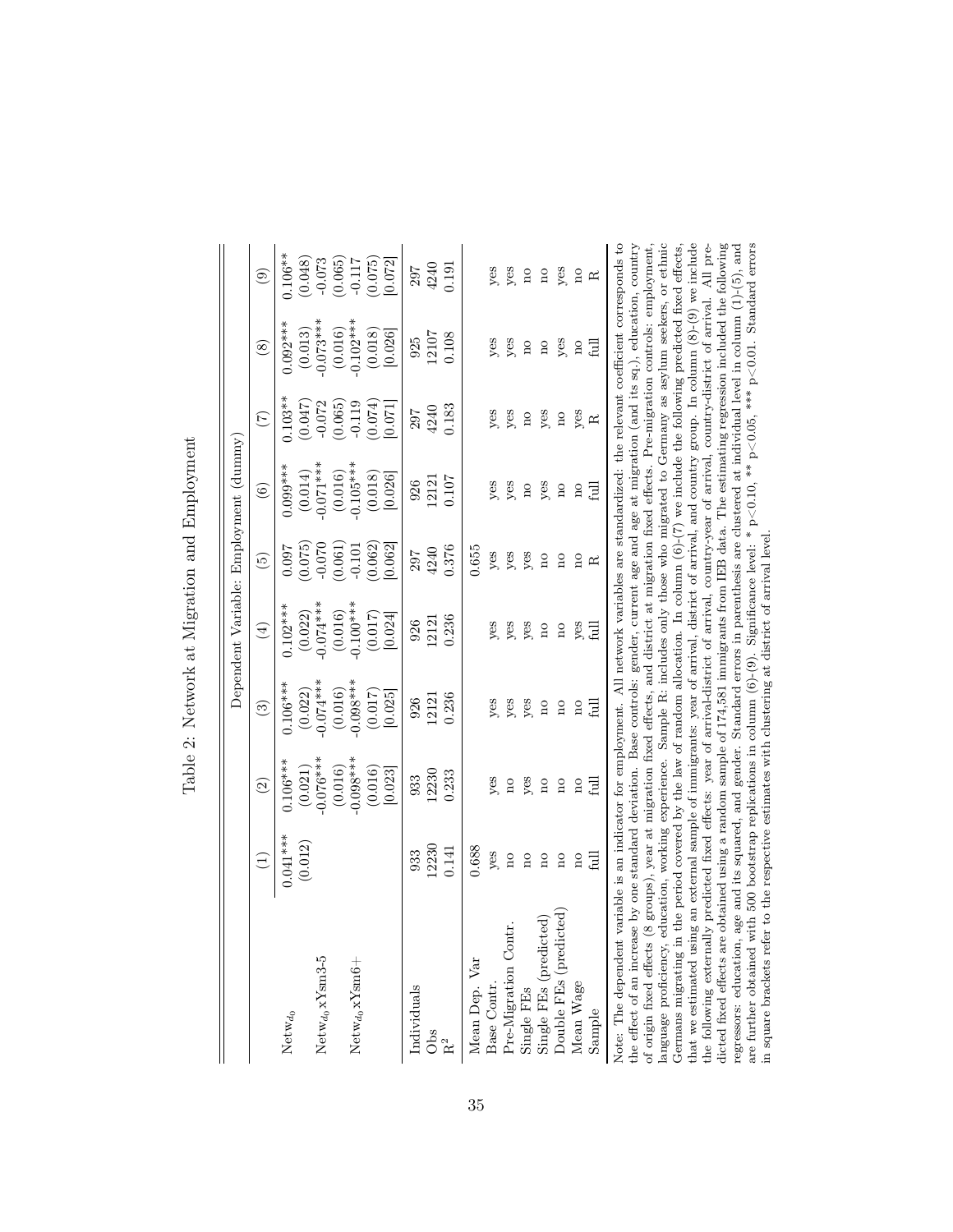| Dependent Variable: Investment in Human Capital (dummy) |                        |                   |             |             |             |  |
|---------------------------------------------------------|------------------------|-------------------|-------------|-------------|-------------|--|
|                                                         | (1)                    | $\left( 2\right)$ | (3)         | (4)         | (5)         |  |
| $Network_{d_0}$                                         | $-0.008**$             | $-0.027***$       | $-0.028***$ | $-0.027***$ | $-0.075***$ |  |
|                                                         | (0.004)                | (0.009)           | (0.009)     | (0.009)     | (0.026)     |  |
|                                                         | [0.003]                | [0.009]           | [0.010]     | [0.010]     | [0.027]     |  |
| $Network_{d_0}$ xYsm3-5                                 |                        | 0.011             | 0.011       | 0.011       | 0.033       |  |
|                                                         |                        | (0.008)           | (0.009)     | (0.009)     | (0.020)     |  |
|                                                         |                        | [0.009]           | [0.009]     | [0.009]     | [0.021]     |  |
| $Network_{d_0}xYsm6+$                                   |                        | $0.030***$        | $0.030***$  | $0.030***$  | $0.061***$  |  |
|                                                         |                        | (0.009)           | (0.009)     | (0.009)     | (0.019)     |  |
|                                                         |                        | [0.010]           | [0.010]     | [0.010]     | [0.021]     |  |
| Individuals                                             | 933                    | 933               | 926         | 926         | 297         |  |
| Obs                                                     | 12175                  | 12175             | 12083       | 12083       | 4233        |  |
| $R^2$                                                   | 0.141                  | 0.204             | 0.206       | 0.206       | 0.327       |  |
| Mean Dep. Var                                           | 0.043                  |                   |             |             | 0.061       |  |
| Base Contr. and FEs                                     | <b>ves</b>             | yes               | yes         | yes         | yes         |  |
| Pre-Migration Contr.                                    | no                     | $\mathbf{n}$      | yes         | yes         | yes         |  |
| Mean Wage                                               | $\mathbf{n}\mathbf{o}$ | no                | no          | yes         | no          |  |
| Sample                                                  | full                   | full              | full        | full        | R           |  |

<span id="page-35-0"></span>Table 3: Network at Migration and Investment in Human Capital

Note: The dependent variable is an indicator for being in education. All network variables are standardized: the relevant coefficient corresponds to the effect of an increase by one standard deviation. Base controls: gender, current age and age at migration (and its sq.), education, country of origin fixed effects (8 groups), year at migration fixed effects, and district at migration fixed effects. Pre-migration controls: employment, language proficiency, education, working experience. Sample R: includes only those who migrated to Germany as asylum seekers, or ethnic Germans migrating in the period covered by the law of random allocation. Standard errors in parenthesis are clustered at individual level with \* p<0.10, \*\* p<0.05, \*\*\*  $\rm p\hspace{-0.05cm}<\hspace{-0.05cm}0.01.$  We report standard errors clustered at district level in square brackets.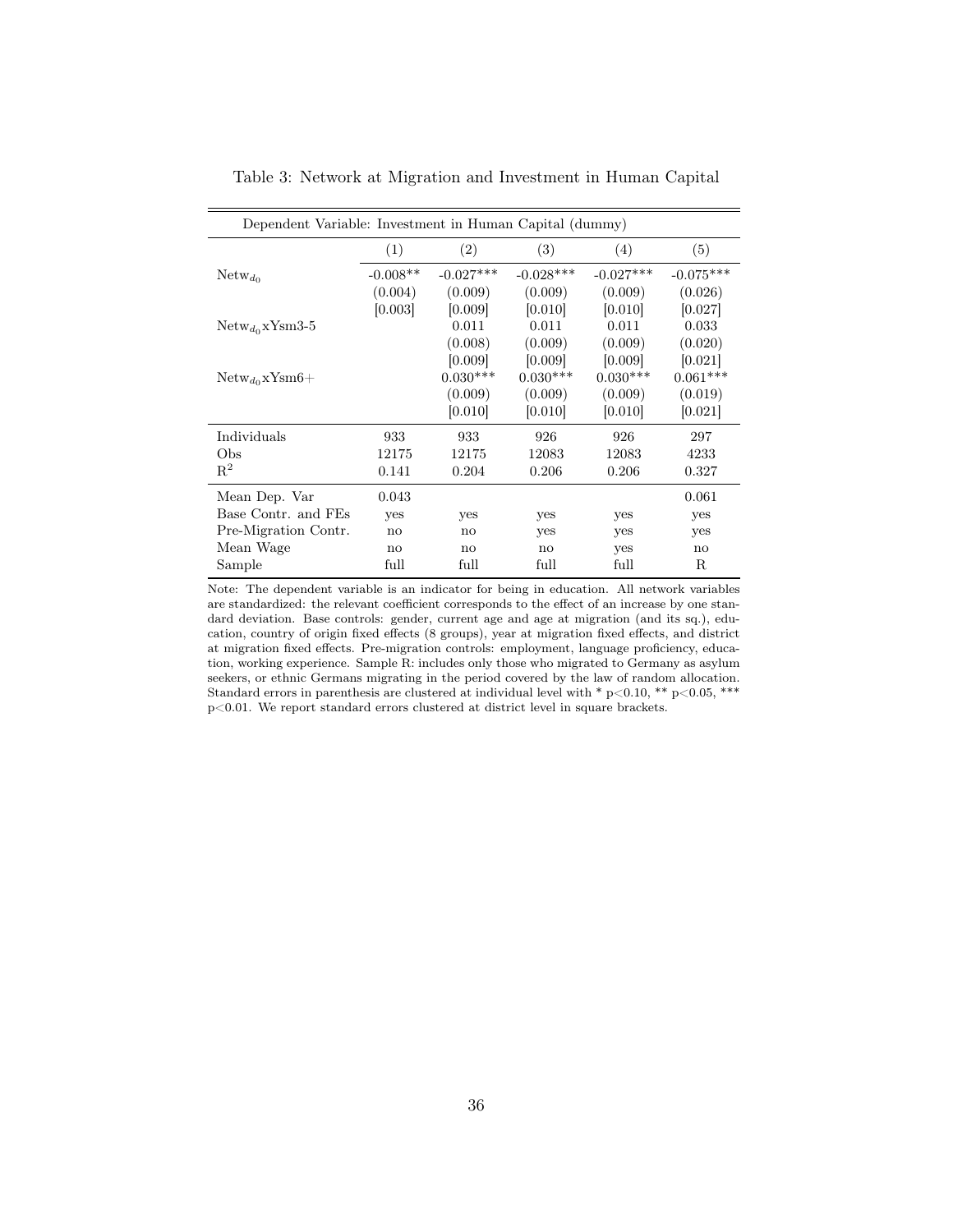| Dep. Var.                  |             | Work/Not Work     |           |            | HC Investment |         |
|----------------------------|-------------|-------------------|-----------|------------|---------------|---------|
| Education                  | Low         | Medium            | High      | Low        | Medium        | High    |
|                            | (1)         | $\left( 2\right)$ | (3)       | (4)        | (5)           | (6)     |
| $Network_{d_0}$            | $0.150***$  | $0.080*$          | 0.003     | $-0.034**$ | $-0.033***$   | 0.006   |
|                            | (0.027)     | (0.041)           | (0.059)   | (0.016)    | (0.010)       | (0.026) |
|                            | [0.033]     | [0.041]           | [0.073]   | [0.018]    | [0.011]       | [0.023] |
| ${\rm Netw}_{d_0}$ xYsm3-5 | $-0.082***$ | $-0.094***$       | $-0.043$  | 0.021      | $0.014*$      | 0.010   |
|                            | (0.025)     | (0.033)           | (0.030)   | (0.014)    | (0.008)       | (0.019) |
|                            | [0.024]     | [0.036]           | [0.035]   | [0.015]    | [0.007]       | [0.021] |
| $Network_{q_0}xYsm6+$      | $-0.122***$ | $-0.079***$       | $-0.070*$ | $0.043***$ | $0.030***$    | 0.018   |
|                            | (0.024)     | (0.030)           | (0.041)   | (0.014)    | (0.011)       | (0.019) |
|                            | [0.029]     | [0.030]           | [0.051]   | [0.016]    | [0.011]       | [0.021] |
| Individuals                | 378         | 321               | 227       | 378        | 321           | 227     |
| Obs                        | 5244        | 4176              | 2701      | 5223       | 4176          | 2684    |
| $\mathbb{R}^2$             | 0.314       | 0.296             | 0.360     | 0.330      | 0.147         | 0.211   |
| Mean Dep. Var              | 0.677       | 0.699             | 0.689     | 0.058      | 0.024         | 0.045   |
| Sample                     | full        | full              | full      | full       | full          | full    |

<span id="page-36-0"></span>Table 4: Network at Migration, Employment and Human Capital Investment by Education

Note: The dependent variable is an indicator for employment (column 1-3), or a indicator for being in education (column 4-6). Education is measured before migration. Low education refers to lower secondary education. Medium and high refer to upper secondary, and tertiary education, respectively. All network variables are standardised: the relevant coefficient corresponds to the effect of an increase by one standard deviation. Controls include base controls and pre-migration controls. Base controls: gender, current age and age at migration (and its sq.), country of origin fixed effects (8 groups), year at migration fixed effects, and district at migration fixed effects. Pre-migration controls: employment, language proficiency, education, working experience.

Standard errors in parenthesis, clustered at individual level, \* p<0.01, \*\* p<0.05, \*\*\* p<0.01. We report standard errors clustered at district level in square brackets.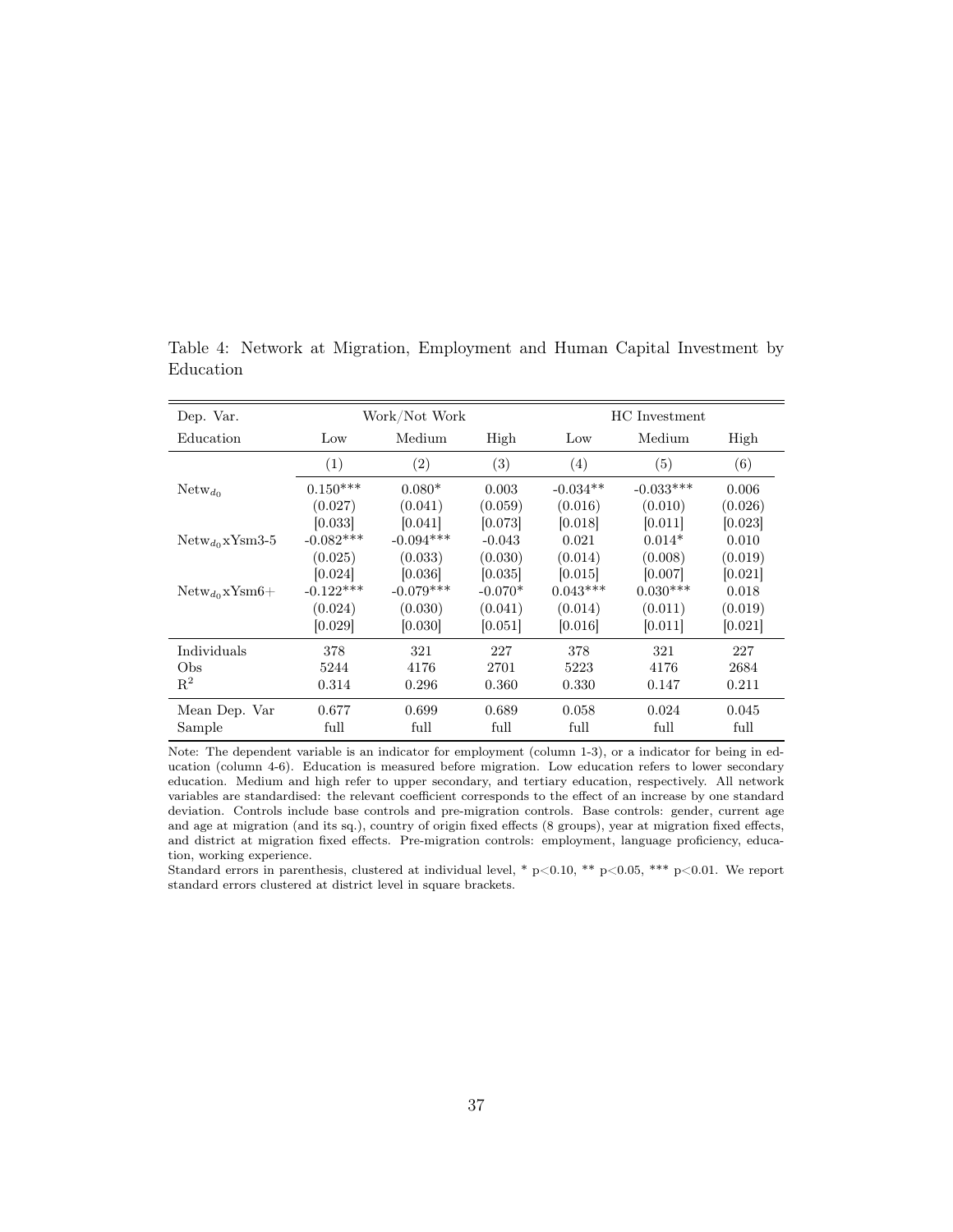<span id="page-37-0"></span>

| Dependent Variable: Hourly Wage (log) |            |            |           |            |  |  |  |
|---------------------------------------|------------|------------|-----------|------------|--|--|--|
| (1)                                   | (2)        | (3)        | (4)       | (5)        |  |  |  |
| $-0.004$                              | $-0.192**$ | $-0.078**$ | 0.054     | $-0.164$   |  |  |  |
| (0.031)                               | (0.084)    | (0.035)    | (0.057)   | (0.155)    |  |  |  |
| [0.033]                               | [0.105]    | [0.039]    | [0.069]   | [0.148]    |  |  |  |
| $-0.026*$                             | $0.059*$   | $-0.020$   | $-0.051*$ | $-0.013$   |  |  |  |
| (0.015)                               | (0.035)    | (0.020)    | (0.030)   | (0.025)    |  |  |  |
| [0.015]                               | [0.036]    | [0.018]    | [0.028]   | [0.027]    |  |  |  |
| $-0.036*$                             | 0.028      | $-0.031$   | $-0.005$  | $-0.076**$ |  |  |  |
| (0.018)                               | (0.045)    | (0.024)    | (0.036)   | (0.035)    |  |  |  |
| [0.016]                               | [0.046]    | [0.020]    | [0.033]   | [0.036]    |  |  |  |
| 654                                   | 215        | 264        | 229       | 161        |  |  |  |
| 4814                                  | 1618       | 2038       | 1730      | 1046       |  |  |  |
| 0.492                                 | 0.637      | 0.595      | 0.609     | 0.706      |  |  |  |
| 0.155                                 | 0.033      | 0.001      | 0.338     | 0.127      |  |  |  |
| 8.508                                 | 7.759      | 7.702      | 7.742     | 11.346     |  |  |  |
| yes                                   | yes        | yes        | yes       | yes        |  |  |  |
| yes                                   | yes        | yes        | yes       | yes        |  |  |  |
| full                                  | R          | Low edu    | Med edu   | High edu   |  |  |  |
|                                       |            |            |           |            |  |  |  |

Table 5: Network and Wages

Note: The dependent variable is the (log) real hourly wage. Sample: individuals working at least once within the year, only full time workers are considered. Spells of apprenticeship, and marginal employment are excluded. Education is measured before migration. Low education refers to lower secondary education. Medium and high refer to upper secondary, and tertiary education, respectively. All network variables are standardised: the relevant coefficient corresponds to the effect of an increase by one standard deviation. Controls include base controls and pre-migration controls. Base controls: gender, current age and age at migration (and its sq.), country of origin fixed effects (8 groups), year at migration fixed effects, and district at migration fixed effects. Pre-migration controls: employment, language proficiency, education, working experience.

Standard errors in parenthesis, clustered at individual level, \* p<0.10, \*\* p<0.05, \*\*\* p<0.01. We report standard errors clustered at district level in square brackets.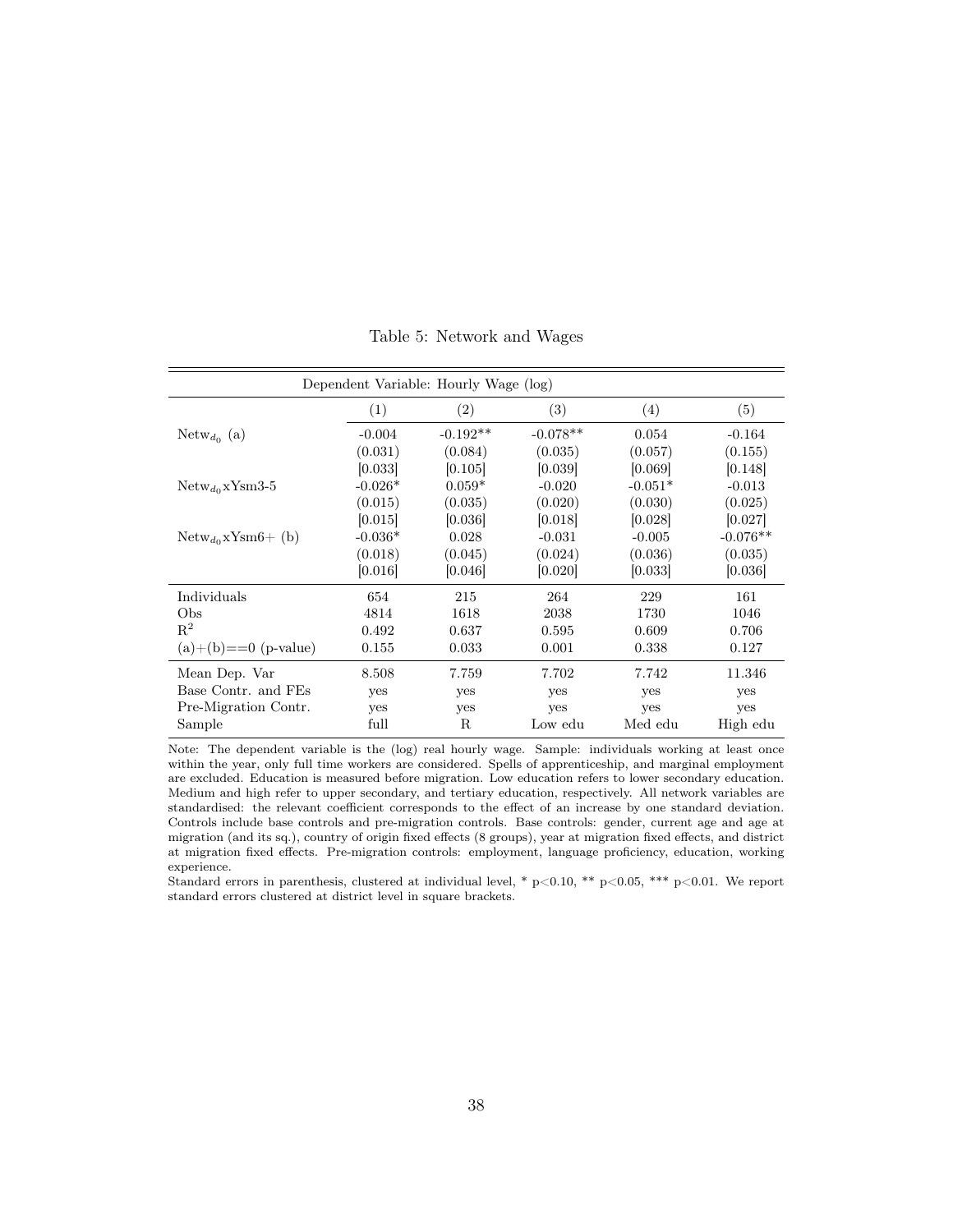|                                              | (1)          | (2)         | (3)          | (4)          |
|----------------------------------------------|--------------|-------------|--------------|--------------|
| Low $Edu_{t0}$                               | $-0.252***$  | $-0.259***$ | $-0.255**$   | $-0.263**$   |
|                                              | (0.096)      | (0.100)     | (0.101)      | (0.120)      |
|                                              | [0.113]      | [0.121]     | [0.122]      | [0.144]      |
| ${\rm Netw}_{d_0}$ (a)                       | $-0.012$     | $-0.012$    | $-0.015$     | $-0.037$     |
|                                              | (0.046)      | (0.046)     | (0.046)      | (0.053)      |
|                                              | [0.051]      | [0.050]     | [0.049]      | [0.058]      |
| ${\rm Netw}_{d_0}$ xLow ${\rm Edu}_{t0}$ (b) | $0.108***$   | $0.105**$   | $0.106**$    | $0.120**$    |
|                                              | (0.041)      | (0.042)     | (0.042)      | (0.048)      |
|                                              | [0.047]      | [0.049]     | [0.049]      | [0.056]      |
| Individuals                                  | 647          | 642         | 642          | 521          |
| $R^2$                                        | 0.616        | 0.624       | 0.624        | 0.645        |
| $(a)+(b) == 0$ (p-value)                     | 0.009        | 0.013       | 0.017        | 0.061        |
| Mean Dep. Var                                | 0.414        |             |              |              |
| Base Controls                                | yes          | yes         | yes          | yes          |
| Pre-Migration Controls                       | no           | yes         | yes          | yes          |
| Average Wage at $Dist_{t0}xYear_{t0}$        | $\mathbf{n}$ | no          | yes          | $\mathbf{n}$ |
| Past Cognitive Skill                         | no           | no          | $\mathbf{n}$ | yes          |
|                                              |              |             |              |              |

<span id="page-38-0"></span>Table 6: Network at Migration and Over-qualification in the current Job

Note: The dependent variable is an indicator for being overqualified in the current job. All network variables are standardised: the relevant coefficient corresponds to the effect of an increase by one standard deviation. Base controls: gender, current education, age at migration (and its sq.), country of origin fixed effects (8 groups), year at migration fixed effects, and district at migration fixed effects. Pre-migration controls: employment, language proficiency, education, working experience. Past cognitive skill: self-reported test score in math. Robust standard errors in parenthesis, \* p<0.10, \*\* p<0.05, \*\*\* p<0.01. We report standard errors clustered at district level in square brackets.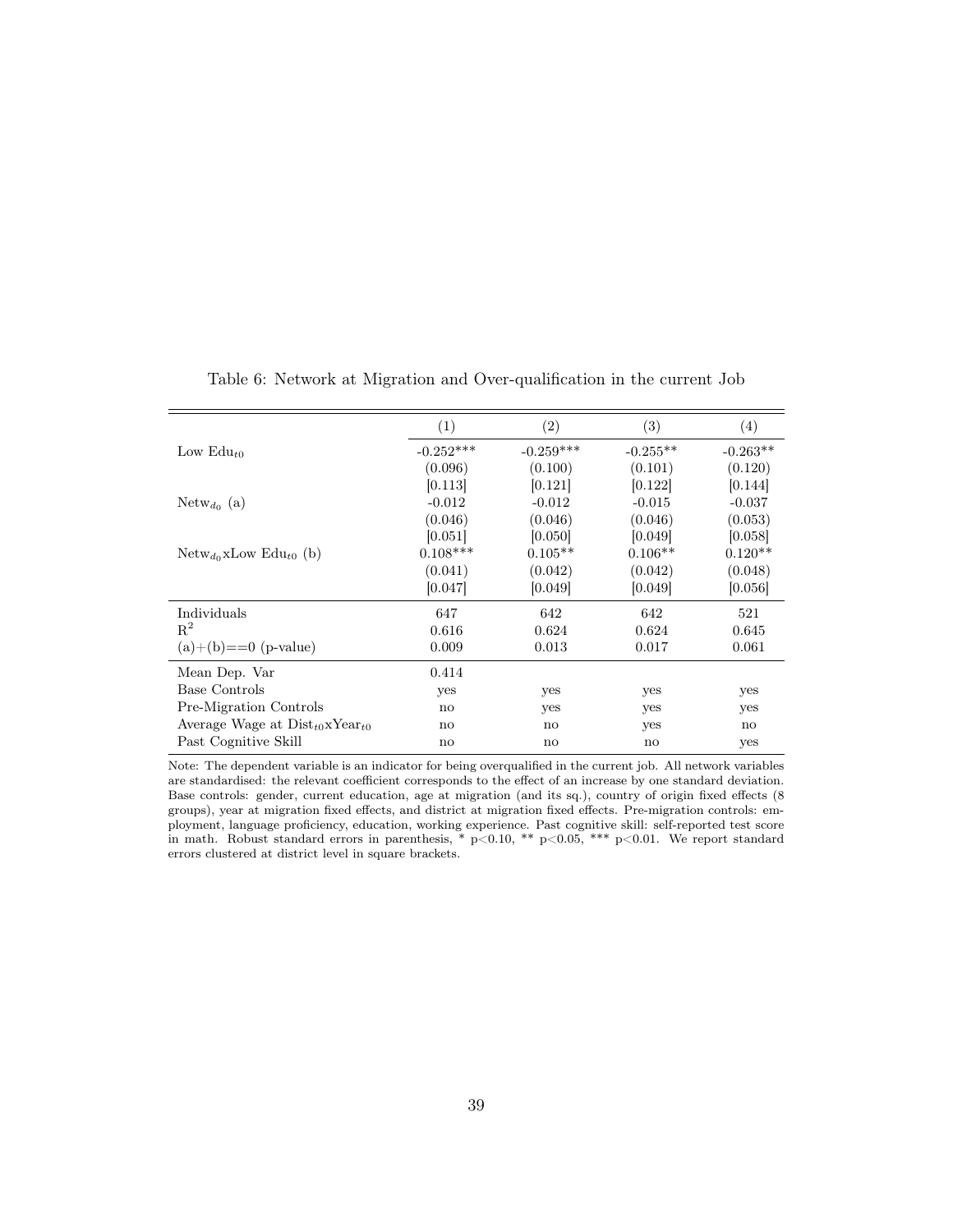|                                              | (1)          | (2)          | (3)       | (4)       |
|----------------------------------------------|--------------|--------------|-----------|-----------|
| Low $Edu_{t0}$                               |              | 0.077        | 0.110     | 0.109     |
|                                              |              | (0.050)      | (0.069)   | (0.069)   |
|                                              |              | [0.054]      | [0.078]   | [0.078]   |
| $Netw_{d_0}$ (a)                             | $0.053***$   | $-0.009$     | $-0.012$  | $-0.009$  |
|                                              | (0.016)      | (0.050)      | (0.049)   | (0.050)   |
|                                              | [0.016]      | 0.053        | [0.051]   | [0.052]   |
| ${\rm Netw}_{d_0}$ xLow ${\rm Edu}_{t0}$ (b) |              | $0.096**$    | $0.093**$ | $0.092**$ |
|                                              |              | (0.044)      | (0.044)   | (0.044)   |
|                                              |              | [0.041]      | [0.042]   | [0.042]   |
| Individuals                                  | 819          | 819          | 816       | 816       |
| $R^2$                                        | 0.012        | 0.382        | 0.391     | 0.391     |
| $(a)+(b) == 0$ (p-value)                     |              | 0.053        | 0.068     | 0.062     |
| Mean Dep. Var.                               | 0.578        |              |           |           |
| Base Controls                                | $\mathbf{n}$ | yes          | yes       | yes       |
| Pre-Migration Controls                       | no           | no           | yes       | yes       |
| Average Wage at $Dist_{t0}xYear_{t0}$        | no           | $\mathbf{n}$ | no        | yes       |

<span id="page-39-0"></span>Table 7: Network at Migration and first Job in Germany found through Contacts

Note: The dependent variable is an indicator for finding the first job in Germany through contacts (friends/acquaintances/relatives). All network variables are standardised: the relevant coefficient corresponds to the effect of an increase by one standard deviation. Base controls: gender, age at migration (and its sq.), country of origin fixed effects (8 groups), year at migration fixed effects. Pre-migration controls: employment, language proficiency, education, working experience. Robust standard errors in parenthesis, \*  $p<0.10$ , \*\*  $p<0.05$ , \*\*\*  $p<0.01$ . We report standard errors clustered at district level in square brackets.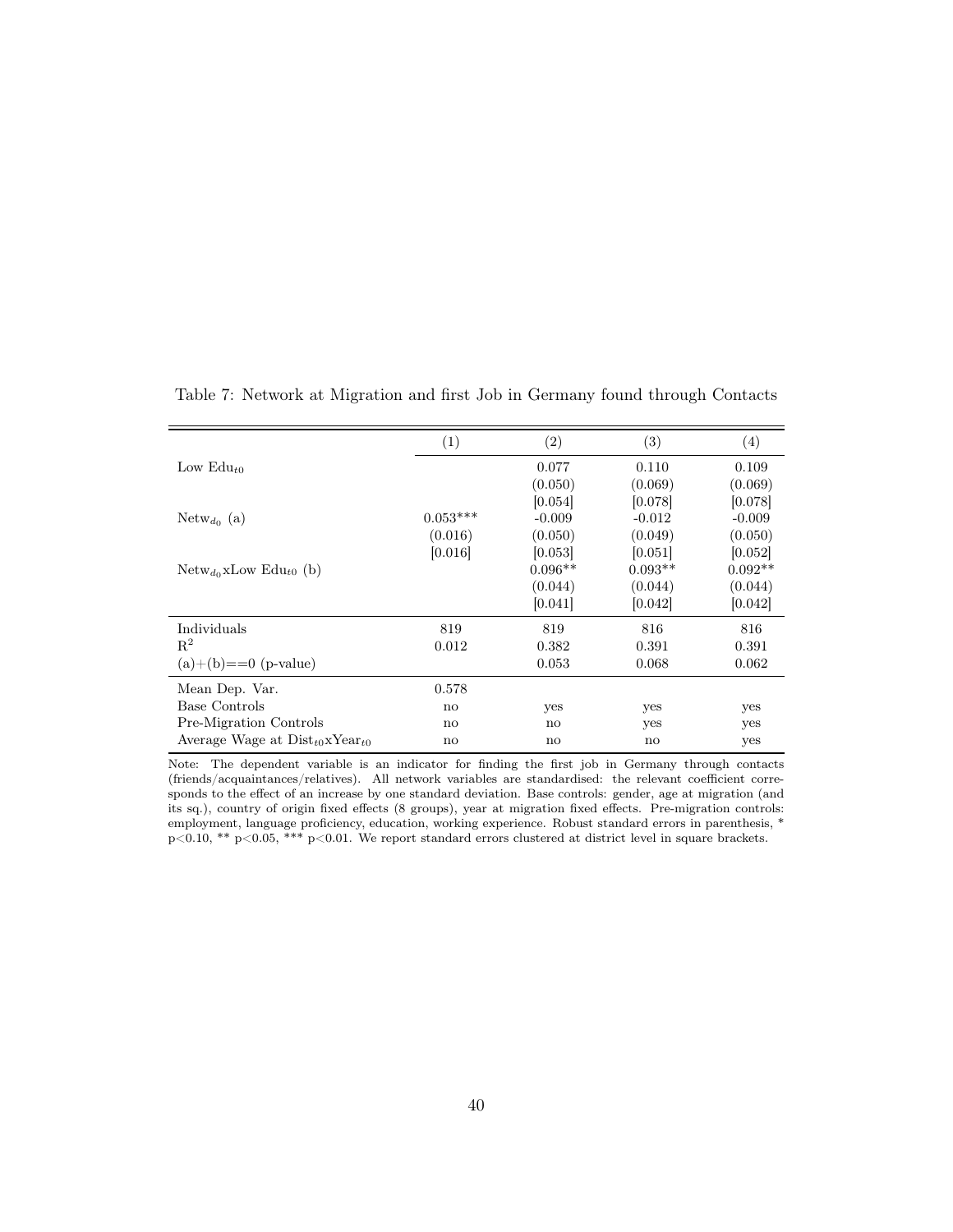| Method                                       | Contacts  | Internet          | Empl. Agency      |
|----------------------------------------------|-----------|-------------------|-------------------|
|                                              | (1)       | $\left( 2\right)$ | $\left( 3\right)$ |
| Low $Edu_{t0}$                               | 0.110     | $-0.061$          | 0.002             |
|                                              | (0.069)   | (0.057)           | (0.052)           |
| $\text{Network}_{d_0}$ (a)                   | $-0.012$  | $-0.033$          | 0.044             |
|                                              | (0.049)   | (0.041)           | (0.033)           |
| ${\rm Netw}_{d_0}$ xLow ${\rm Edu}_{t0}$ (b) | $0.093**$ | $-0.047$          | $-0.045$          |
|                                              | (0.044)   | (0.039)           | (0.030)           |
| Individuals                                  | 816       | 816               | 816               |
| $R^2$                                        | 0.391     | 0.355             | 0.379             |
| $(a)+(b) == 0$ (p-value)                     | 0.068     | 0.36              | 0.984             |
| Mean Dep. Var                                | 0.578     | 0.194             | 0.195             |

<span id="page-40-0"></span>Table 8: Network at Migration and methods of finding the first Job in Germany

Note: The dependent variable is an indicator for different methods of finding the first job in Germany, the method varying according to the heading. All network variables are standardised: the relevant coefficient corresponds to the effect of an increase by one standard deviation. Controls include base controls and premigration controls. Base controls: gender, age at migration (and its sq.), country of origin fixed effects (8 groups), year at migration fixed effects. Pre-migration controls: employment, language proficiency, education, working experience. Robust standard errors in parenthesis, \* p<0.10, \*\* p<0.05, \*\*\* p<0.01.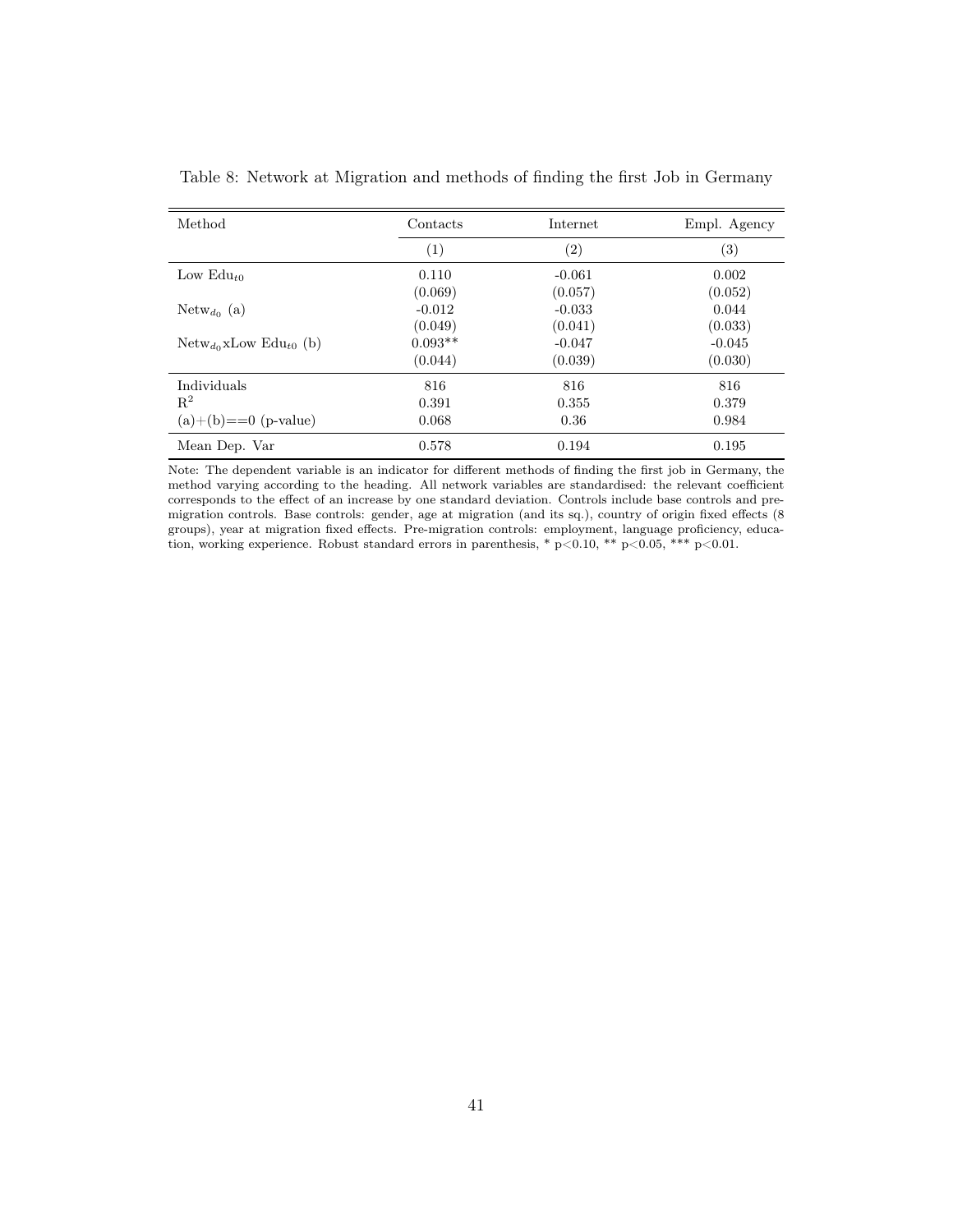<span id="page-41-0"></span>

| Dependent variable:      | Employment       |                   | Human Capital     |                   |
|--------------------------|------------------|-------------------|-------------------|-------------------|
| Network:                 | <b>Baseline</b>  | Other             | <b>Baseline</b>   | Other             |
|                          | $\left(1\right)$ | $\left( 2\right)$ | $\left( 3\right)$ | $\left( 4\right)$ |
| $Network_{d_0}$          | $0.106***$       | $-0.008$          | $-0.028***$       | 0.002             |
|                          | (0.022)          | (0.037)           | (0.009)           | (0.013)           |
| $Network_{do}$ xYsm3-5   | $-0.074***$      | $-0.012$          | 0.011             | $-0.001$          |
|                          | (0.016)          | (0.014)           | (0.009)           | (0.007)           |
| $Network_{do}$ x $Ysm6+$ | $-0.098***$      | $-0.025$          | $0.030***$        | 0.001             |
|                          | (0.017)          | (0.015)           | (0.009)           | (0.008)           |
| Individuals              | 926              | 926               | 926               | 926               |
| Obs                      | 12121            | 12121             | 12083             | 12083             |
| $R^2$                    | 0.236            | 0.230             | 0.206             | 0.203             |

Table 9: Falsification Test: Network of all Other Immigrants

Note: The dependent variable is an indicator for employment (column 1-2), and an indicator for being in education (column 3-4). In column (2) and (4) the network variable is computed using all immigrants in the district of arrival excluding those from the country of origin of the individual. Controls include base controls and pre-migration controls. Base controls: gender, age at migration (and its sq.), country of origin fixed effects (8 groups), year at migration fixed effects, and district at migration fixed effects. Pre-migration controls: employment, language proficiency, education, working experience. All network Variables are standardised: the relevant coefficient corresponds to the effect of an increase by one standard deviation. Standard errors in parenthesis, clustered at individual level, \* p<0.10, \*\* p<0.05, \*\*\* p<0.01.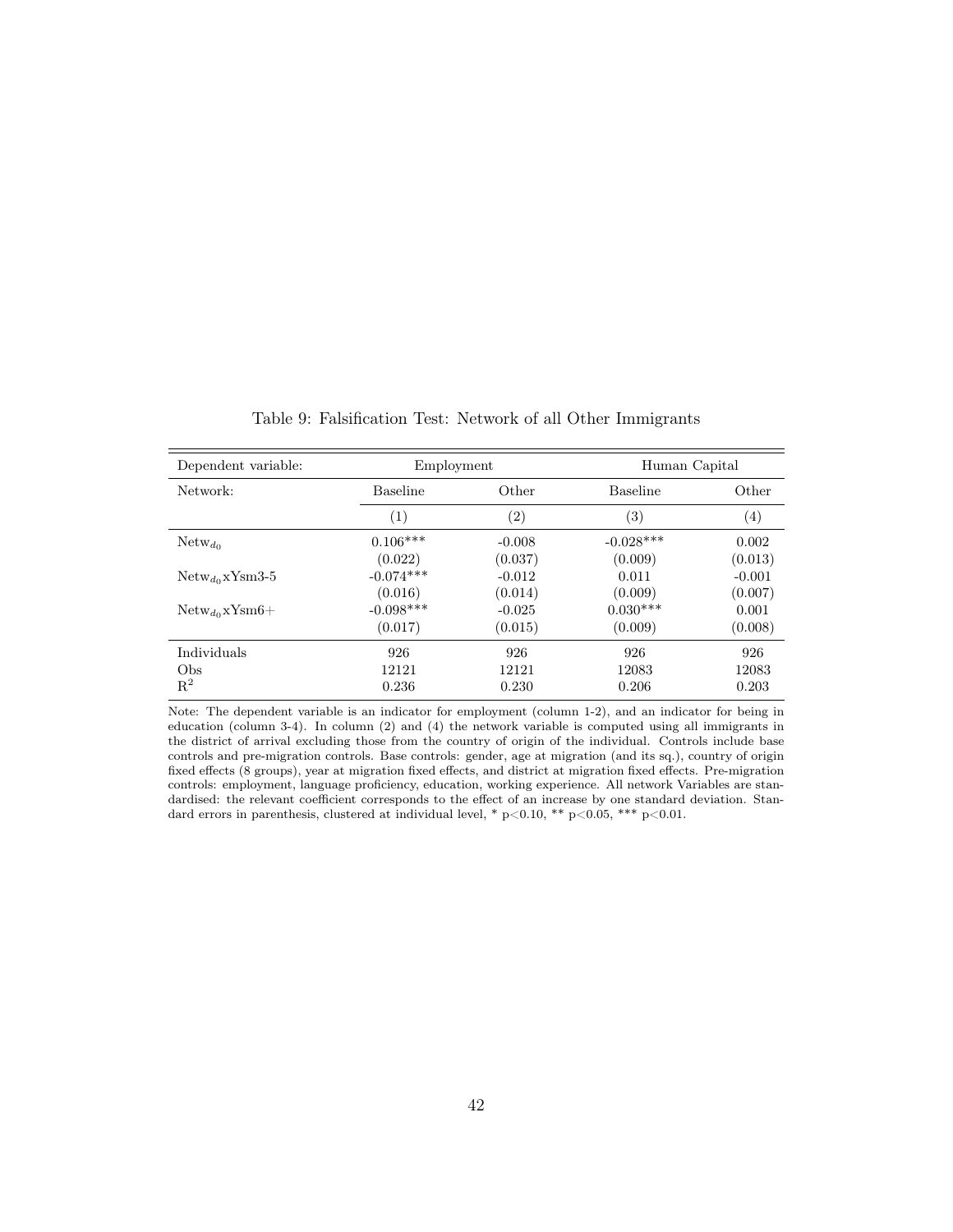<span id="page-42-0"></span>

| Pre-Migration Variable           | (1)         | (2)      | (3)      |
|----------------------------------|-------------|----------|----------|
| Language                         | 0.105       | $-0.051$ | $-0.048$ |
|                                  | (0.101)     | (0.069)  | (0.082)  |
|                                  | [0.120]     | [0.079]  | [0.095]  |
| Employment                       | $-0.091$    | 0.008    | 0.052    |
|                                  | (0.074)     | (0.049)  | (0.054)  |
|                                  | [0.071]     | [0.049]  | [0.063]  |
| Work Experience                  | $-0.012***$ | 0.001    | $-0.001$ |
|                                  | (0.003)     | (0.002)  | (0.003)  |
|                                  | [0.003]     | [0.002]  | [0.003]  |
| Education: Medium                | $-0.166***$ | $-0.001$ | 0.003    |
|                                  | (0.064)     | (0.052)  | (0.057)  |
|                                  | [0.060]     | [0.050]  | [0.053]  |
| Education: High                  | $-0.098$    | $-0.002$ | 0.036    |
|                                  | (0.073)     | (0.056)  | (0.066)  |
|                                  | [0.078]     | [0.066]  | [0.083]  |
| Cognitive Ability                |             |          | $-0.063$ |
|                                  |             |          | (0.047)  |
|                                  |             |          | [0.053]  |
| Individuals                      | 921         | 921      | 741      |
| $R^2$                            | 0.042       | 0.781    | 0.793    |
| All Coefficients $= 0$ (p-value) | 0.000       | 0.975    | 0.638    |
| District of arrival              | no          | yes      | yes      |
| Year of arrival                  | no          | yes      | yes      |
| Country of origin                | no          | yes      | yes      |

Table 10: Test of Network Sorting

The dependent variable is the network at migration.

Robust standard errors in parenthesis: \*  $p<0.10$ , \*\*  $p<0.05$ , \*\*\*  $p<0.01$ . We report standard errors clustered at district level in square brackets.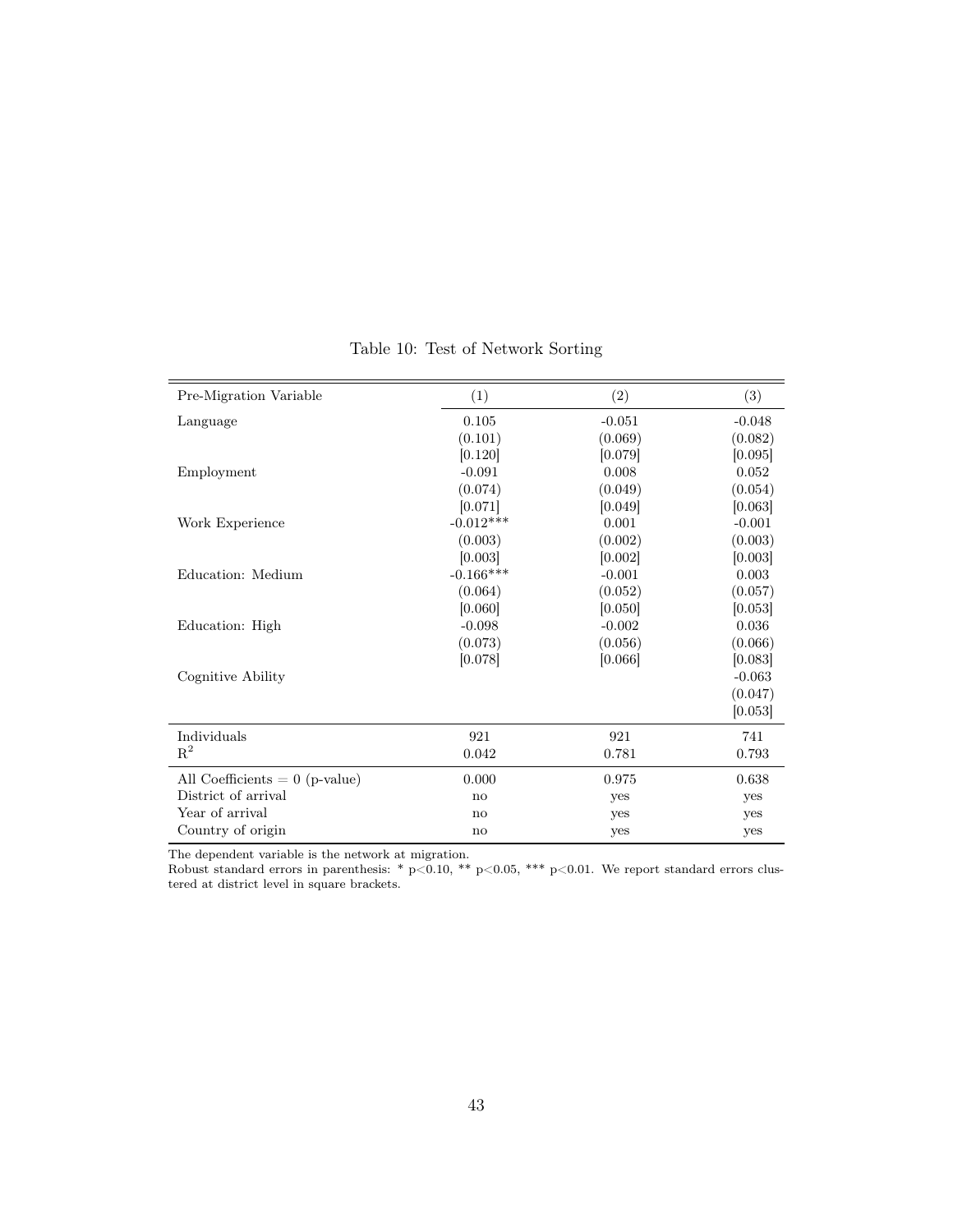<span id="page-43-0"></span>

Figure 1: Searching for a job and human capital investment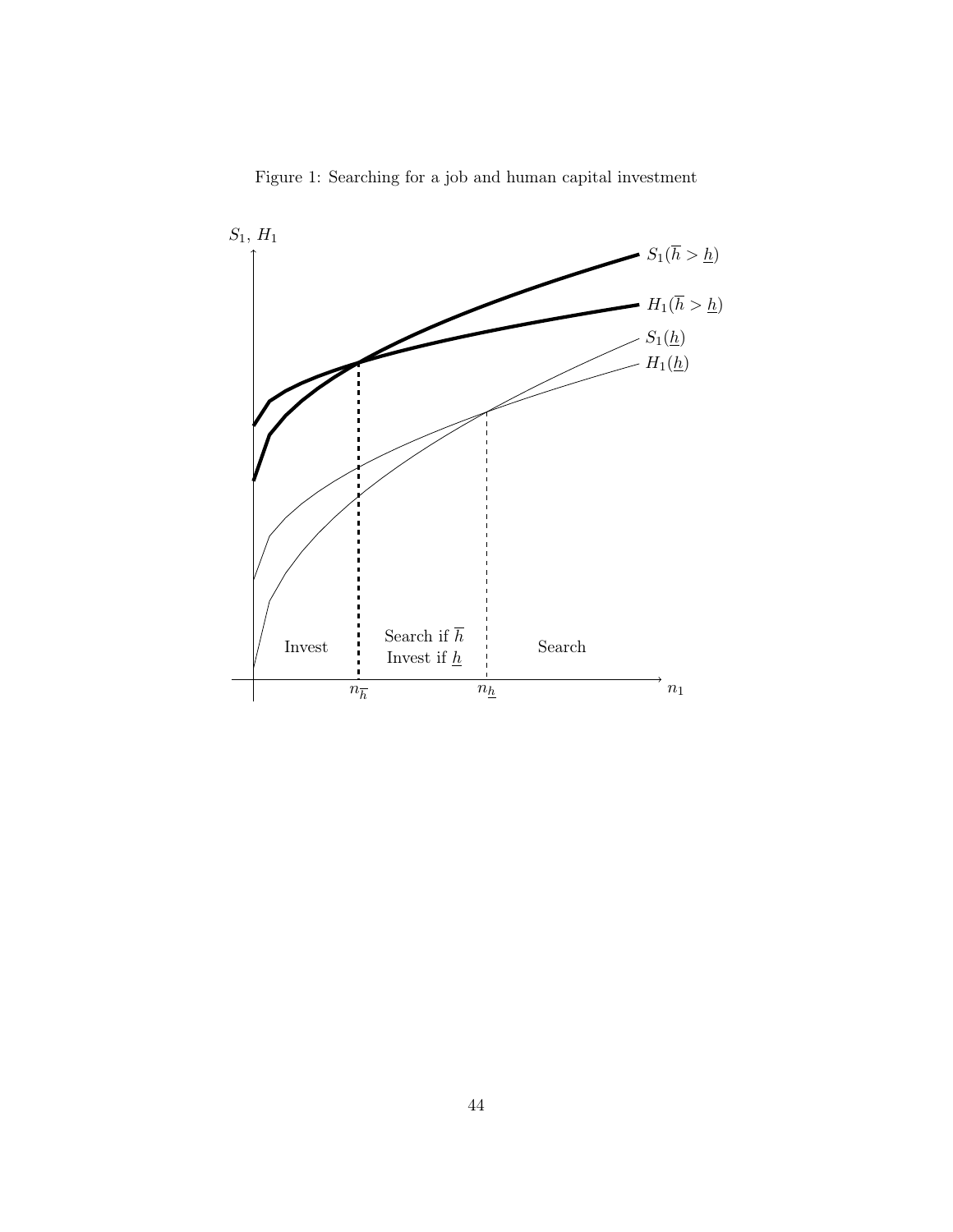<span id="page-44-0"></span>Figure 2: Wages at  $t = 2$  for a given level of initial human capital



 $E(w_2)|\underline{h}$  conditional on working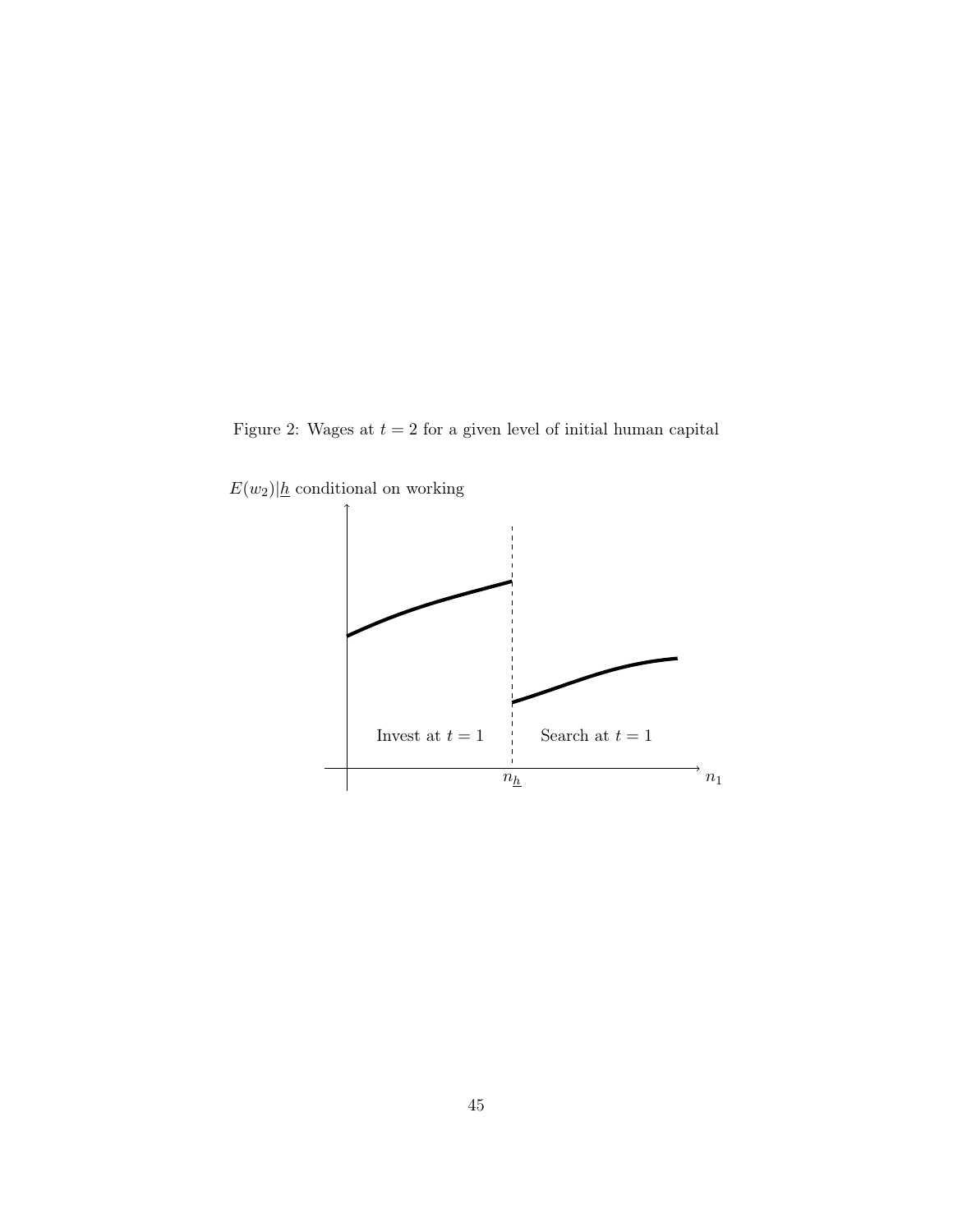<span id="page-45-0"></span>

Figure 3: Effect of Network at Migration on Employment

Note: the graphs report the coefficients of the network effect interacted with years since migration as well as confidence intervals (5 percent and 10 percent). The dependent variable is an indicator for employment defined as in Table [2.](#page-34-0) The estimated regression corresponds to the specification [\(5\)](#page-19-0), where we use yearly dummies for years since migration. Standard errors are clustered at individual level. Controls: current age and age at migration (and their squared), language and education before migration, work experience before migration, employment before migration, gender, country, district and year at arrival fixed effects.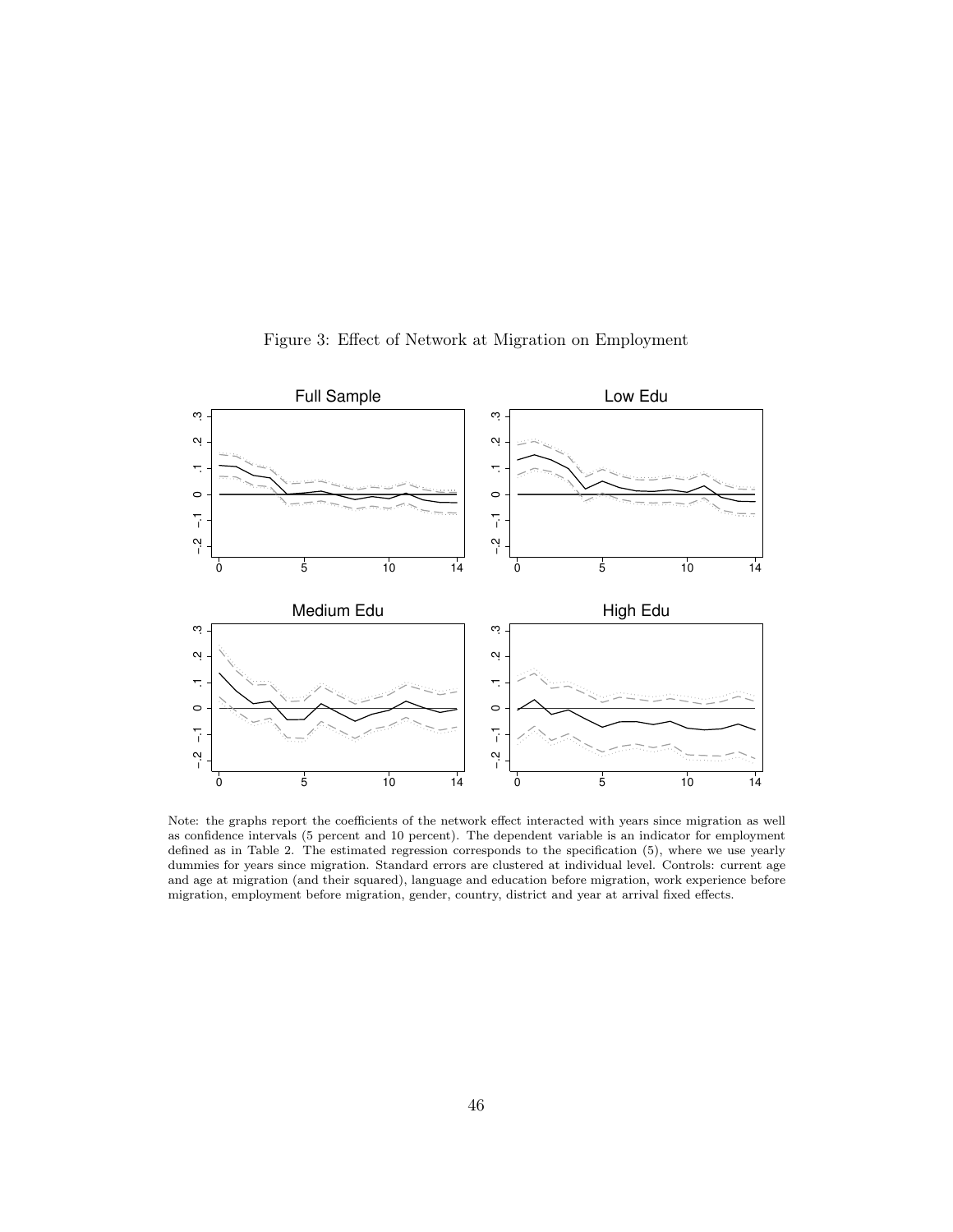

<span id="page-46-0"></span>Figure 4: Effect of Network at Migration on Human Capital Investment

Note: the graphs report the coefficients of the network effect interacted with years since migration as well as confidence intervals (5 percent and 10 percent). The dependent variable is a indicator for being in education defined as in Table [3.](#page-35-0) The estimated regression corresponds to the specification [\(5\)](#page-19-0), where we use yearly dummies for years since migration. Standard errors are clustered at individual level. Controls: current age and age at migration (and their squared), language and education before migration, work experience before migration, employment before migration, gender, country, district and year at arrival fixed effects.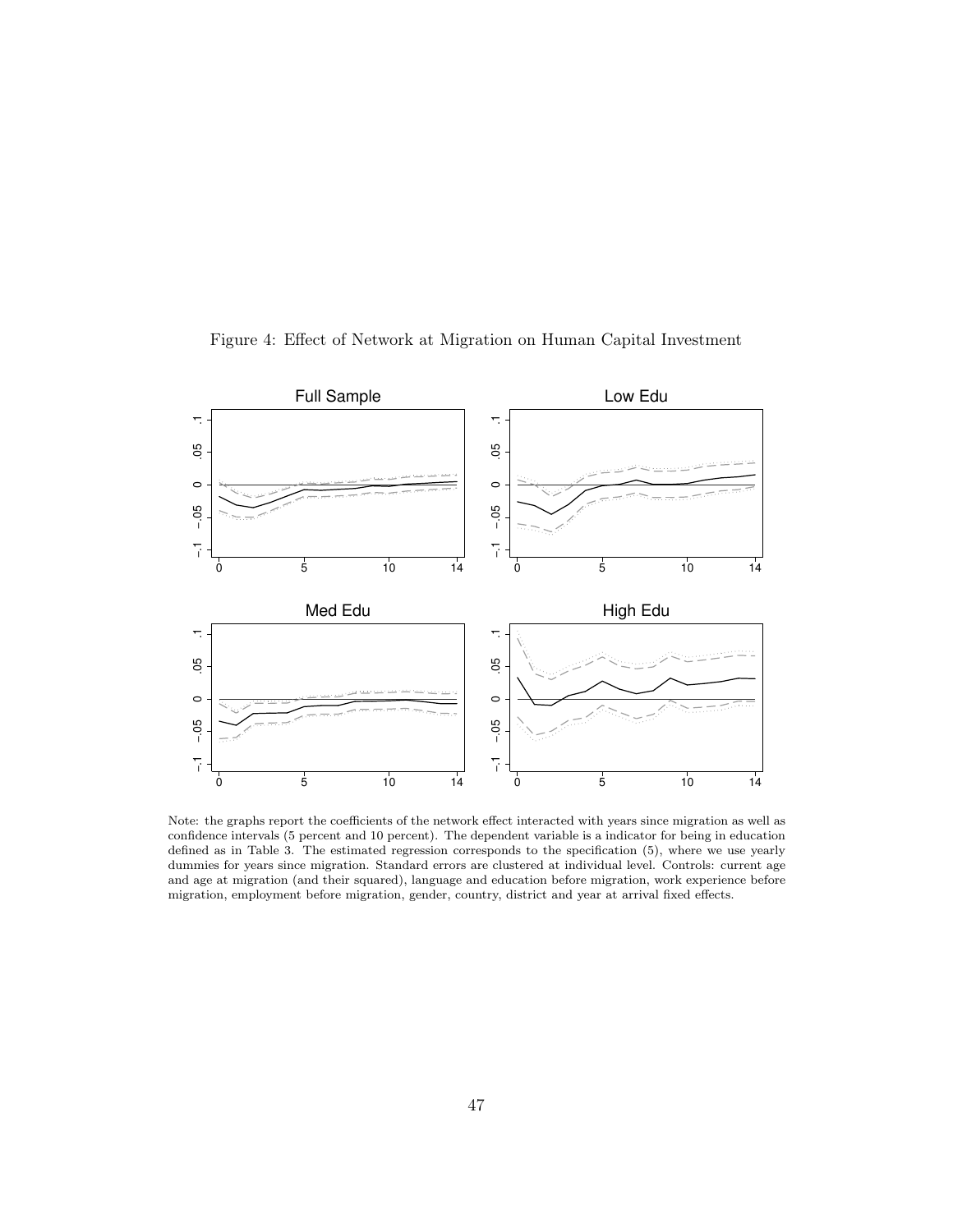<span id="page-47-0"></span>

Figure 5: Effect of Network at Migration on (log) hourly Wage

Note: the graphs report the coefficients of the network effect interacted with year since migration as well as confidence intervals (5 percent and 10 percent). The dependent variable is the (log) of hourly wage defined as in Table [5.](#page-37-0) The estimated regression corresponds to the specification [\(5\)](#page-19-0), where we use yearly dummies for each year since migration. Standard errors are clustered at individual level. Controls: current age and age at migration (and their squared), language and education before migration, work experience before migration, employment before migration, gender, country, district and year at arrival fixed effects.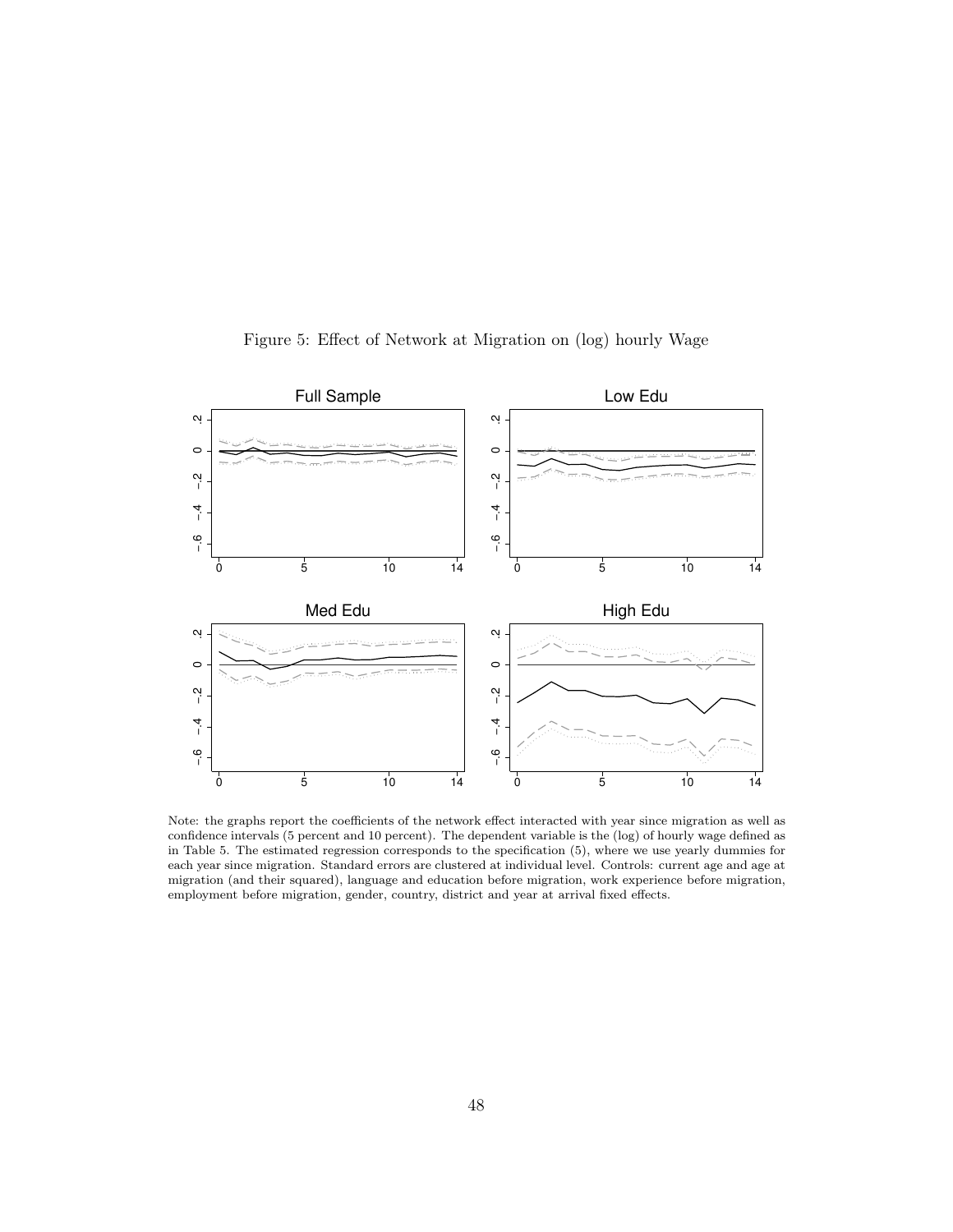## References

- <span id="page-48-12"></span>Åslund, Olof, Per-Anders Edin, Peter Fredriksson, and Hans Grönqvist (2011). Peers, Neighborhoods, and Immigrant Student Achievement: Evidence from a Placement Policy. American Economic Journal: Applied Economics 3 (2), 67–95.
- <span id="page-48-9"></span>Bayer, Patrick, Stephen L. Ross, and Giorgio Topa (2008). Place of Work and Place of Residence: Informal Hiring Networks and Labor Market Outcomes. Journal of Political Economy 116 (6), 1150–1196.
- <span id="page-48-8"></span>Beaman, Lori A. (2012). Social Networks and the Dynamics of Labour Market Outcomes: Evidence from Refugees Resettled in the U.S. The Review of Economic Studies  $79(1)$ , 128-161.
- <span id="page-48-11"></span>Bennett, Patrick, Lisbeth La Cour, Birthe Larsen, and Gisela Waisman (2015, jul). Negative Attitudes, Network and Education. Copenhagen Business School Working Paper 01-2015 .
- <span id="page-48-14"></span>Bentolila, Samuel, Claudio Michelacci, and Javier Suarez (2010). Social Contacts and Occupational Choice. Economica 77 (305), 20–45.
- <span id="page-48-3"></span>Bertrand, Marianne, Erzo F P Luttmer, and Sendhil Mullainathan (2000). Network effects and welfare cultures. The Quarterly Journal of Economics  $115(3)$ ,  $1019-$ 1055.
- <span id="page-48-1"></span>Borjas, George J. (1998). To Ghetto or Not to Ghetto: Ethnicity and Residential Segregation. Journal of Urban Economics  $44(2)$ , 228–253.
- <span id="page-48-7"></span>Calvó-Armengol, Antoni and Matthew O. Jackson (2004). The Effects of Social Networks on Employment and Inequality. American Economic Review  $94(3)$ , 426–454.
- <span id="page-48-0"></span>Cutler, David M. and Edward L. Glaeser (1997). Are Ghettos Good or Bad? The Quarterly Journal of Economics 112 (3), 827–872.
- <span id="page-48-5"></span>Damm, Anna Piil (2009). Ethnic Enclaves and Immigrant Labor Market Outcomes: Quasi-Experimental Evidence. Journal of Labor Economics 27 (2), 281–314.
- <span id="page-48-10"></span>Damm, Anna Piil (2014). Neighborhood quality and labor market outcomes: Evidence from quasi-random neighborhood assignment of immigrants. Journal of Urban Economics  $79^{\circ}$ C), 139–166.
- <span id="page-48-6"></span>Dustmann, Christian, Albrecht Glitz, Uta Schönberg, and Herbert Brücker (2016, oct). Referral-based Job Search Networks. The Review of Economic Studies, forthcoming.
- <span id="page-48-4"></span>Dustmann, Christian and Ian Preston (2001). Attitudes to Ethic Minorities, Ethnic Context and Location Decisions. Economic Journal 111 (470), 353–73.
- <span id="page-48-2"></span>Edin, Per-Anders, Peter Fredriksson, and Olof Åslund (2003). Ethnic Enclaves And The Economic Success Of Immigrants - Evidence From A Natural Experiment. The Quarterly Journal of Economics 118 (1), 329–357.
- <span id="page-48-13"></span>Fitzenberger, Bernd, Aderonke Osikominu, and Robert Völter (2005). Imputation rules to improve the education variable in the IAB employment subsample. FDZ Methodenreport No. 3/2005 .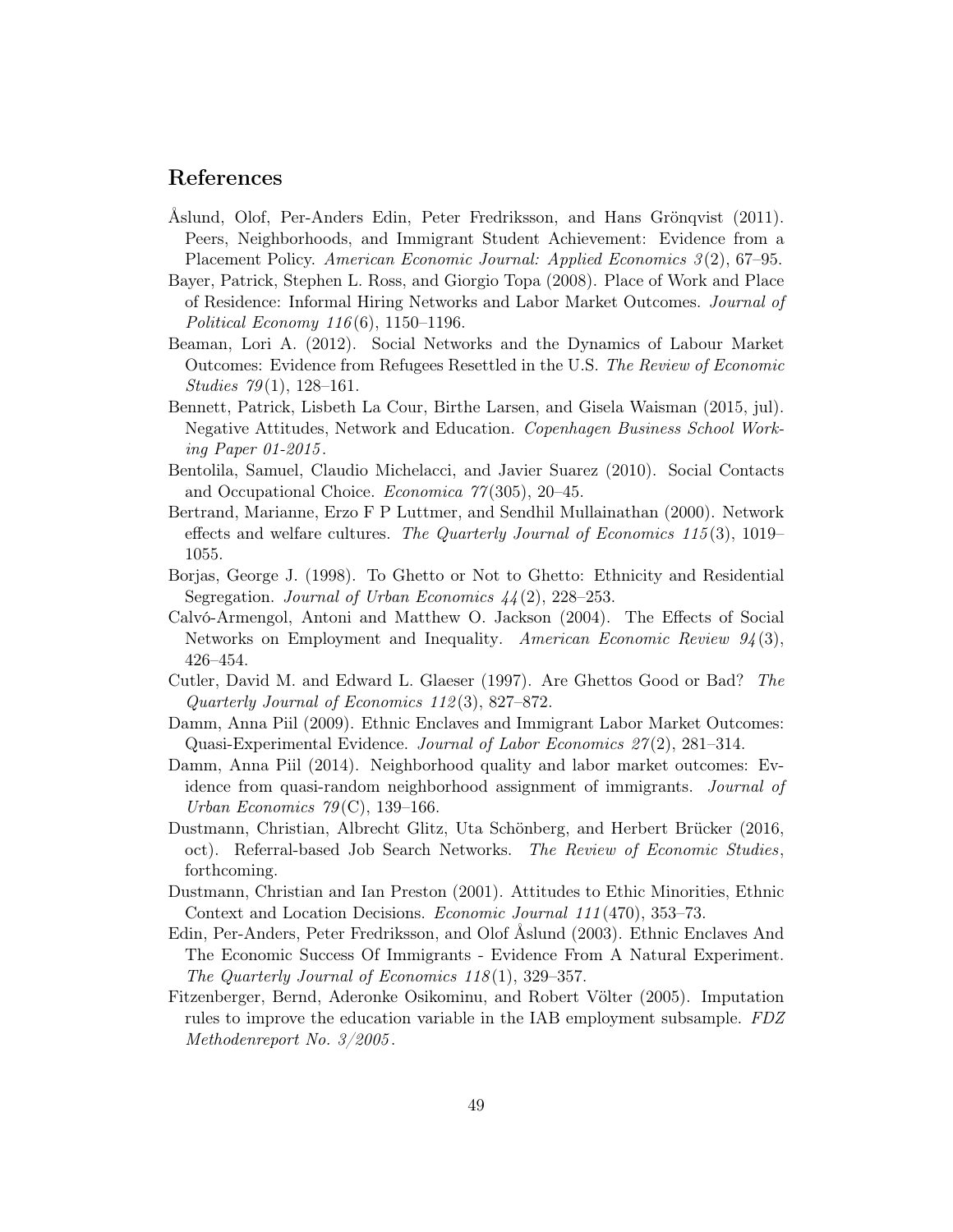- <span id="page-49-3"></span>Galenianos, Manolis (2013). Learning About Match Quality and the Use of Referrals. Review of Economic Dynamics 16 (4), 668–690.
- <span id="page-49-4"></span>Galenianos, Manolis (2014). Hiring through referrals. Journal of Economic Theory  $152(C)$ , 304–323.
- <span id="page-49-2"></span>Glitz, Albrecht (2012, jan). The Labor Market Impact of Immigration: A Quasi-Experiment Exploiting Immigrant Location Rules in Germany. Journal of Labor Economics  $30(1)$ , 175–213.
- <span id="page-49-0"></span>Glitz, Albrecht (2014, aug). Ethnic segregation in Germany. Labour Economics 29, 28–40.
- <span id="page-49-1"></span>Goel, Deepti and Kevin Lang (2009). Social Ties and the Job Search of Recent Immigrants. NBER Working Paper 15186 .
- <span id="page-49-8"></span>Gould, Eric D., Victor Lavy, and M. Daniele Paserman (2009). Does Immigration Affect the Long-Term Educational Outcomes of Natives? Quasi-Experimental Evidence. Economic Journal 119 (540), 1243–1269.
- <span id="page-49-13"></span>Granovetter, Mark (1973). The Strength of Weak Ties. American Journal of Soci $ology 78(6), 1360-1380.$
- <span id="page-49-15"></span>Guryan, Jonathan, Kory Kroft, and Matthew J. Notowidigdo (2009). Peer Effects in the Workplace: Evidence from Random Groupings in Professional Golf Tournaments. American Economic Journal: Applied Economics 1(4), 34–68.
- <span id="page-49-6"></span>Hellerstein, Judith K., Melissa McInerney, and David Neumark (2011). Neighbors and Coworkers: The Importance of Residential Labor Market Networks. Journal of Labor Economics 29 (4), 659–695.
- <span id="page-49-14"></span>Loury, Linda Datcher (2006). Some Contacts Are More Equal than Others: Informal Networks, Job Tenure, and Wages. Journal of Labor Economics 24 (2), 299–318.
- <span id="page-49-10"></span>Montgomery, James D (1991). Social Networks and Labor-Market Outcomes: Toward an Economic Analysis. The American Economic Review 81 (5), 1408–1418.
- <span id="page-49-9"></span>Patacchini, Eleonora and Yves Zenou (2012). Ethnic networks and employment outcomes. Regional Science and Urban Economics 42 (6), 938–949.
- <span id="page-49-7"></span>Pellizzari, Michele (2010). Do Friends and Relatives Really Help in Getting a Good Job? Industrial and Labor Relations Review 63 (3), 494–510.
- <span id="page-49-12"></span>Regets, Mark C. and Harriet Orcutt Duleep (1999). Immigrants and Human-Capital Investment. American Economic Review 89 (2), 186–191.
- <span id="page-49-16"></span>Schmutte, Ian M (2015). Job referral networks and the determination of earnings in local labor markets. *Journal of Labor Economics* 33(1), 1–32.
- <span id="page-49-11"></span>van den Berg, Gerard J and Bas van der Klaauw (2006). Counseling And Monitoring Of Unemployed Workers: Theory And Evidence From A Controlled Social Experiment. *International Economic Review 47(3)*, 895–936.
- <span id="page-49-5"></span>Xie, Yu and Margaret Gough (2011). Ethnic Enclaves and the Earnings of Immigrants. *Demography*  $48(4)$ , 1293–1315.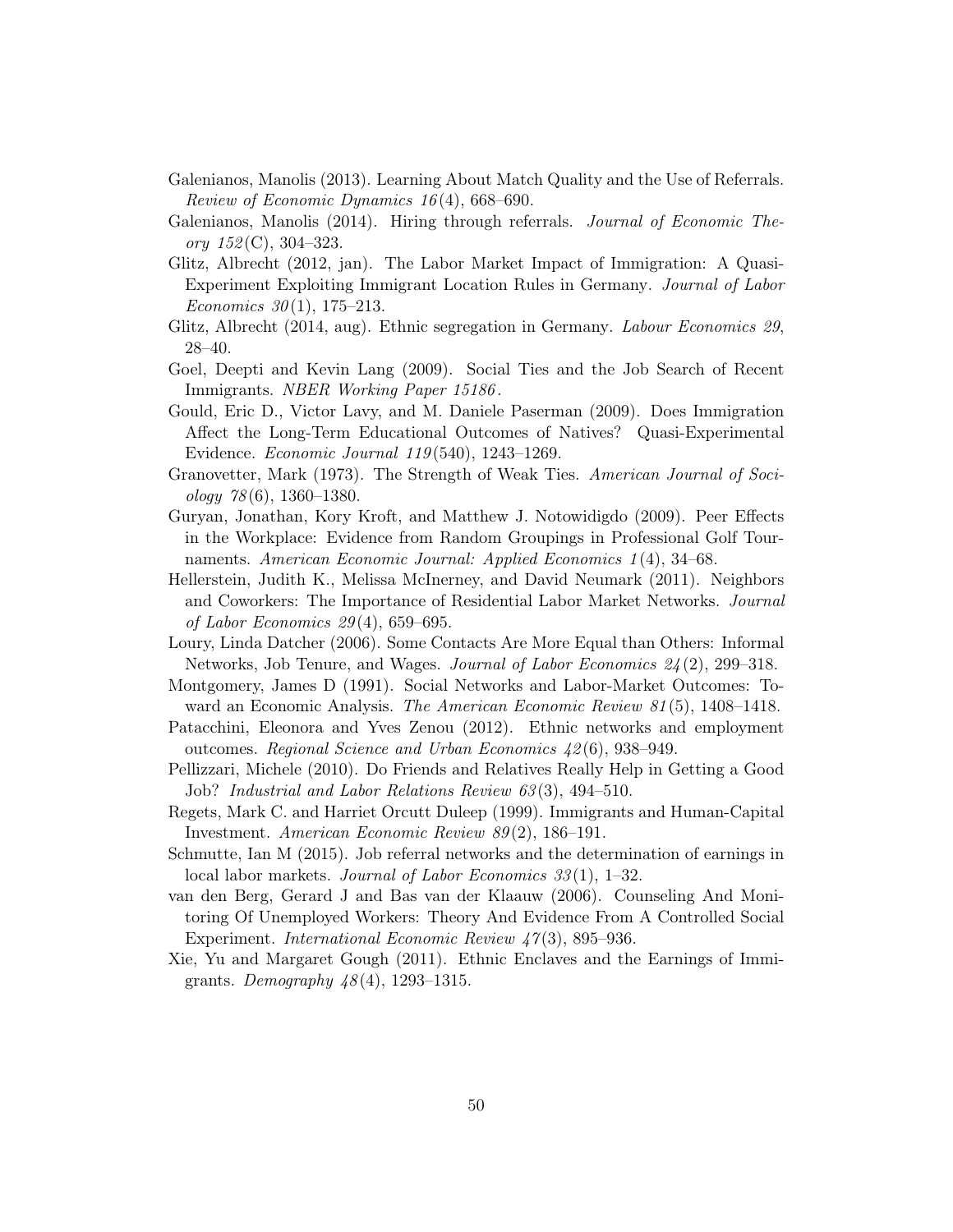## Appendices

### A Job Search vs. Human Capital investment decision

<span id="page-50-0"></span>Figure [A.1](#page-50-0) summarizes the decision of the individual at  $t = 1.61$  $t = 1.61$ 

Figure A.1: Sketch of decisions and outcomes in period  $t = 1$ 



#### <span id="page-50-1"></span>B Analytical Discussion of Propositions

Section [3](#page-7-0) above presents three Prepositions, which constitute three main implications of our simple model, which we then compare to what we find in our empirical exercise. In this short appendix we present a slightly more structured discussions as a way to motivate those prepositions. Prepositions [1](#page-11-1) and [2](#page-12-2) are looking at the main comparative statics exercises of our model one at a time. Here, we focus on the same direction as Proposition [2](#page-12-2) only, but from there we will outline everything that is at work here.

Proposition [2](#page-12-2) concerns the effects of a changing level of  $n_1$  on the choice of our agent between searching and human capital investment, taking  $h_1$  as given. Here we will therefore look at the derivatives with respect to  $n$  and then look at the effects of changing h on outcomes as a comparative statics exercise. In order to evaluate the

<span id="page-50-2"></span> $61$ We borrow the graphical structure of a game tree for clarity, although there is no strategic interaction here.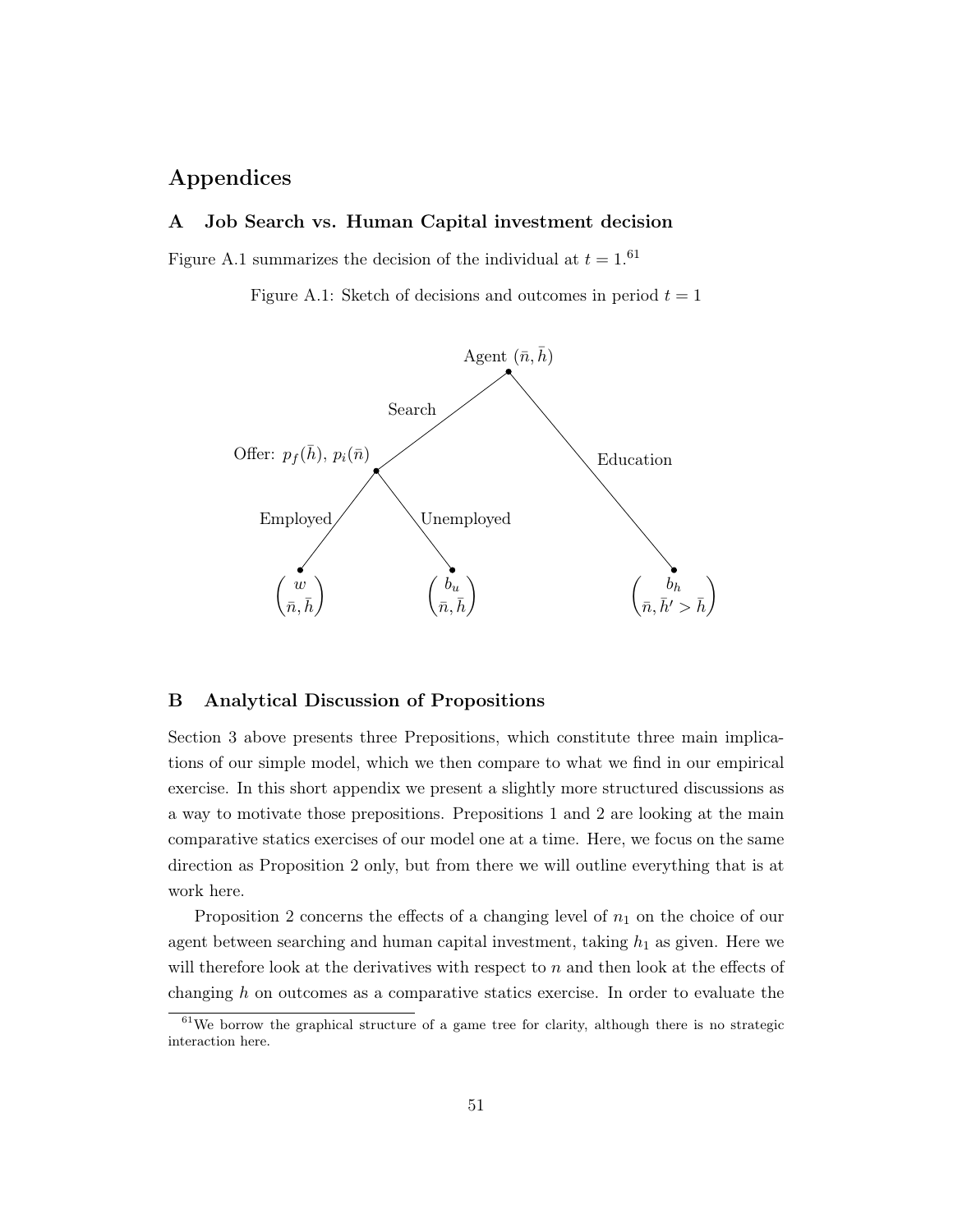effects of initial network size on the  $t = 1$  choice between human capital investment  $(H_1)$  and searching for a job  $(S_1)$ , let us look at the first derivative of these functions with respect to n.

$$
\frac{\partial H_1}{\partial n_1} = \beta \left( \frac{\partial S(h')}{\partial n_1} \right) \tag{B.1}
$$

Let us now look at the first derivative of the  $S_1$  function with respect to  $n_1$ .

J

$$
\frac{\partial S_1}{\partial n_1} = (1 + \beta) \left( \frac{\partial \mathcal{S}(\bar{h})}{\partial n_1} \right) \tag{B.2}
$$

Clearly in order to sign the above two derivatives we need to sign  $\frac{\partial S(h)}{\partial n_1}$ , which is what we do next. In order to mantain the notation relatively compact let us define:

$$
\int \max\{x_i - b_u, 0\} dF_i(x_i) \equiv \mathcal{A}
$$
\n(B.3)

$$
\int \max\{x_f - b_u, 0\} dF_f(x_f) \quad \equiv \mathcal{B} \tag{B.4}
$$

$$
\int \max\{x_i - b_u, x_f - b_u, 0\} dF_i(x_i) dF_f(x_f) \equiv \mathcal{C}
$$
\n(B.5)

We can now write

$$
\frac{\partial S(h)}{\partial n} = \frac{\partial p_i}{\partial n} (1 - p_f(h)) \mathcal{A} - p_f(h) \frac{\partial p_i}{\partial n} \mathcal{B} + \frac{\partial p_i}{\partial n} p_f(h) \mathcal{C}
$$
\n
$$
= \frac{\partial p_i}{\partial n} [(1 - p_f(h)) \mathcal{A} + p_f(h) (\mathcal{C} - \mathcal{B})]
$$
\n(B.6)

Now, under our assumption that the two distributions have common support, the the extent that probabilities are positive  $C > B$  (if the common support assumption does not hold, this equation would hold as weak inequality). In other words, the value of drawing twice from two distributions that partially overlap, and picking the higher outcome is strictly better (in expectations) compared to only drawing from one of those distributions. Therefore,  $\frac{\partial S(h)}{\partial n} > 0$ . This implies that both the value of searching and the value of human capital investment increase in  $n_1$  i.e. the value of the initial network. The outcome from searching is positively affected by networks, which make it more likely to find a job and increase expected wage (because of the increased probability of drawing two offers and picking the higher one in that case).

What can help us in the direction of understanding how  $n_1$  may affect our individual's decision is to compare these two derivatives. We therefore compare  $\frac{\partial S(h')}{\partial m}$  $\overline{\partial n_1}$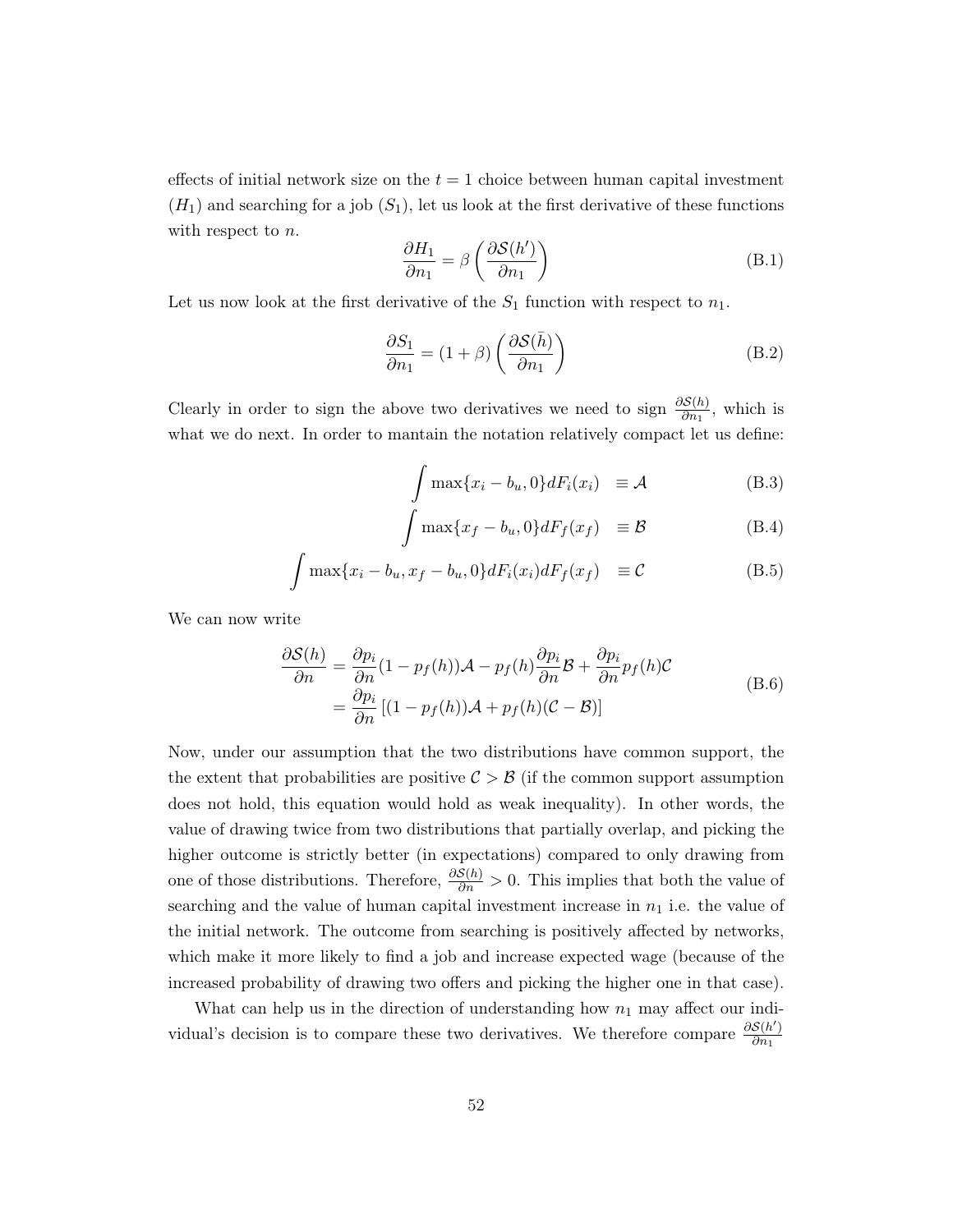with  $\frac{\partial S(\bar{h})}{\partial n_1}$  where  $h' > \bar{h}$  because of our assumption of positive returns to investment in human capital. Let us write down the cross derivative of  $S$  with respect to n (since network size is constant over time we can ignore the subscript) and  $h$ .

$$
\frac{\partial^2 \mathcal{S}(h)}{\partial n \partial h} = -\frac{\partial p_i}{\partial n} \frac{\partial p_f}{\partial h} \mathcal{A} - \frac{\partial p_i}{\partial n} \frac{\partial p_f}{\partial h} \mathcal{B} + \frac{\partial p_i}{\partial n} \frac{\partial p_f}{\partial h} \mathcal{C}
$$
\n
$$
= \frac{\partial p_i}{\partial n} \frac{\partial p_f}{\partial h} (\mathcal{C} - \mathcal{A} - \mathcal{B})
$$
\n(B.7)

<span id="page-52-0"></span>Under our assumption that both wage distribution have only nonnegative outcomes  $\mathcal{C} \leq \mathcal{A} + \mathcal{B}$ . This directly implies that  $\frac{\partial \mathcal{S}^2(h)}{\partial n \partial h} < 0$ , which in turn means that  $\frac{\partial \mathcal{S}(h')}{\partial n} <$  $\frac{\partial \mathcal{S}(\bar{h})}{\partial n}$ . In words, when individuals have high levels of human capital, in our setup the marginal effect of network size on search outcomes is (positive but) smaller. Since  $\beta > 0$  this means that  $\frac{\partial S}{\partial n} > \frac{\partial H_1}{\partial n}$ . This result, together with the results on second derivative we move to next, helps us analyse the comparative statics of the choice outlined by our model intuitively and graphically, and thereby confirm what we state in our Propositions.

We now know that both the value of human capital investment and the value of searching for a job are monotonically increasing in  $n_1$  for a given level of  $h_1$ . We next look at the second derivative of the same two functions.

$$
\frac{\partial^2 H_1}{\partial n^2} = \beta \left( \frac{\partial^2 S(h')}{\partial n^2} \right) \tag{B.8}
$$

and

$$
\frac{\partial^2 S_1}{\partial n^2} = (1+\beta) \left( \frac{\partial^2 S(\bar{h})}{\partial n^2} \right)
$$
 (B.9)

so we need to sign the terms in brackets in order to sign there derivatives and compare them. We evaluate that term for a generic  $h$  so that we can then investigate how it is affected by the level of  $h$ .

$$
\frac{\partial^2 \mathcal{S}(h)}{\partial n^2} = \frac{\partial^2 p_i}{\partial n^2} (1 - p_f(h)) \mathcal{A} - p_f(h) \frac{\partial^2 p_i}{\partial n^2} \mathcal{B} + \frac{\partial^2 p_i}{\partial n^2} p_f(h) \mathcal{C}
$$
\n
$$
= \frac{\partial^2 p_i}{\partial n^2} (1 - p_f(h)) \mathcal{A} + \frac{\partial^2 p_i}{\partial n^2} p_f(h) (\mathcal{C} - \mathcal{B}) < 0
$$
\n(B.10)

because of our assumptions on the second derivative and because  $\mathcal{C} > \mathcal{B}$  as discussed above. So both our functions (human capital investment and search values as a function of network size, given initial human capital level) have negative second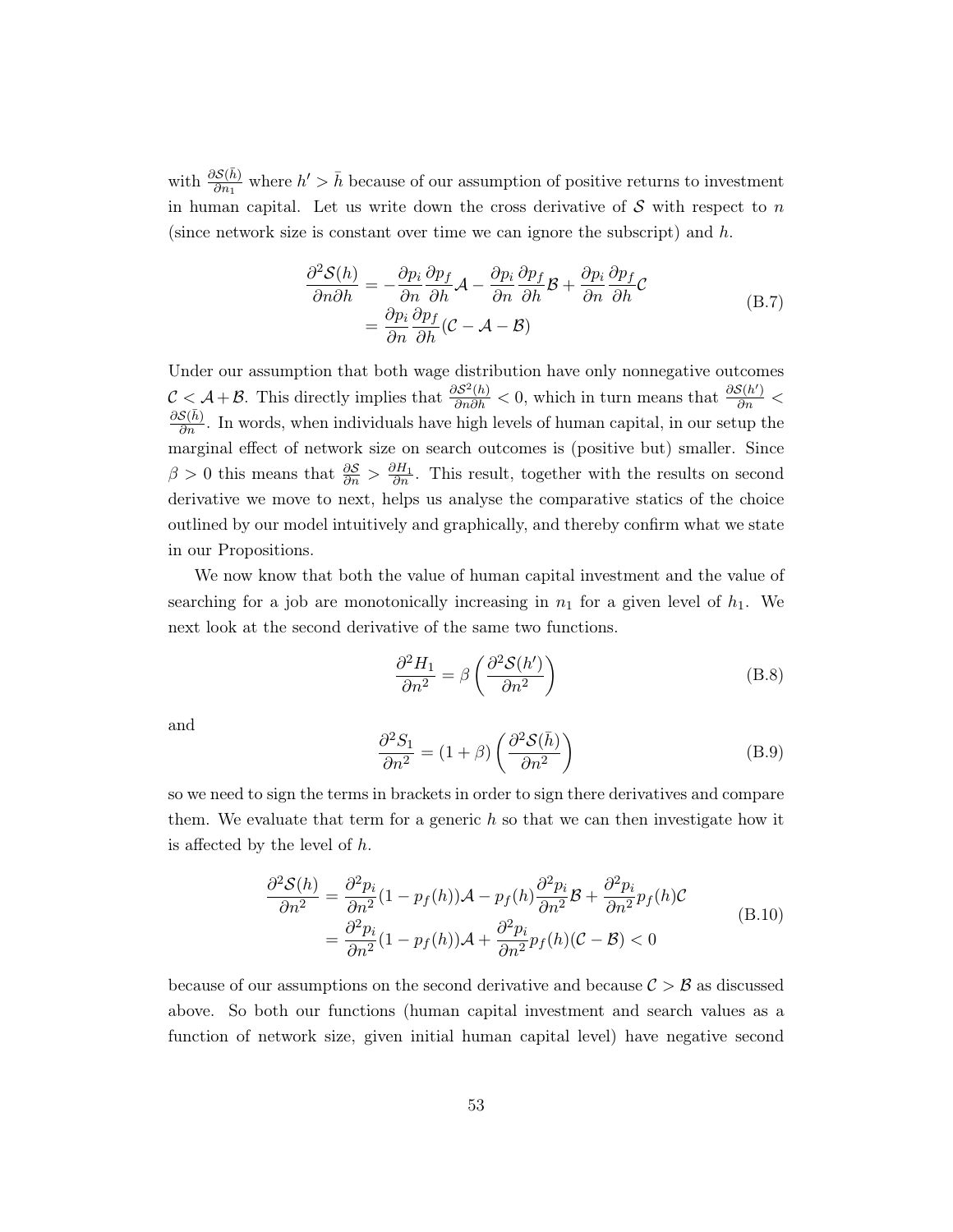derivatives.

In order to accurately draw those functions and in particular to evaluate whether the single-crossing result we stated in our propositions [1](#page-11-1) and [2,](#page-12-2) it is useful to look at whether and how the magnitude of this second derivative depends on  $h$ .

For this, it is useful to rewrite the equation above as

<span id="page-53-0"></span>
$$
\frac{\partial^2 \mathcal{S}(h)}{\partial n^2} = \frac{\partial^2 p_i}{\partial n^2} \mathcal{A} + \frac{\partial^2 p_i}{\partial n^2} (\mathcal{C} - \mathcal{A} - \mathcal{B}) p_f(h)
$$
(B.11)

The first term of equation  $(B.11)$  above is unaffected by h. The second term is positive because  $\frac{\partial^2 p_i}{\partial n^2} < 0$  and  $\mathcal{C} - \mathcal{A} - \mathcal{B} < 0$ . Since  $\frac{\partial p_f(h)}{\partial h} > 0$ , the overall derivative is increasing in  $h$  (it is less negative for larger values of  $h$ ).

We are now ready to compare the second derivatives of the human capital investment and job searching functions above:

$$
\frac{\partial^2 S(h')}{\partial n^2} > \frac{\partial^2 S(\bar{h})}{\partial n^2} \beta \frac{\partial^2 S(h')}{\partial n^2} > (1+\beta) \frac{\partial^2 S(\bar{h})}{\partial n^2}
$$
\n(B.12)

where the second line follows from the fact that both second derivatives are negatives and  $\beta$  is positive. Therefore,

$$
\frac{\partial^2 H_1}{\partial n^2} > \frac{\partial^2 S_1}{\partial n^2} \tag{B.13}
$$

In words, we found that both the value function for human capital investment and the that for job search are monotonically increasing concave functions of network size (for a given level of human capital initial endowment), we found that both first and second derivatives are smaller (in absolute value) for the human capital investment function. With the information above, we can relatively accurately draw the  $S_1$  and the  $H_1$  curves on a chart, which lets us evaluate the content of Propositions 1 and 2.

To the left of the intersection point  $n_h$  in Figure [B.2](#page-54-0) the individual will decide to invest in human capital, because it give higher utility in expectations. To the right of it (i.e. for larger size of initial social network) she will decide to search for a job. Figure [B.2](#page-54-0) is drawn for a certain human capital  $h$ , following out findings above concerning sign and relative size of first and second derivative of our functions. However, the relative position of the two curves depend on the level of initial human capital and on other parameters. For example, under certain parameter configurations there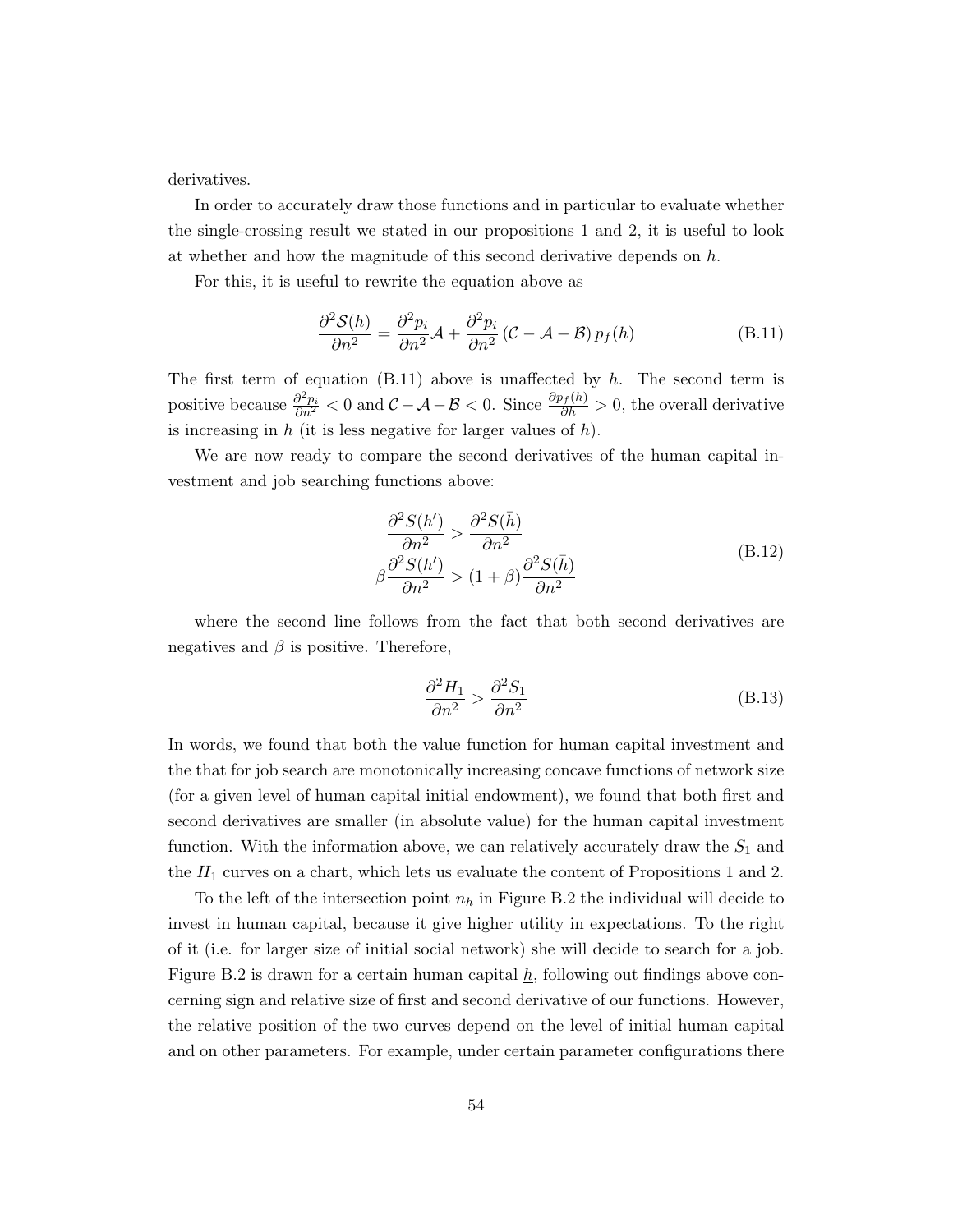<span id="page-54-0"></span>Figure B.2: Value of search and of human capital investment for a given level of human capital



may be a corner solution where  $h$  is sufficiently high that the value of search is higher than the value of human capital investment even on the vertical axis. In this case, the agent will decide to look for a job at  $t = 1$  for all levels of  $n_1$ .

From the Figure [B.2](#page-54-0) above we can also investigate the effects of changing  $h_1$  on the equilibrium values. Since each curve on the chart below is drawn for a certain level of h, curves will shift as we let h vary. Symmetrically to our analysis for  $n$ above, it is very easy to show that

$$
\frac{\partial S_1}{\partial h} > \frac{\partial H_1}{\partial h} \tag{B.14}
$$

while both derivatives are positive, the  $S_1$  curve reacts more than the  $H_1$  curve to changes in  $h$ . Looking back at Figure [B.2](#page-54-0) this means that, under our assumptions, as we increase  $h$  the equilibrium value of  $n$  that will make our individual indifferent between searching for a job and acquiring human capital in period 1 will be lower. If we compare two individuals with the same social network but with different levels of initial human capital, the individual with higher initial human capital is more likely to start looking for a job earlier.

In the discussion above, we provided intuition for the claims made in Propositions [1](#page-11-1) and [2.](#page-12-2) We next look at what our discussions on derivatives above implies for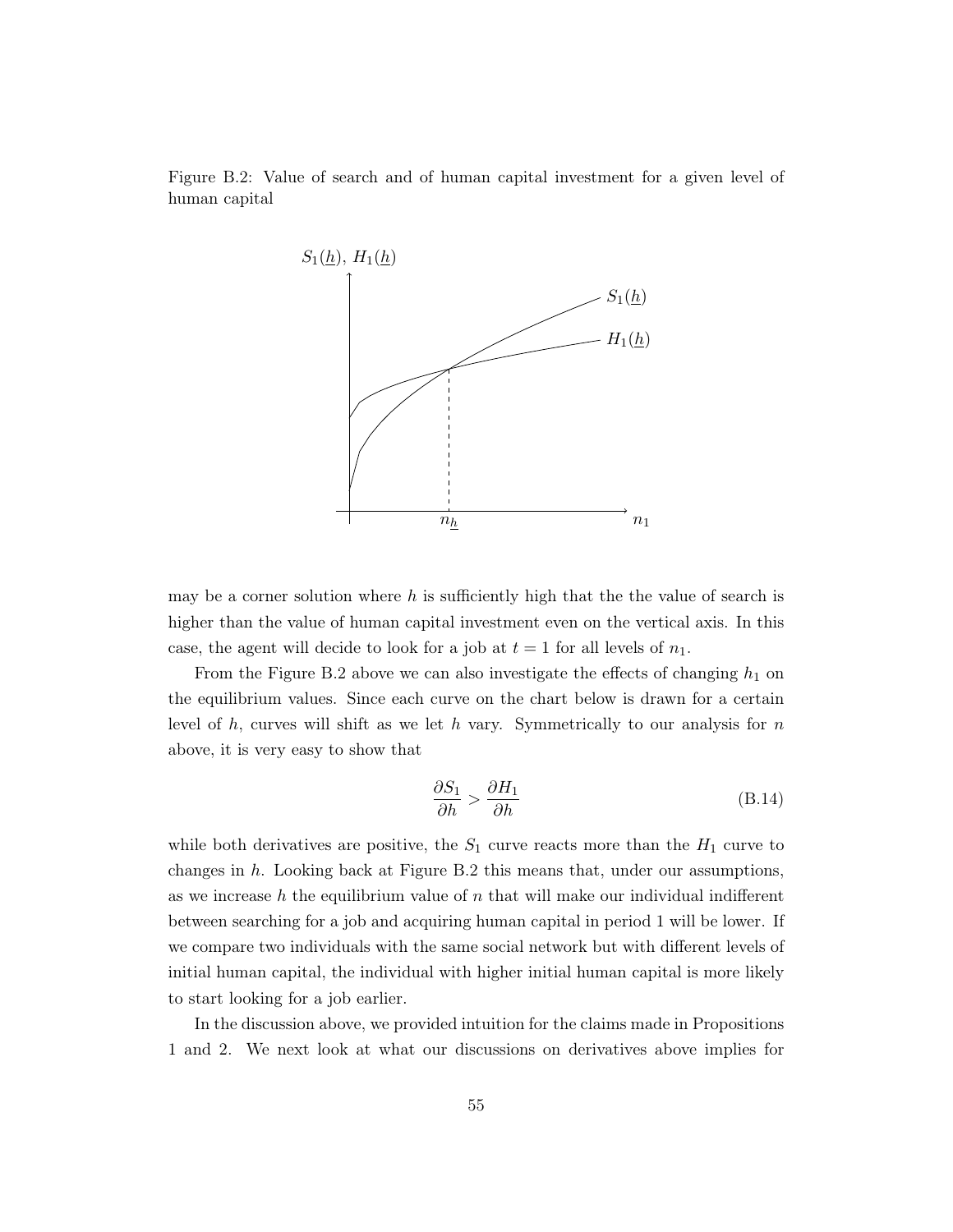Proposition [3,](#page-12-3) which refers to the cross derivative of the  $H_1$  and  $S_1$  functions, which is negative. Based on equation  $(B.7)$  above, at higher levels of h the effect of network on both curves is smaller is magnitude, and therefore equilibrium values move less (in response to changes in n) at higher levels of h, which is what Proposition [3](#page-12-3) states.

#### <span id="page-55-0"></span>C Linking Survey and Social Security Data

The IAB-SOEP Migration Sample is a new longitudinal survey of individuals with migration background in Germany. The survey is carried out jointly by the Institute for Employment Research (IAB) and the German Socio Economic Panel (GSOEP). The survey has a panel structure, the first wave was carried out in 2013 and the second wave in 2014. The starting sample consisted of around 5,000 individuals, and the second wave added a further refreshment sample of 275 individuals due to the sample attrition between the first and the second wave. Part of the original sample (the head of household) was drawn from the German Social Security Archive (IEB), therefore the head of households are individuals who have been at least once part of the labor force or registered as benefits recipient. All family members were also interviewed. A subsample of the original survey sample is then linked to the social security data (IEB), using a personal identifier. Due to data protection, respondents are required to give their prior consent for the record linkage by signing a document. The overall approval rate amounts to around 50 percent. The final linked sample consists 2,089 in individuals: 2,028 from the first wave and 61 from the refreshment sample of the second wave. Our sample consists in 933 individuals: 922 from the first wave and 17 from the second wave. This sample is obtained excluding second generation migrants, those with missing information in the variables of interest, those entering as student or still in education at the time of the survey.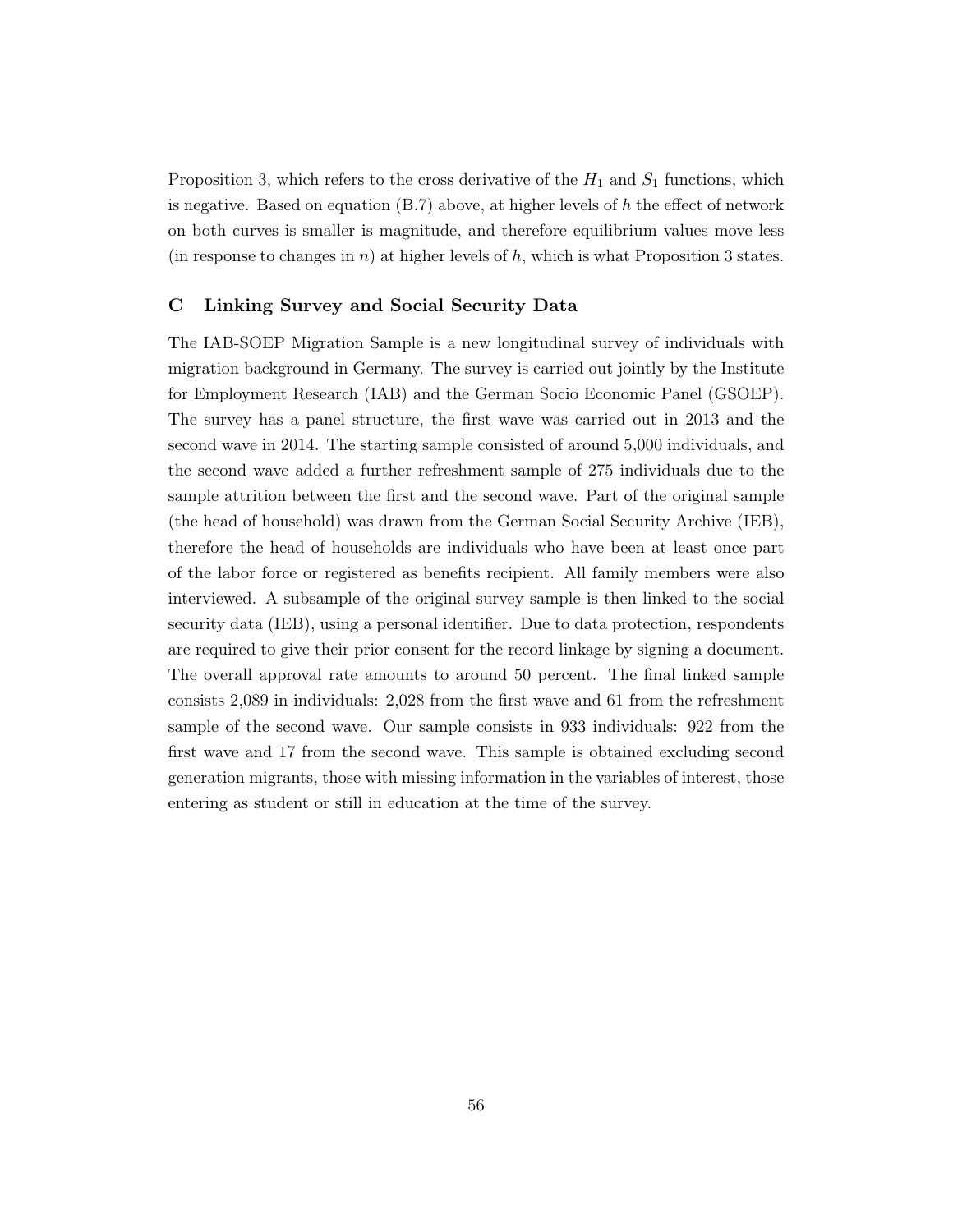## <span id="page-56-1"></span><span id="page-56-0"></span>D Additional Tables

|                              | Refugees | Not Refugees | P-value |
|------------------------------|----------|--------------|---------|
| Pre migration Employment     | 0.519    | 0.442        | 0.001   |
| Pre Migration Edu: Low       | 0.572    | 0.692        | 0.000   |
| Pre Migration Edu: Medium    | 0.246    | 0.158        | 0.000   |
| Pre Migration Edu: High      | 0.182    | 0.150        | 0.077   |
| Pre migration Language: Good | 0.130    | 0.060        | 0.000   |
| Current Language: Good       | 0.581    | 0.473        | 0.000   |

Table D.1: Comparing refugees and non refugees in survey data (share)

Source: IAB/SOEP Migration Sample (first and second wave). P-value: significant difference between two samples.

<span id="page-56-2"></span>Table D.2: Employment and Human Capital Investment over Time (Share)

| Years since Migration | Work  | In Education |
|-----------------------|-------|--------------|
| $0-2$                 | 0.480 | 0.119        |
| $3-5$                 | 0.717 | 0.040        |
| $6-9$                 | 0.757 | 0.020        |
| $10+$                 | 0.763 | 0.011        |
| Total                 | 0.688 | 0.044        |

<span id="page-56-3"></span>Note: Data sources: IAB-SOEP Migration Sample linked to IEB data.

Table D.3: Human Capital Investment by Age (Share)

| Age       | In Education |
|-----------|--------------|
| $15 - 20$ | 0.439        |
| 21-30     | 0.062        |
| 31-40     | 0.020        |
| $41 - 65$ | 0.012        |
| Total     | 0.043        |

Note: Data sources: IAB-SOEP Migration Sample linked to IEB data.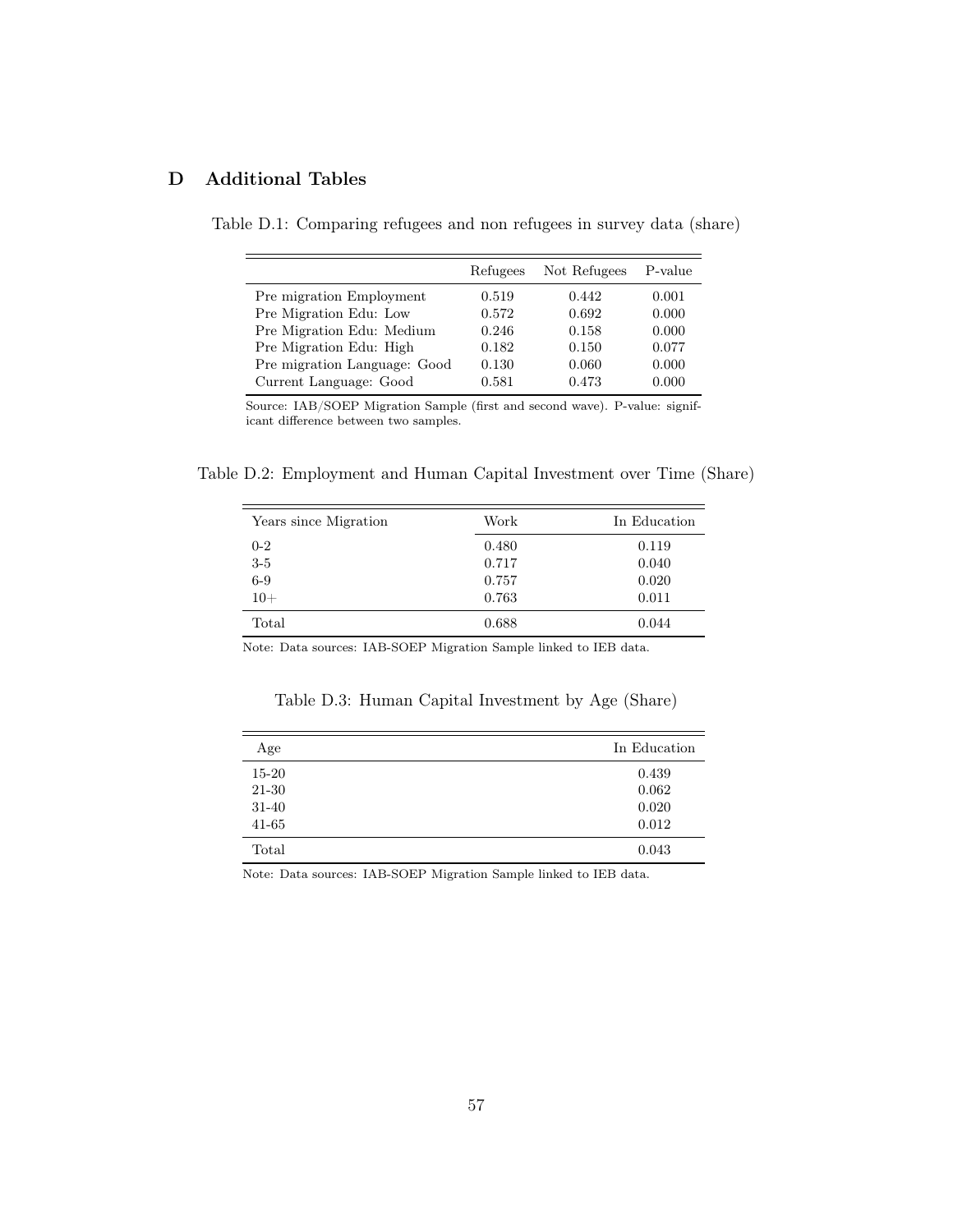<span id="page-57-0"></span>

| Dependent variable:      |                   | Employment        |                   | Human Capital     |
|--------------------------|-------------------|-------------------|-------------------|-------------------|
|                          | $\left( 1\right)$ | $\left( 2\right)$ | $\left( 3\right)$ | $\left( 4\right)$ |
| $Network_{d_0}$          | $0.106***$        | $0.094***$        | $-0.028***$       | $-0.029***$       |
|                          | (0.022)           | (0.023)           | (0.009)           | (0.010)           |
|                          | [0.028]           | [0.026]           | [0.010]           | [0.010]           |
| $Network_{do}$ xYsm3-5   | $-0.074***$       | $-0.081***$       | 0.011             | 0.008             |
|                          | (0.016)           | (0.017)           | (0.009)           | (0.009)           |
|                          | [0.019]           | [0.017]           | [0.009]           | [0.009]           |
| $Network_{do}$ x $Ysm6+$ | $-0.098***$       | $-0.092***$       | $0.030***$        | $0.030***$        |
|                          | (0.017)           | (0.017)           | (0.009)           | (0.009)           |
|                          | [0.025]           | [0.021]           | [0.010]           | [0.010]           |
| Individuals              | 926               | 752               | 926               | 752               |
| Obs                      | 12121             | 9771              | 12083             | 9716              |
| $R^2$                    | 0.236             | 0.249             | 0.206             | 0.209             |

Table D.4: Robustness. Control for Cognitive Skills

Note: The dependent variable is an indicator for employment (column 1-2), and a indicator for being in education (column 3-4). Past cognitive ability refers to an indicator for self-reported test score in Maths when in school. Controls include base controls and pre-migration controls. Base controls: gender, age at migration (and its sq.), country of origin fixed effects (8 groups), year at migration fixed effects, and district at migration fixed effects. Pre-migration controls: employment, language proficiency, education, working experience. All network variables are standardised: the relevant coefficient corresponds to the effect of an increase by one standard deviation. Standard errors in parenthesis, clustered at individual level, \*  $p<0.10$ ,  $^{\ast\ast}$  p<0.05,  $^{\ast\ast\ast}$  p<0.01. We report standard errors clustered at district level in square brackets.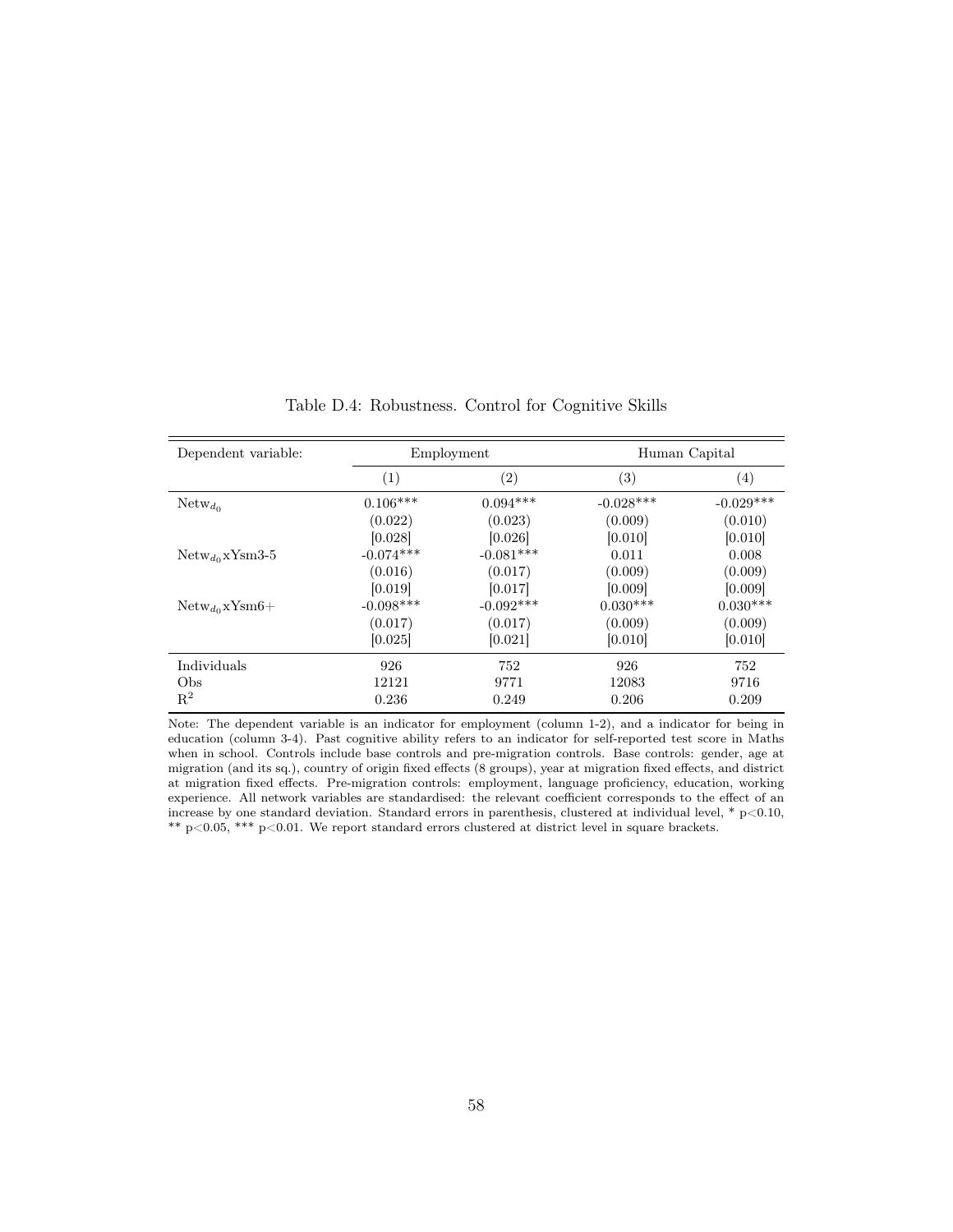<span id="page-58-0"></span>

|                                                                                                                                                                                                                                                                                                                              |                       |                       |                        | Dependent Variable: Employment (dummy) |                       |                  |                  |                     |                     |          |
|------------------------------------------------------------------------------------------------------------------------------------------------------------------------------------------------------------------------------------------------------------------------------------------------------------------------------|-----------------------|-----------------------|------------------------|----------------------------------------|-----------------------|------------------|------------------|---------------------|---------------------|----------|
|                                                                                                                                                                                                                                                                                                                              | $\left(1\right)$      | $\widehat{\Omega}$    | ව                      | $\bigoplus$                            | $\tilde{\mathbf{e}}$  | ව                | E                | $\circledast$       | ම                   | $\Xi$    |
| Netw $_{d_0}$                                                                                                                                                                                                                                                                                                                | $.106***$             | $0.097***$            | $0.089***$             | $0.089***$                             | $0.086***$            | 1.007            | 0.088            | 0.093               | $0.149**$           | 0.085    |
| $Newton_{d_0}xY$ sm3-5                                                                                                                                                                                                                                                                                                       | $0.074***$<br>(0.022) | $0.063***$<br>(0.023) | $-0.058***$<br>(0.023) | $-0.054***$<br>(0.023)                 | $0.048***$<br>(0.022) | (0.075)<br>0.070 | 0.019<br>(0.068) | (820.0)<br>$-0.015$ | (0.070)<br>$-0.013$ | (620.0)  |
|                                                                                                                                                                                                                                                                                                                              | (0.016)               | (0.015)               | (0.015)                | (0.015)                                | (0.015)               | (0.061)          | (0.047)          | (0.048)             | (0.048)             | (0.052)  |
| $Newton_{d_0}xY_{sm6} +$                                                                                                                                                                                                                                                                                                     | $0.098***$            | $0.084***$            | $-0.075***$            | $0.066***$                             | $0.067***$            | $-0.101$         | $-0.062$         | $-0.049$            | $-0.030$            | 0.025    |
|                                                                                                                                                                                                                                                                                                                              | (0.017)               | (0.016)               | (0.017)                | (0.016)                                | (0.017)               | (0.062)          | (0.061)          | (0.060)             | 0.051               | 0.063)   |
| Individuals                                                                                                                                                                                                                                                                                                                  | 926                   | 926                   | 926                    | 926                                    | 926                   | 297              | 702              | 297                 | 297                 | 297      |
| Obs                                                                                                                                                                                                                                                                                                                          | 12121                 | 12121                 | 12121                  | 12121                                  | 12121                 | 4240             | 4240             | 4240                | 4240                | 4240     |
| R <sup>2</sup>                                                                                                                                                                                                                                                                                                               | 0.236                 | 0.250                 | 0.268                  | 0.274                                  | 0.258                 | 0.376            | 0.379            | 1.397               | 0.394               | 0.375    |
| Mean Dep. Var                                                                                                                                                                                                                                                                                                                | 0.687                 | 0.632                 | 0.563                  | 0.492                                  | 0.564                 | 0.652            | 0.608            | 0.549               | 0.480               | 0.544    |
| Cut-off working days $(%$                                                                                                                                                                                                                                                                                                    |                       | 25                    | B                      | 52                                     |                       |                  | 25               | 50                  | 52                  |          |
| Work at $30^{th}$ June                                                                                                                                                                                                                                                                                                       |                       |                       |                        |                                        |                       |                  |                  |                     |                     |          |
| Sample                                                                                                                                                                                                                                                                                                                       | full                  | full                  | full                   | full                                   | yes<br>full           | $\approx$        | $\approx$        | $\approx$           | $\approx$           | yes<br>R |
| Note: The dependent variable is an indicator for employment. All network variables are standardized: the relevant coefficient corresponds to the effect of an<br>increase by one standard deviation. Controls include base controls and pre-migration controls. Base controls: gender, age at migration (and its sq.), coun- |                       |                       |                        |                                        |                       |                  |                  |                     |                     |          |

| ì                                                                                              |
|------------------------------------------------------------------------------------------------|
|                                                                                                |
|                                                                                                |
| l                                                                                              |
| l<br>֖֖֖֖֖֖֧ׅ֖ׅׅ֖֧֪֪ׅ֪֪֧֪֪֪֧֪ׅ֪֪ׅ֪֪ׅ֪֪ׅ֪֪֪֪֪֪֧֚֚֚֚֚֚֚֚֚֚֚֚֚֚֚֚֚֚֚֚֚֚֚֚֚֚֚֚֬֝֝֝֬֓֝֓֞֝           |
| ׇ֚֘֡                                                                                           |
| 5                                                                                              |
|                                                                                                |
| $\frac{1}{2}$                                                                                  |
|                                                                                                |
|                                                                                                |
|                                                                                                |
|                                                                                                |
|                                                                                                |
|                                                                                                |
| $\frac{1}{2}$<br>ł<br>Î                                                                        |
|                                                                                                |
| I<br>I                                                                                         |
|                                                                                                |
| í<br>$\frac{1}{2}$<br>j                                                                        |
| ĺ<br>$\frac{1}{2}$                                                                             |
| i<br>I<br>I<br>I<br>I                                                                          |
| $\mathbf{\hat{i}}$                                                                             |
| S<br>S<br>Í                                                                                    |
| ֧֧֧֧֧֧֧֧֧ׅ֧֧֧֧֧֧ׅ֧֛֪֧֛֪֧֛֪֧֛֪֧֛֪֧֛֪֧֛֚֚֚֚֚֚֚֚֚֚֚֚֚֚֚֚֚֚֚֚֚֚֡֝֓֝֓֝֓֝֬֝֓֝֬֝֓֝֬֜֝֬֝֬֝֬֜<br>֚<br>ļ |
| Ī                                                                                              |
| ;<br>;                                                                                         |
|                                                                                                |
|                                                                                                |
|                                                                                                |
|                                                                                                |
| ١                                                                                              |
| ı                                                                                              |
| i                                                                                              |
|                                                                                                |
| $\vdots$                                                                                       |
| $\frac{1}{2}$                                                                                  |
|                                                                                                |
|                                                                                                |
|                                                                                                |
| $\frac{1}{2}$<br>Ì<br>;<br>;                                                                   |
|                                                                                                |
| j                                                                                              |
|                                                                                                |
|                                                                                                |
| I                                                                                              |
|                                                                                                |
| $\overline{a}$<br>$\frac{1}{2}$                                                                |
| $\sqrt{2}$<br>≀                                                                                |
| $\frac{1}{2}$                                                                                  |
| $\frac{1}{2}$<br>j                                                                             |
|                                                                                                |
|                                                                                                |

59

 $\overline{1}$ try of origin fixed effects (8 groups), year at migration fixed effects, and district at migration fixed effects. Pre-migration controls: employment, language<br>proficiency, education, working experience. Sample R: includes Note: The dependent variable is an indicator for employment. All network variables are standardized: the relevant coefficient corresponds to the effect of an increase by one standard deviation. Controls include base controls and pre-migration controls. Base controls: gender, age at migration (and its sq.), country of origin fixed effects (8 groups), year at migration fixed effects, and district at migration fixed effects. Pre-migration controls: employment, language proficiency, education, working experience. Sample R: includes only those who migrated to Germany as asylum seekers, or Ethnic Germans migrating in the period covered by the law of random allocation. Standard errors in parenthesis are clustered at individual level with  $* \text{p} < 0.10$ ,  $** \text{p} < 0.01$ ,  $*** \text{p} < 0.01$ . ΙZ